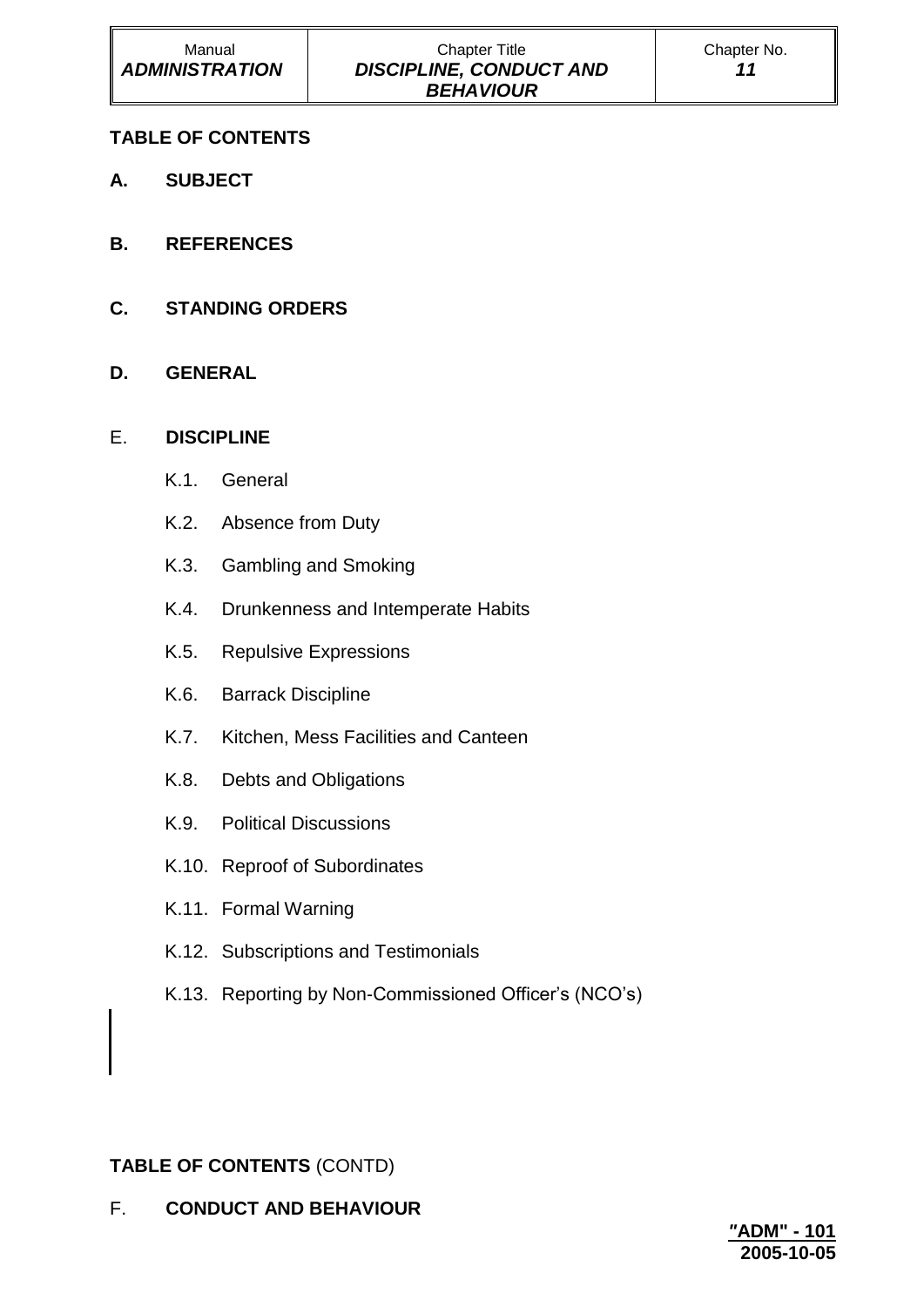- F.1. General
- F.2. Substantive Issues
- F.3. Procedural Issues
- F.4. Standards for Discipline and Conduct
	- a. General
	- b. Norms and Standards of Conduct
	- c. Duties of the Regional Commander
	- d. Responsibilities of Commanders
	- e. Co-operation with Members
	- f. Inform Members
	- g. Bring Conduct to the Required Norms and Standards

#### G. **CORRUPTION**

K.1. General

#### H. **SECONDARY EMPLOYMENT**

- K.1. Definitions
- K.2. General

# I. **CODE OF CONDUCT**

- K.1. General
- K.2. Respect for Human Life
- K.3. Reverence for the Law

# **TABLE OF CONTENTS** (Contd.)

- K.4. Integrity
- K.5. Service Excellence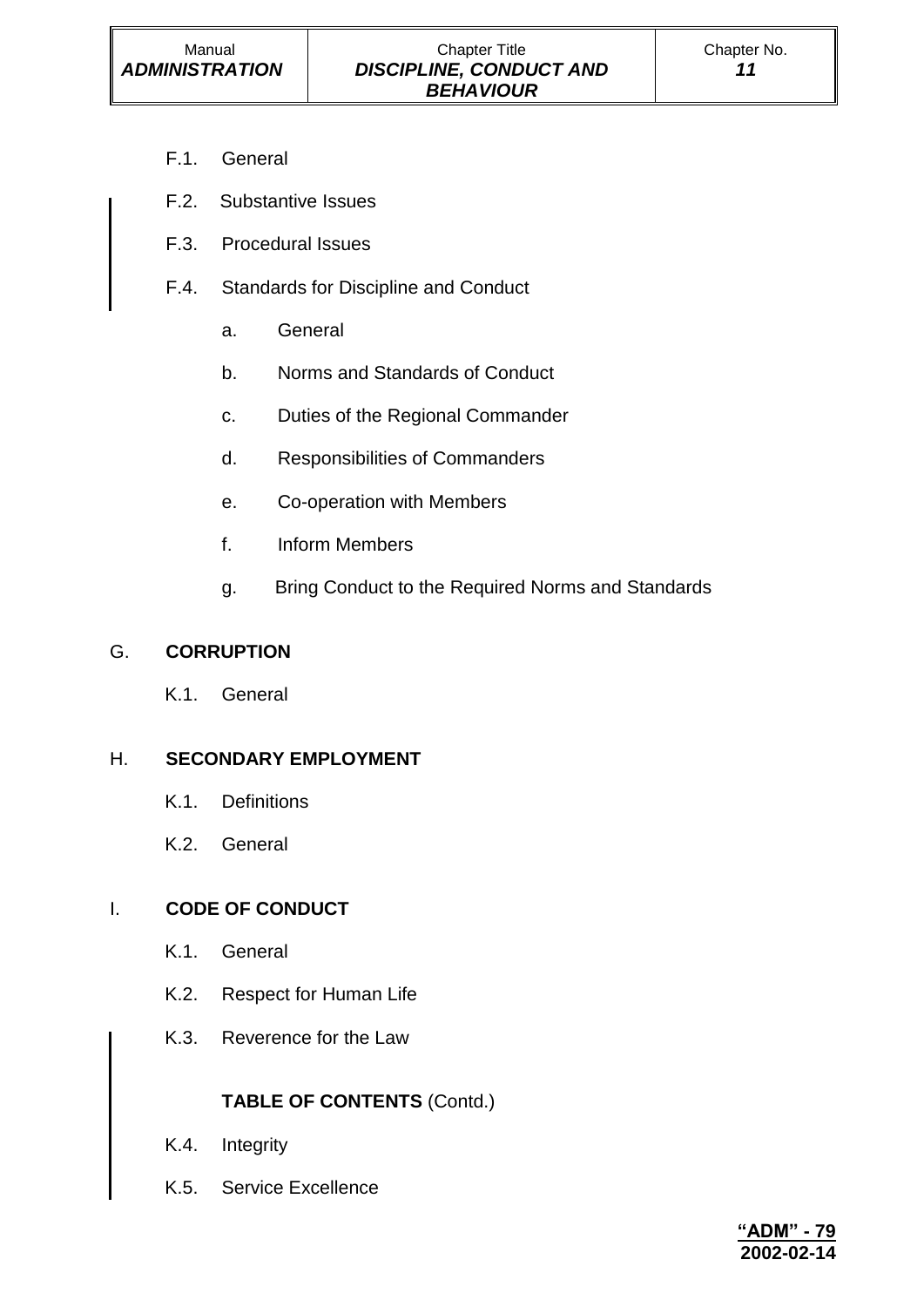K.6. Respect for Property Rights

# J. **COMPLAINTS AGAINST MEMBERS**

- K.1. Complaints Lodged by a Member of the Public
- K.2. Departmental Complaints
- K.3. Criminal Offences

# K. **INTERNAL INVESTIGATION**

- K.1. General
- K.2. Investigating of Case Dockets
- K.3. Motor Vehicle Accidents

# L. **SUSPENSION**

- L.1. General
- L.2. Suspension Hearing
- L.3. Reporting of Suspended Member
- L.4. Member in Charge of a Criminal Case against a Member

### K. **M. STEREOTYPING**

- M.1. General
- M.2. Communication
- M.3. Elimination of stereotyping

# **TABLE OF CONTENTS** (Contd.)

# N. **COMPLAINTS AND REDRESS OF WRONGS**

N.1. General

### **APPENDIX SUBJECT**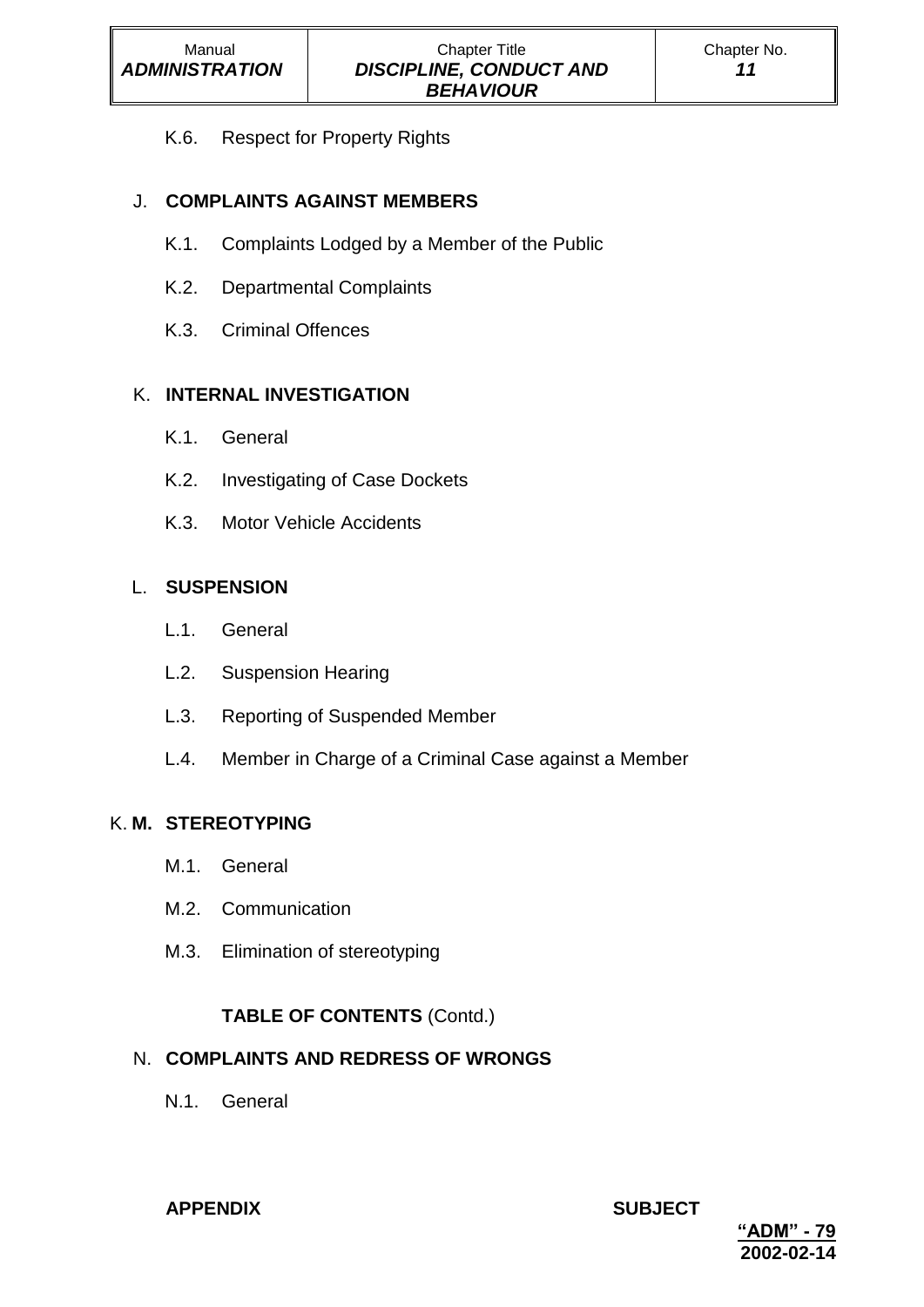| Manual<br><b>ADMINISTRATION</b> | <b>Chapter Title</b><br><b>DISCIPLINE, CONDUCT AND</b><br><b>BEHAVIOUR</b> | Chapter No.<br>11                 |
|---------------------------------|----------------------------------------------------------------------------|-----------------------------------|
| $11 - 1$                        | <b>ELIMINATION OF SEXUAL STEREOTYPING</b>                                  |                                   |
| $11 - 2$                        | <b>INCIDENT REPORT</b><br>(DEPARTMENTAL OFFENCES)                          |                                   |
| $11 - 3$                        | <b>INCIDENT REPORT</b><br>(CRIMINAL OFFENCES)                              |                                   |
| $11 - 4$                        | <b>FORMAL WARNING</b>                                                      |                                   |
| $11 - 5$                        | <b>DECLARATION OF BUSINESS INTERESTS</b>                                   |                                   |
| $11 - 6$                        | <b>PROCEEDINGS OF</b><br><b>HEARING (POL 158)</b>                          | <b>SUSPENSION</b><br>$\mathsf{A}$ |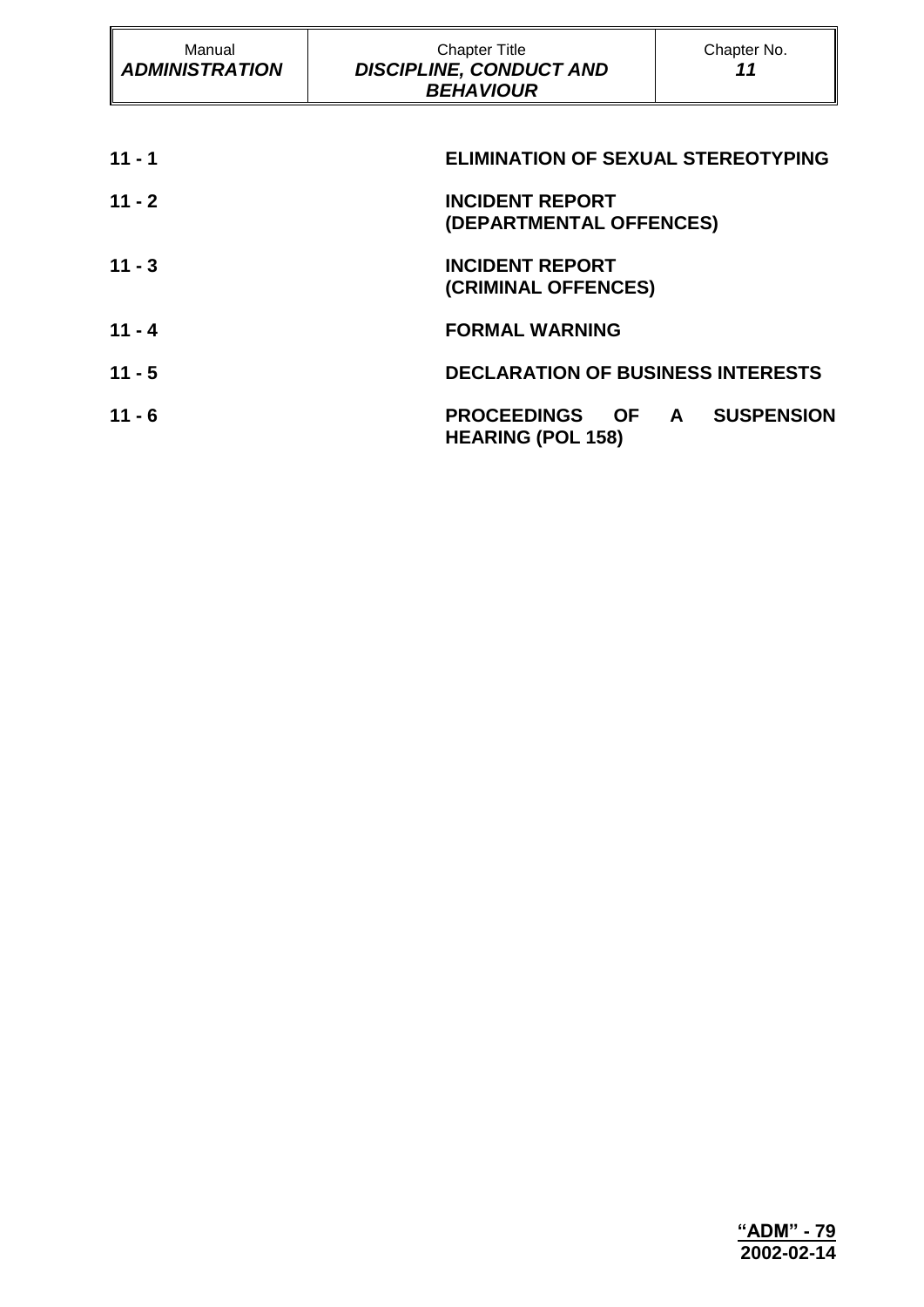# **A. SUBJECT**

B.1. This chapter deals with discipline and conduct of members of the Namibian Police Force.

# B. **REFERENCES**

- B.1. Police Act ,1990
- B.2. Police Regulations

# C. **STANDING ORDERS**

- C.1. A member shall not:
	- a. entertain or permit anyone to entertain a person(s) of the opposite sex in government quarters provided for unmarried members of the Namibian Police, or
	- b. allow any person(s) to enter a building owned or occupied by the Namibian Police if such entry could jeopardise the character of any person concerned or the reputation of the Namibian Police.
- C.2. In every instance where a criminal case is registered against a member of the Namibian Police, Complaints and Discipline Unit shall immediately be notified.
- C.3. When a member is convicted of a schedule 1 offence of the Police Act,1990, the discharged from the Namibian Police shall be considered after a Board of Inquiry has been held.
- C.4. The discharge of a member shall be considered if convicted for an offence of violence against women or children, and if charged departmentally or criminally for having sexual intercourse with a female prisoner, while in custody of the Police.

# **C. STANDING ORDERS (Contd.)**

C.5. In case of a conviction of a lesser offence, like common assault, a discharge shall be seriously considered unless mitigating circumstances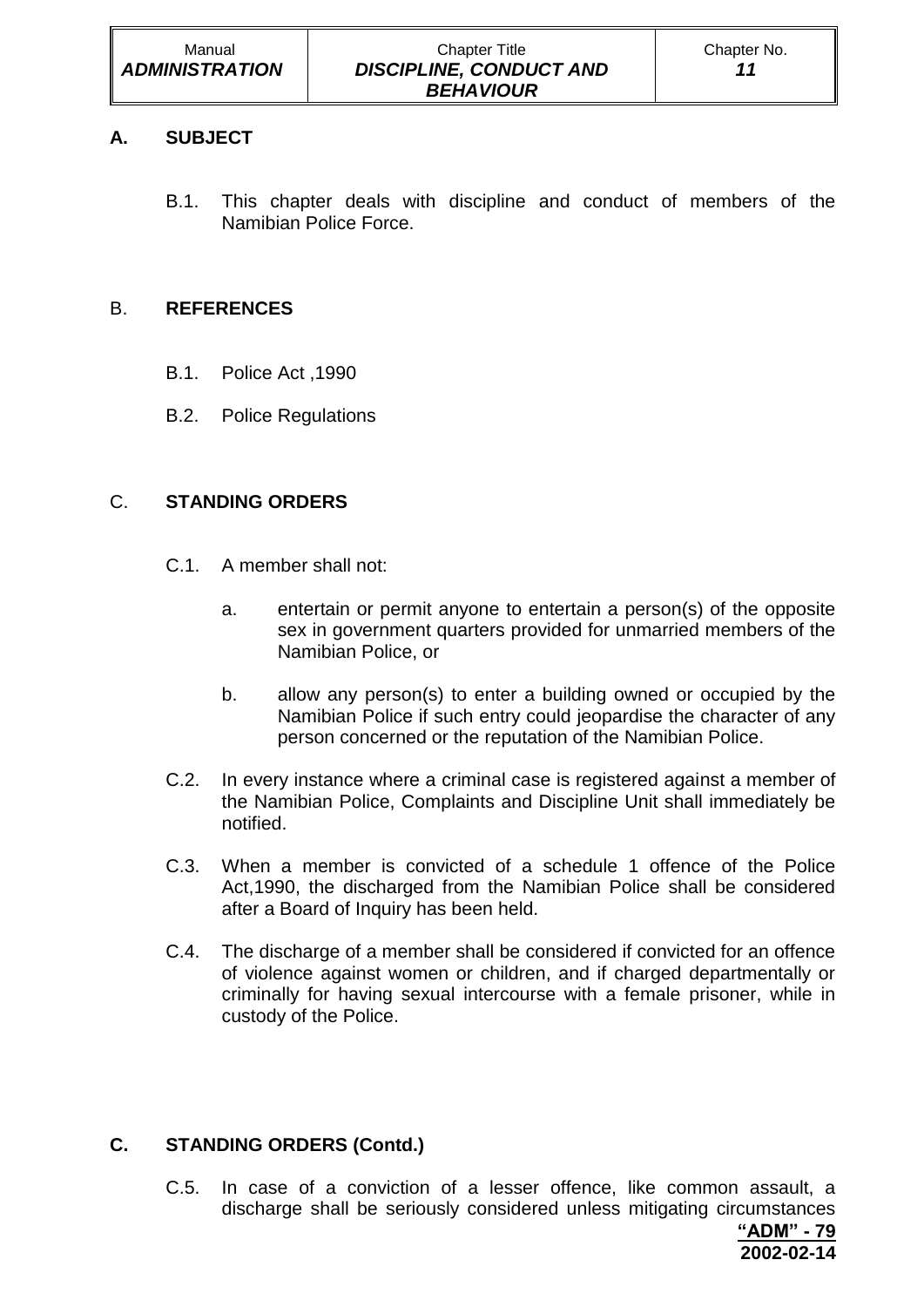can be proven by the convicted member.

- a. Each case shall be considered on its own merits.
- C.6. During the period of suspension, a member shall personally report once a week to his/her Regional Commander or as determined by him or her.
- C.7. A member shall hand in his or her firearm and appointment certificate during the period of suspension.
- C.8. A non-officer shall not investigate a criminal case against a commissioned officer of the Namibian Police, Namibia Defence Force (NDF) or Prison Service.
	- a. A commissioned officer of equal or higher rank shall be appointed.
- C.9. A non-officer shall not investigate a departmental charge against a commissioned officer of the Namibian Police.
	- a. A commissioned officer of equal or higher rank shall be appointed.
- C.10. When a commissioned officer has been arrested or brought to the charge office as a suspect, the charge office supervisor shall immediately inform the Station Commander, who shall inform the Regional Commander.
- C.11. The Regional Commander shall instruct a commissioned officer from the Complaints and Discipline Unit, to attend to the case of the arrested commissioned officer.
	- a. Should the Complaints and Discipline Unit in a particular region not have a commissioned officer as Unit Commander; the Regional Commander shall instruct the duty officer to attend to the case of the arrested commissioned officer.
- C.12. Members of the Namibian Police shall declare their business interests and remunerative work outside the employment of the Namibian Police.
	- a. See Appendix 11 5

### D. **GENERAL**

- D.1. The Israel Patrick Iyambo Police college will direct the attention of all students to Administration Manual chapter 2., Police Regulation chapter II, Discipline.
- D.2. It is important to remember, that the first contact between the police and the general public normally happens in the charge office.
	- a. This contact determines the image of the Police Force.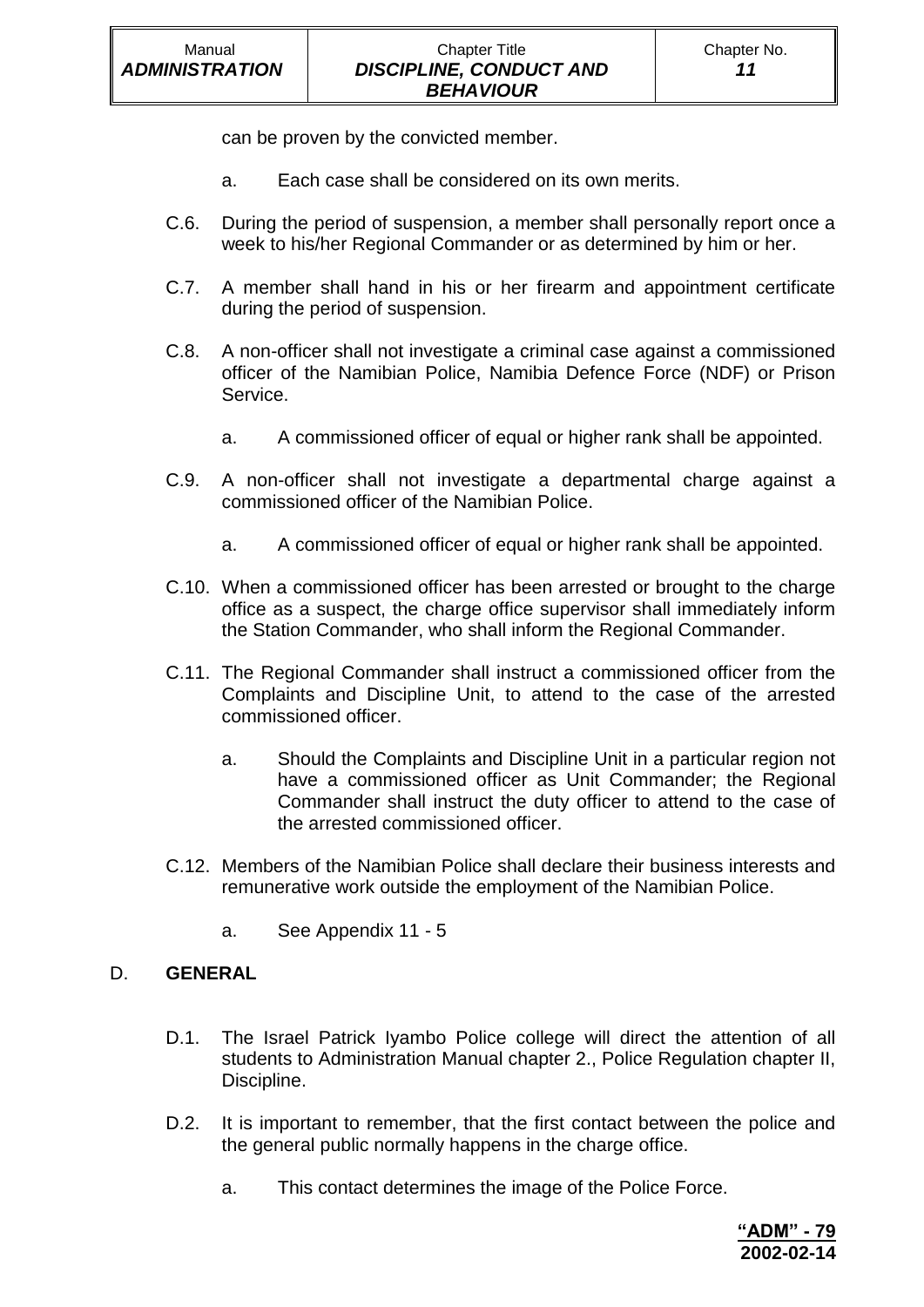- D.3. Member's conduct while on or off duty must always be vigilant and in particular, members must:
	- a. be correct in their personal habits and behaviour;
	- b. treat members of the public with courtesy, and politeness in every circumstances;
	- c. obey lawful orders from superiors promptly;
	- d. act with integrity and prudence to promote the interests of the public and the Force;
	- e. work persistently to maintain peace and good order;
	- f. strive to promote good police-community relations;
	- g. treat persons in custody with respect, and never resort to abuse or harsh actions;
	- h. respect the rights of a person under investigation;
	- i. treat victims without discrimination or favouritism to his or her origin, religion, social condition, age or sex;
	- j. be polite and courteous, showing restraint and not making disagreeable or derogatory remarks if confronted by an aggressive person, and
	- k. respect citizen's individual rights, including human rights, and freedoms and avoid arbitrary or unlawful action.

# **E. DISCIPLINE**

#### **E.1. General**

- a. All members must maintain strict discipline.
- b. Seniors must refrain from associating with members of lower ranks, as this leads to undue familiarity, unprofessional behaviour, and difficulty maintaining discipline.
- c. It is prohibited for a male or female member to have an intimate relationship with another member while on duty.
- E.2. **Absence From Duty**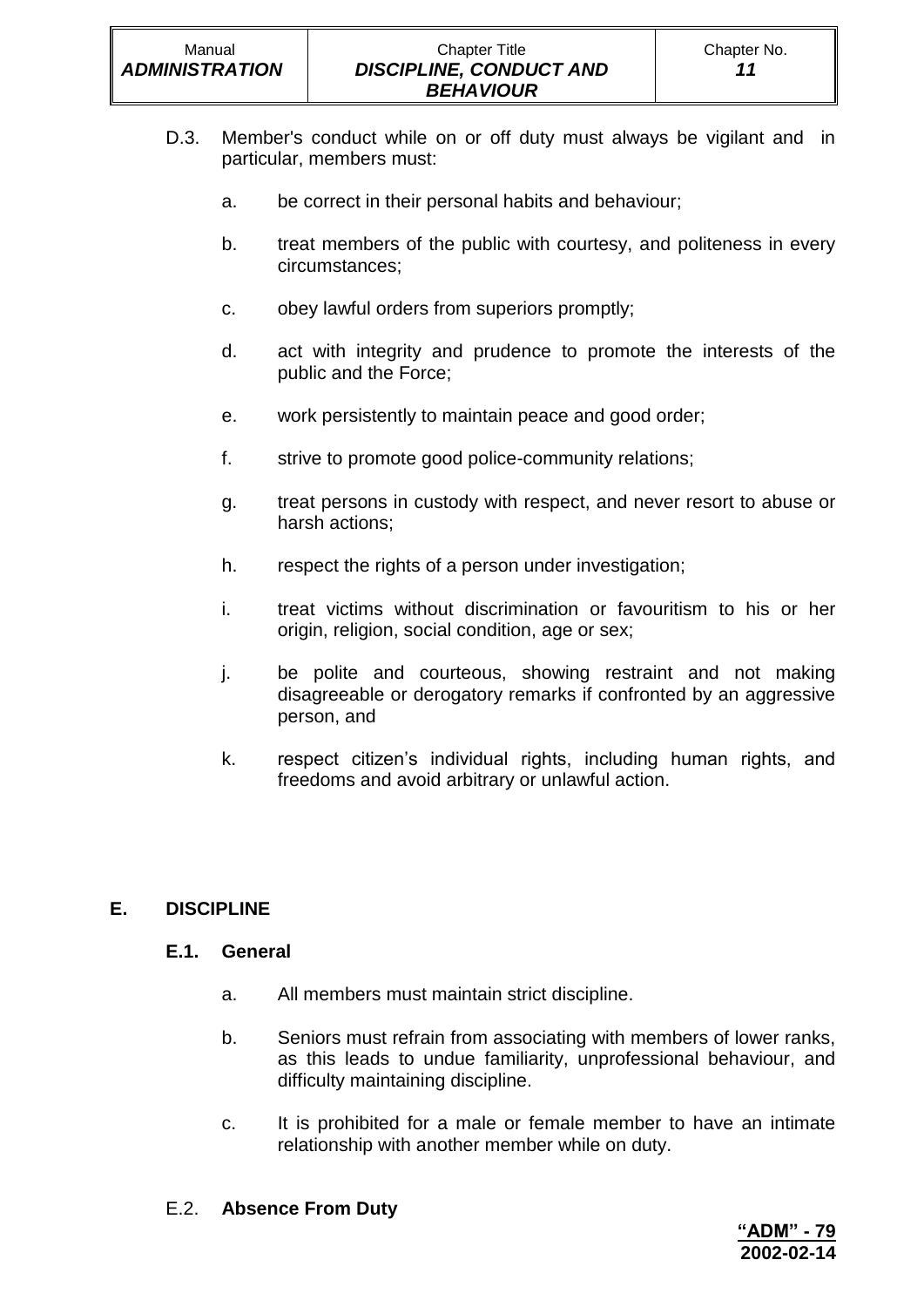# a. **General**

1. Members residing in private quarters must give the Station or Unit Commander their addresses and telephone numbers

# **b. Member**

- 1. When on night relief or detailed for night duty, you may not leave your place of residence before 14h00, except when authorised.
- 2. When on sick leave or struck off duty as unfit, you may not leave your barracks or residence.
	- 1. **Exception:** The Station Commander or district surgeon may give permission.

# **c. Commander**

1. To be sure members can report for duty in case of emergency, if necessary, issue instructions that some or all members must stay in the barracks or other specified places.

# **E.2. Absence from Duty (Contd.)**

2. Keep a station register with headings as follows for permanent addresses:

No........Rank.......Name.........

Telephone no........Residential Address.......................

3. Use the same register for members to record their locations when on leave.

### E.3 **Gambling and Smoking**

### a. **Commander**

- 1. Prohibit any gambling in barracks or elsewhere.
- 2. Do not allow members to smoke in uniform in public.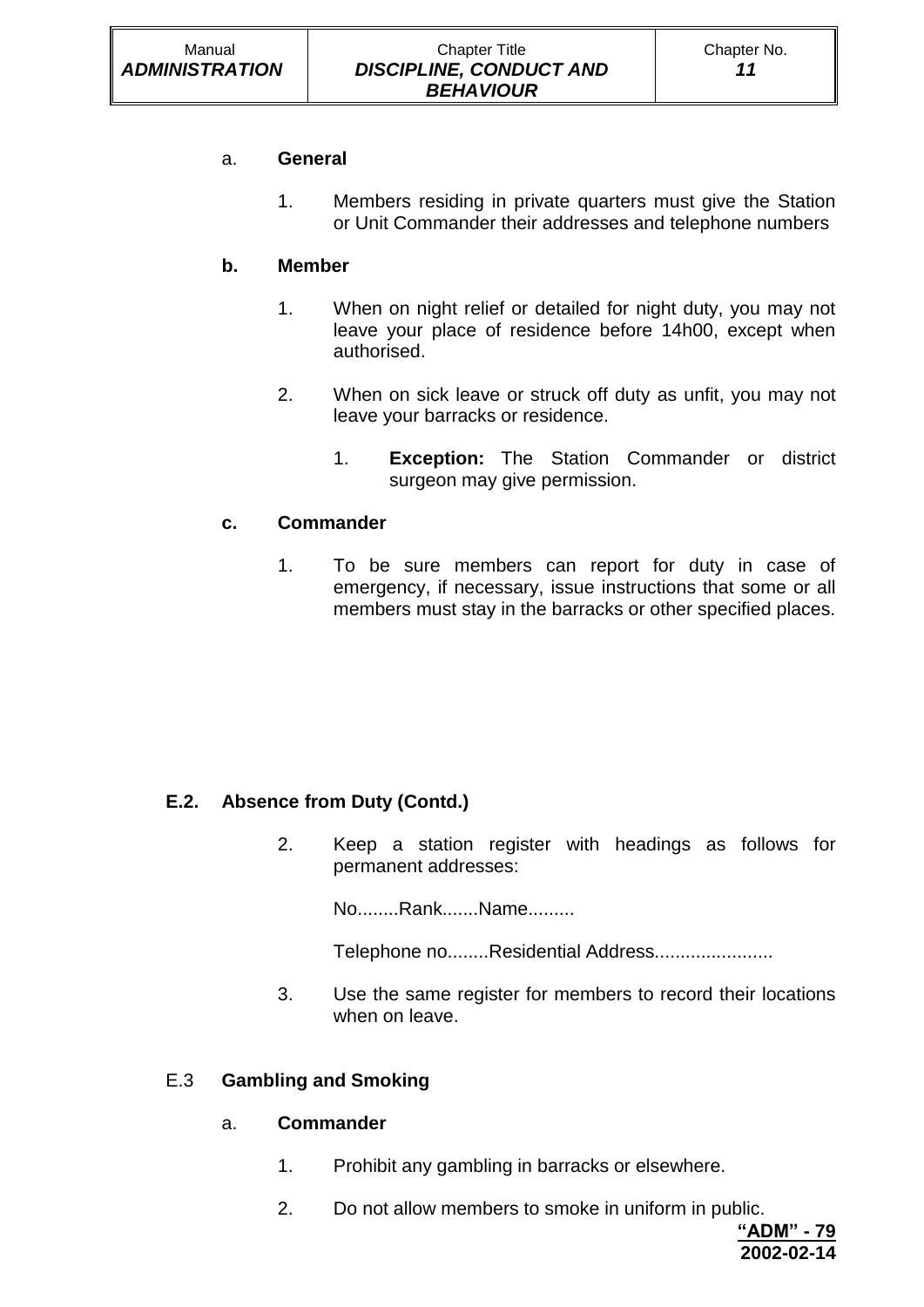### **E.4. Drunkenness and Intemperate Habits**

#### **a. General**

- 1. It is a serious offence to be under the influence of liquor or drugs while on duty.
- 2. A member who is absent from duty or who has been struck of duty due to being under the influence of liquor, will take unpaid leave for the days not on duty.

#### **b. Member**

1. Do not accept liquor or drugs while on duty at public functions or gatherings.

#### **c. Commander**

- 1. Do not put or leave on duty, members under the influence of liquor or drugs.
- 2. Warn all members not to use excessive liquor or drugs. This makes members unfit and may lead to dismissal.

### **E.4. Drunkenness and Intemperate Habits (Contd.)**

- 3. Do not interfere unnecessarily with members who are under the influence of liquor or drugs, as this may cause disobedience.
- 4. Charge any member who fails to perform a duty as a result of such abuse or impairment.
- 5. Determine any periods of duty not performed as a result of such action.
	- 1. On default and conviction, Apply Public Service Regulation C 3.4 (a).
- 6. Do not call a medical practitioner to give an opinion whether a member was under the influence of liquor.
	- 1. **Exception:** Call a medical practitioner;
		- 1. in cases of injury requiring medical aid, or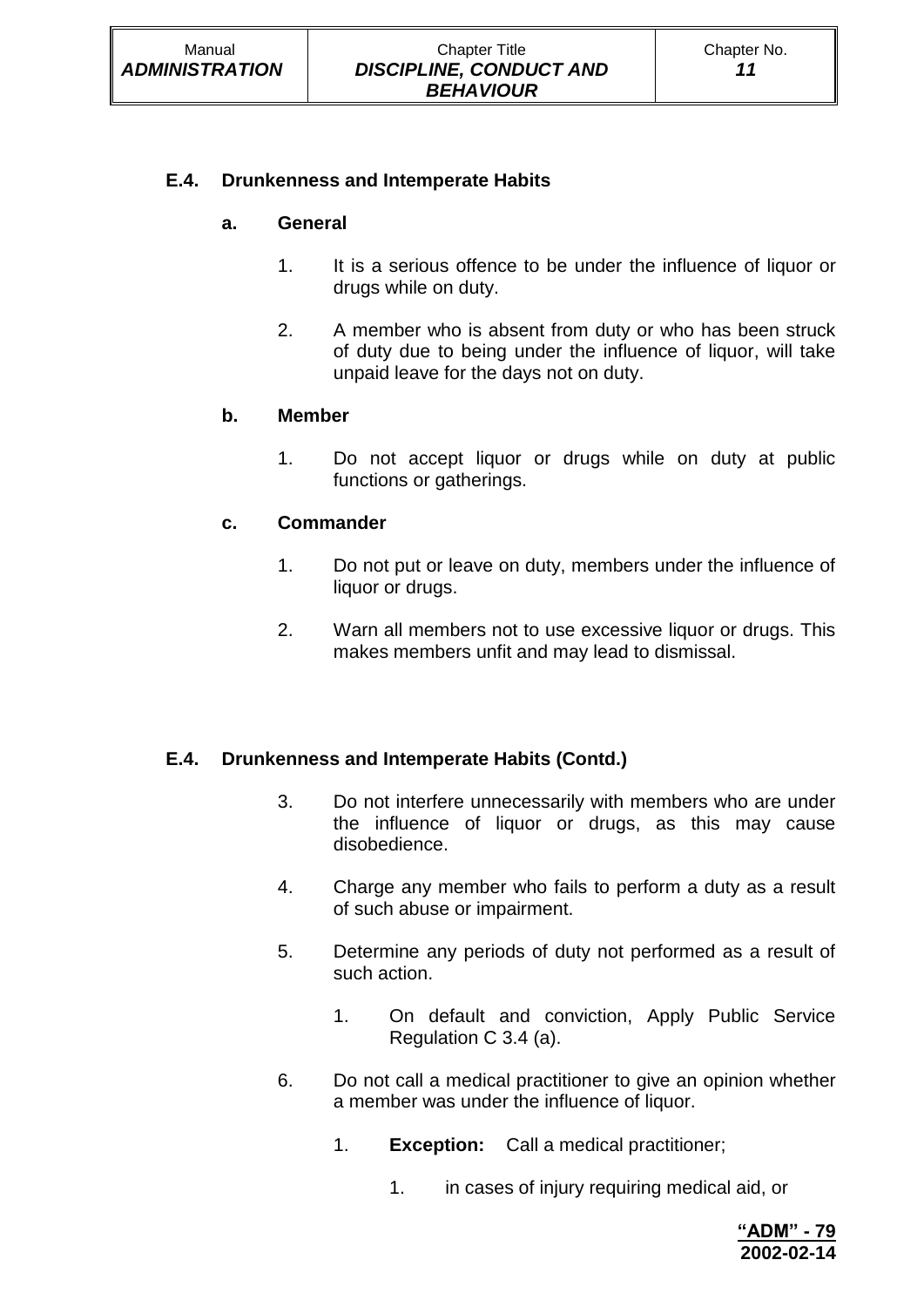### Chapter Title *DISCIPLINE, CONDUCT AND BEHAVIOUR*

- 2. if a member may have driven a vehicle while under the influence of liquor.
- 2. Members may call a medical practitioner at their own expense if they wish.
- 7. Be alert for members who become addicted to alcohol or drugs.
- 8. All cases must immediately be reported to the Social Workers Unit and Chaplain Unit at National Headquarters.
- 9. Report cases to National Headquarters where members refuse admission to an approved institution or hospital.

# **E.5. Repulsive Expressions**

### a. **Member**

1. Avoid using repulsive expressions, to promote good relationships.

### **E.5. Repulsive Expressions (Contd.)**

### b. **Commander**

- 1. Take immediate action to halt the use of repulsive expressions.
	- 1. Explain why such expressions are improper.
	- 2. Order members not to use such expressions.

### **E.6. Barrack Discipline**

#### **a. General**

- 1. The term "barrack" includes any building, quarters, tent and site. A place used for members' accommodation.
- 2. No person other than a member should enter barracks without permission of the Station Commander.
- 3. Persons of opposite gender must not enter each other's barracks.
- b. **Member**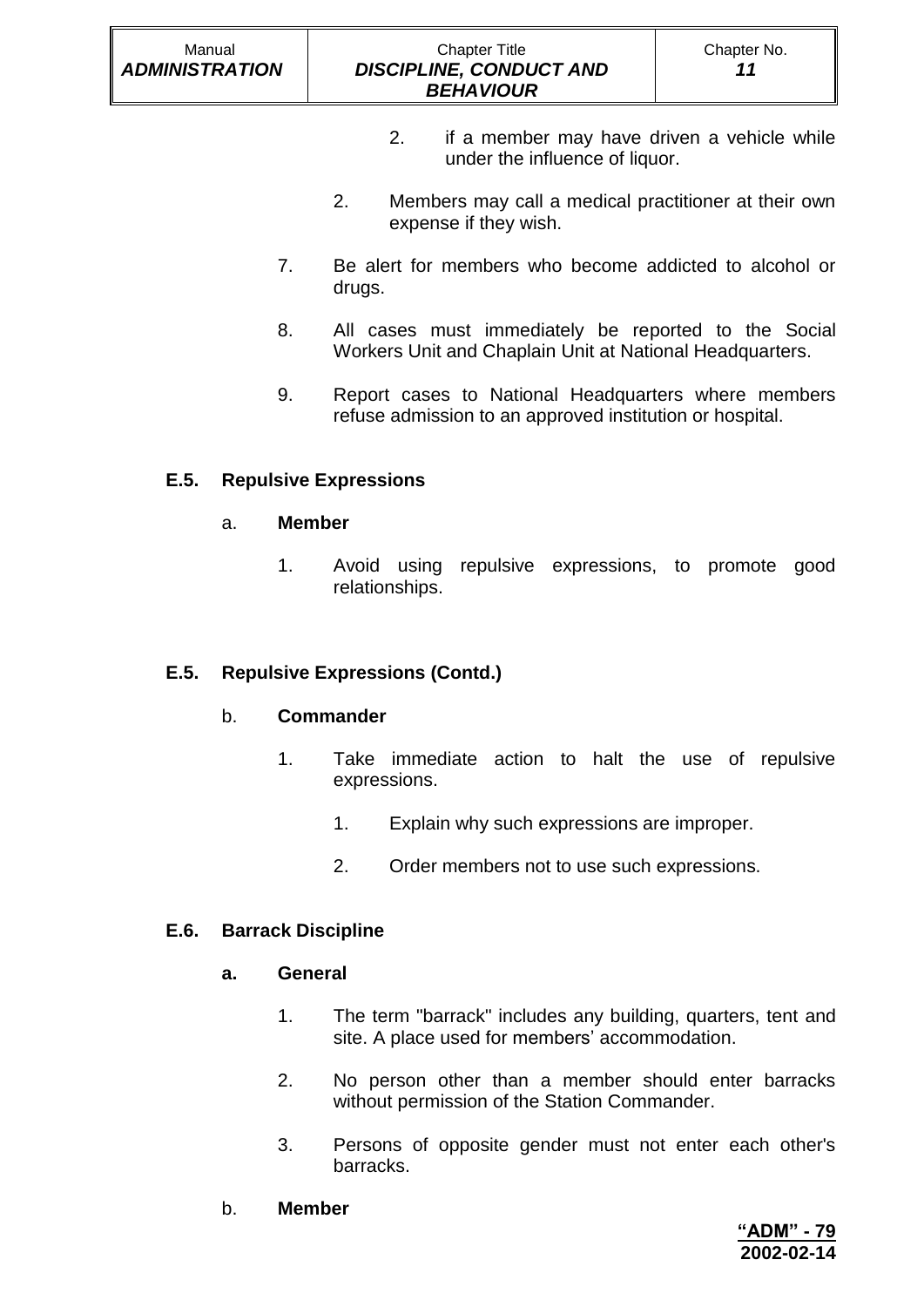- 1. Members off duty, who desire to be absent from their barracks for more than five hours after midnight, must get permission from the Station Commander.
- 2. A member not on duty wishing to be absent for a period less than five hours between 06.00 and 12 midnight may do so without permission.

# 3. **Barracks Cleanliness and Conduct**

- 1. Keep every part of the barracks clean and ready for inspection.
- 2. Extinguish all lights at 24:00.
- 3. Close all water taps when not in use and report all leakages without delay to the Station Commander.

# **E.6. Barrack Discipline (Contd.)**

- 4. Clean the floors and windows. Do not allow cobwebs to collect.
- 5. When premises occupied by police have rodents, take all measures to have them destroyed.
- 6. If vermin appear in any rooms, report it to the Station Commander.
- 7. Make up the beds by 12h00 with blankets and sheets properly spread, with end turned down.
	- 1. **Exception:** Members on night duty may rest longer.
- 8. Members on night relief must have their beds made up before leaving for duty.
- 9. Members must on a daily basis, air their bedding, rooms as well as dormitories.

### c. **Station Commander**

- 1. Be sure that quarters occupied by members are in a good state.
- **"ADM" - 79 2002-02-14** 2. Check and make sure that all members who should be in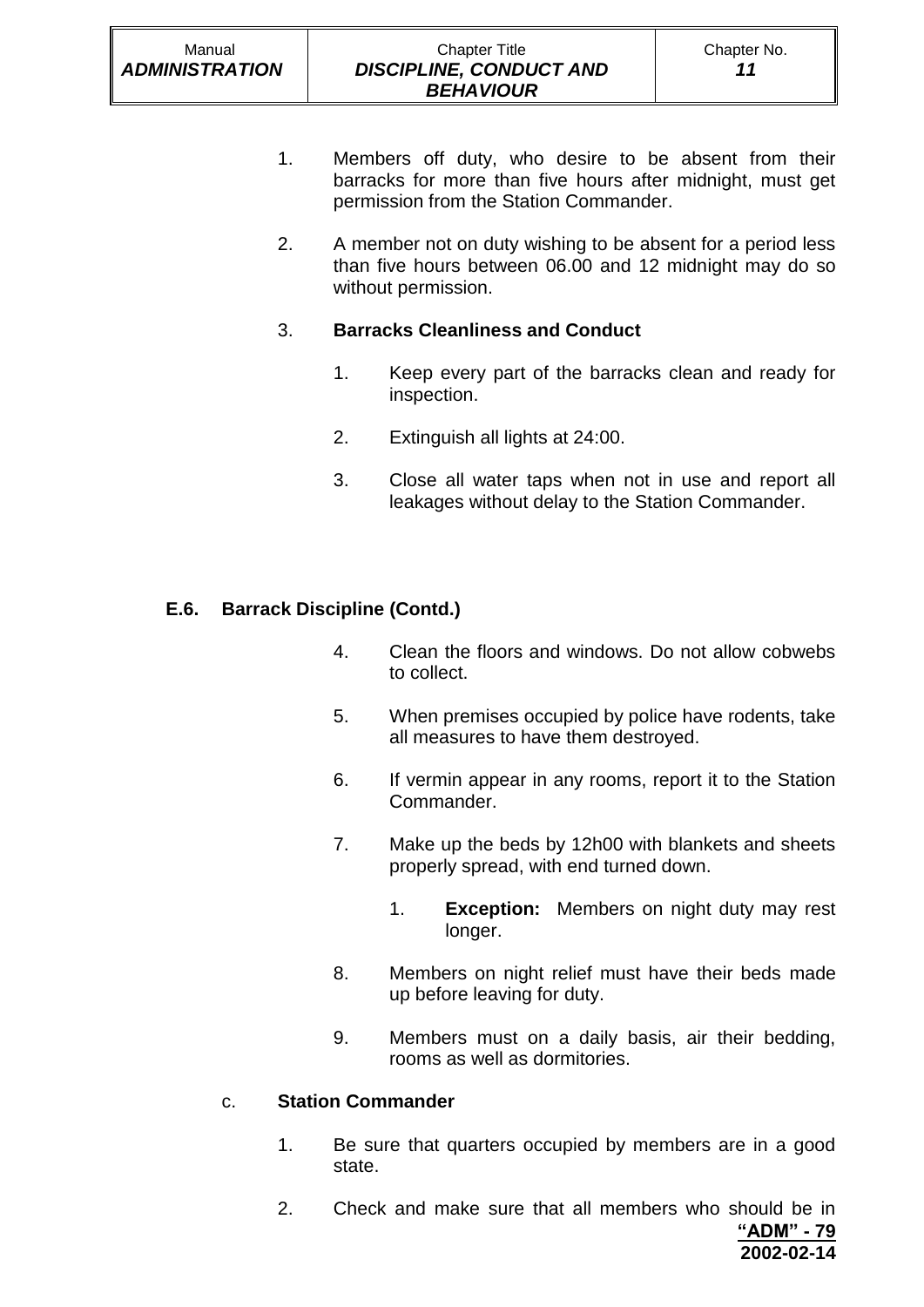barracks are present.

3. When equipment or other articles on station charge are missing, broken, or unserviceable, report this to the proper authority for repair.

# E.7. **Kitchen, Mess Facilities and Club**

### a. **General**

- 1. Only members living in barracks may eat in the mess.
- 2. Separate dining rooms or tables will be provided if possible for:

# **E.7. Kitchen, Mess Facilities and Club (Contd.)**

- 1. Officers
- 2. Warrant Officers and NCO's.
- 3. At stations where there is a wet canteen; members must not take or keep liquor in barracks.

# **E.8. Debts and Obligations**

### a. **Member**

- 1. Do not accept gifts made with the clear or likely intention of influencing you in the execution of your duty.
- 2. Do not place yourself under an obligation to a licensed dealer in intoxicating liquor or to a bar attendant or other person in the employ of such licensed dealer.

# **b. Commander**

1. Warn members against contracting excessive debts to such an extent that members cannot perform police duties in a fearless and impartial manner.

# E.9. **Political Discussions**

**a. General**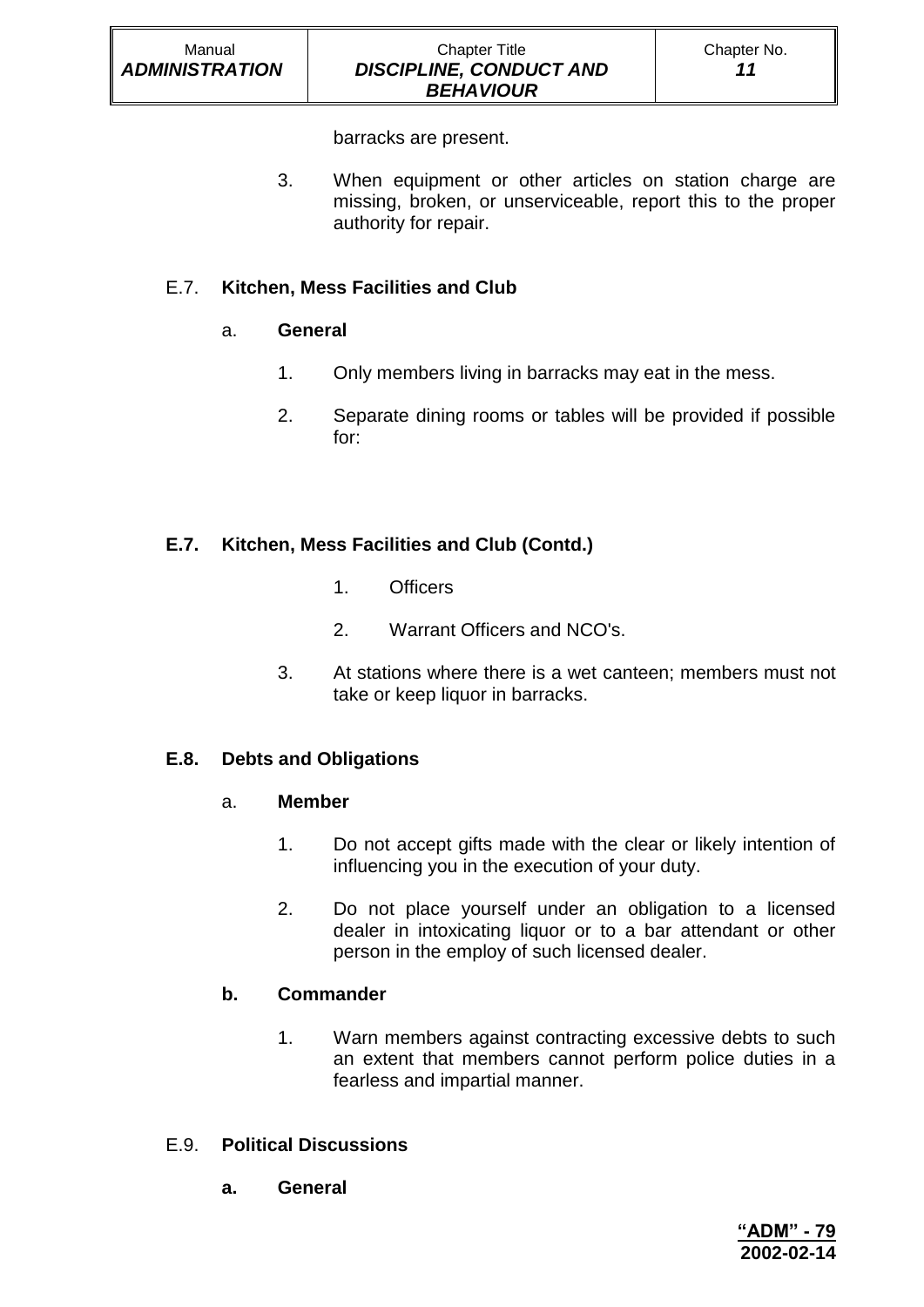- 1. As members have to serve the public impartially, all ranks must avoid political discussions.
- 2. Members with the right to vote may do so subject to duty requirements.

# **b. Member**

- 1. Do not act as a Polling Officer at an election without approval from National Headquarters.
	- 1. Headquarters will approve only in exceptional circumstances.

# **E.9. Political Discussions (Contd.)**

# **c. Commander**

- 1. Forward applications to Headquarters, for permission to use police stations as polling-stations for elections, if no suitable place available.
	- 1. Consider the urgency of this service and convenience of the public.

# E.10. **Reproof of Subordinates**

- a. **Regional Commander/Station Commander/Commanding Officers**
	- 1. Refrain from reproving subordinated for irregularities, neglect of duty, awkwardness etc., in the presence or hearing of subordinates, prisoners or members of the public.
	- 2. Reproof a member at a proper time and in private.

# E.11. **Formal Warning**

### a. **General**

- 1. The concept of progressive discipline entails that, in instances of non-serious misconduct, provision is made first for a verbal warning followed thereafter in subsequent instances of non-serious misconduct, by a written warning.
- 2. Only, thereafter, is the matter referred to a hearing in cases of non-serious misconduct.

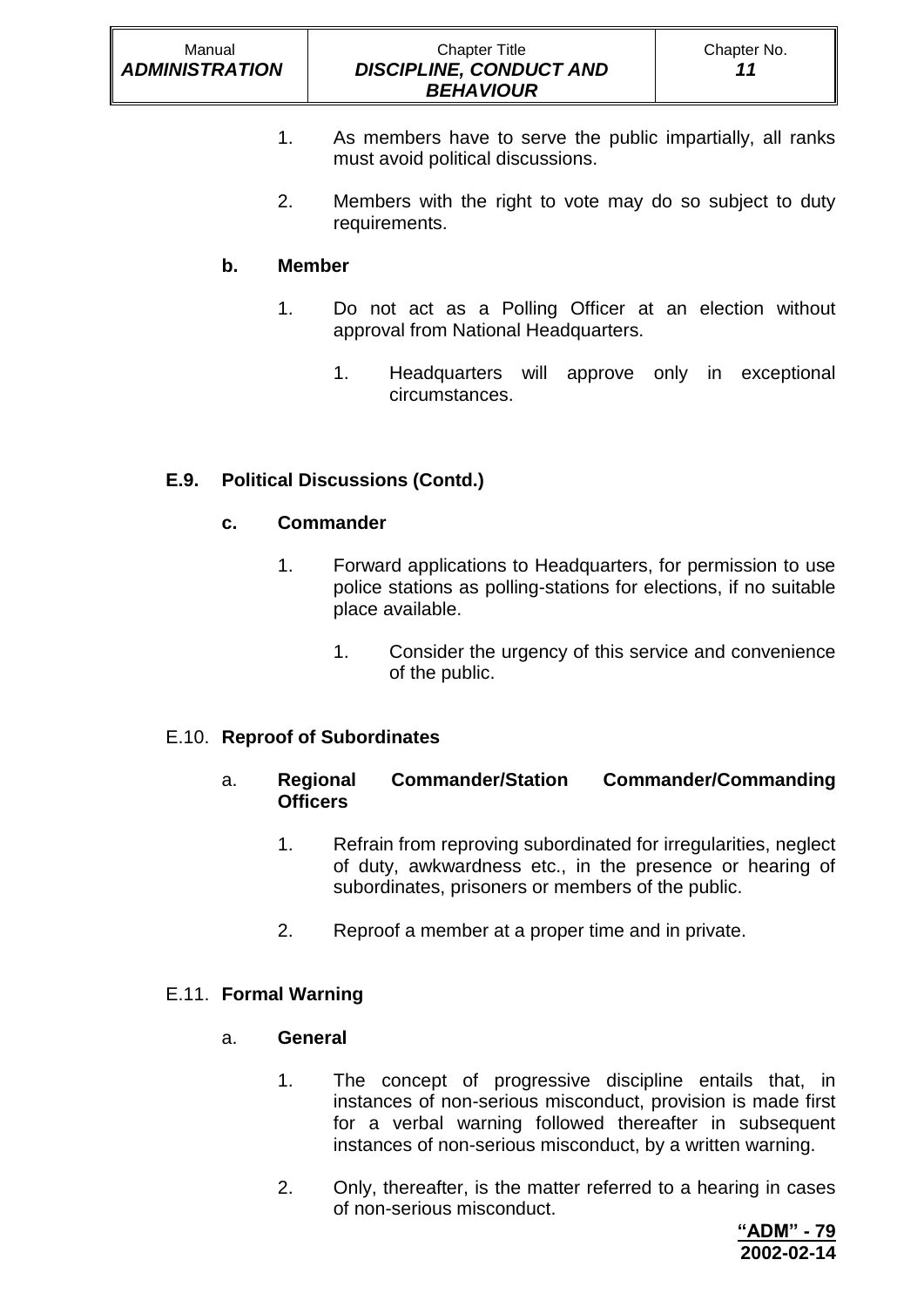#### Chapter Title *DISCIPLINE, CONDUCT AND BEHAVIOUR*

3. All instances of serious misconduct must directly be referred to a hearing because the dismissal of the employee concerned should be considered.

# **E.11. Formal Warning (Contd.)**

# b. **The Purpose of a Warning**

- 1. The purpose of a warning is to inform the member that he or she needs to take serious note of the contravention and/or needs to improve his or her conduct and that failure to do so may result in further disciplinary proceedings.
- 2. To make this principle effective, it is imperative that all instances of misconduct must be dealt with as prescribed.

# c. **Conducting a Formal Warning**

- 1. When the conduct of a member demands a formal warning, only the Inspector General, Commissioner CID, Regional Commander or Regional Crime Investigation Co-ordinator may issue a formal warning.
- 2. A fully motivated report must be submitted to the following offices:
	- 1. Station Commander to the Regional Commander;
	- 2. Unit Commanders of CIU's to the RCIC;
	- 3. Commanding Officers of specialised CIU's to the Commissioner : CID, and
	- 4. Other Commanding Officers of specialised units to the Inspector General.

# d. **Commissioner CID/Regional Commander/RCIC**

1. On receipt of the report, and if of the opinion that the offence committed by the member demands a formal warning, complete a formal warning in three fold. See Appendix 11 - 4.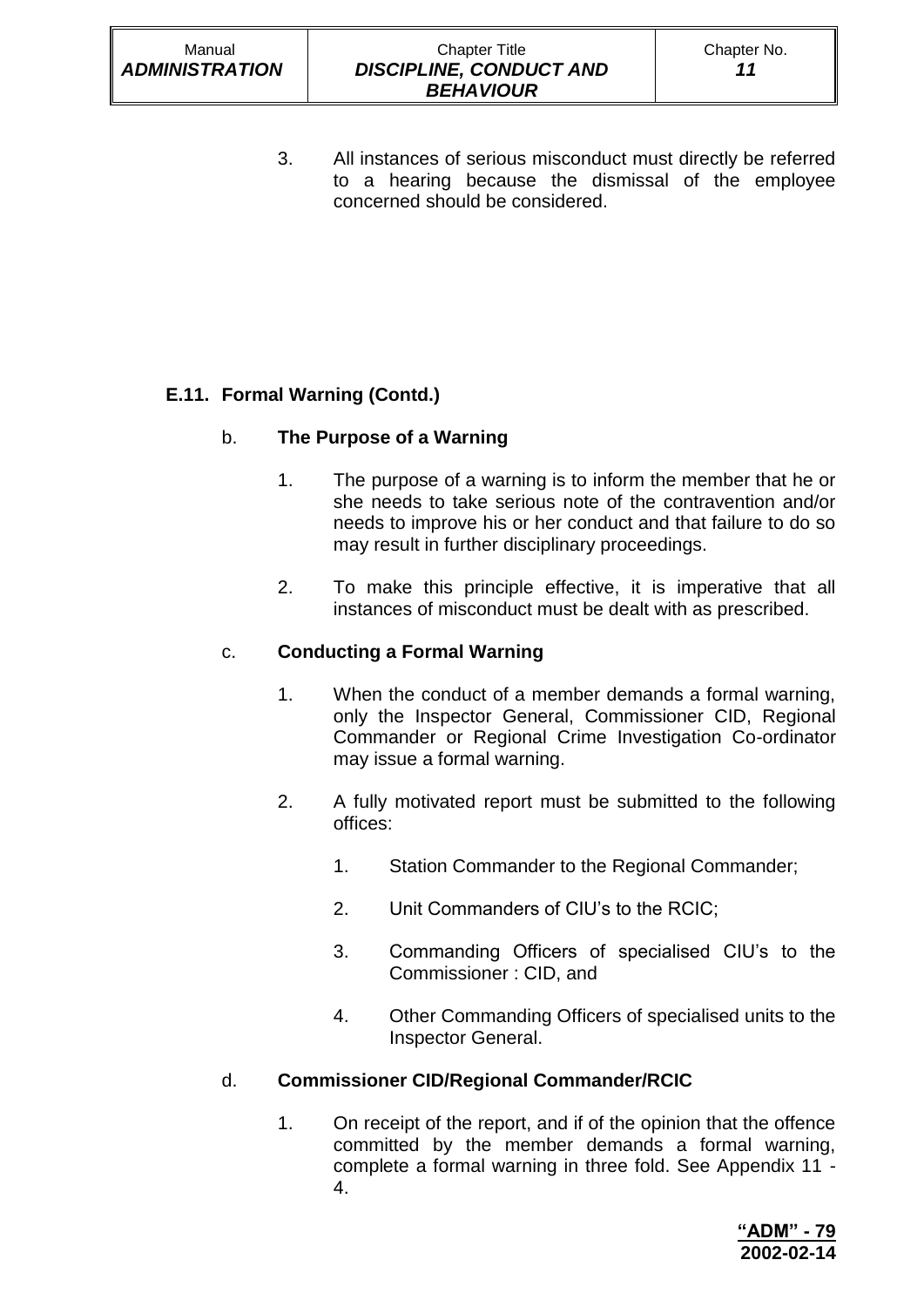- 2. Distribute the warning as follows:
	- 1. Send the original and one copy to the members Commanding Officer.

# **E.11. Formal Warning (Contd.)**

- 2. The original and the copy must be signed by the member.
- 3. The original must be returned to National Headquarters, where it will be filled on the members personnel file.
- 4. The copy must be filed on the members station/unit personnel file.

### E.12. **Subscriptions and Testimonials**

- a. No collection for any purpose is to be made amongst members without the prior consent of the Commanding Officer.
- b. No donation or gift from sports, mess or canteen funds is to be made to a member or his wife or a member of his family on retirement, transfer, marriage or similar circumstances, without the specific authority from the Office of the Inspector-General.
- c. No functions are to be held in aid of donations from the public for the benefit of the Force without prior permission obtained from the Office of the Inspector-General.
	- 1. The Inspector-General is officially responsible for the administration of any functions or donations in respect of which permission was granted and for the final disposal of the proceeds thereof.
- d. Except on retirement or transfer to another Government department, no member may receive directly or indirectly from subordinates in rank any present, complimentary address or other congratulatory expression, nor may a member contribute towards making a present or giving an address to a superior in rank.
- e. No member may accept any address or testimonial, token or reward (pecuniary or otherwise) from the public unless approved by the Office of the Inspector-General.
	- 1. Application for such approval must state the precise nature of the proposed address, testimonial, token or reward and the names and occupations of the subscribers.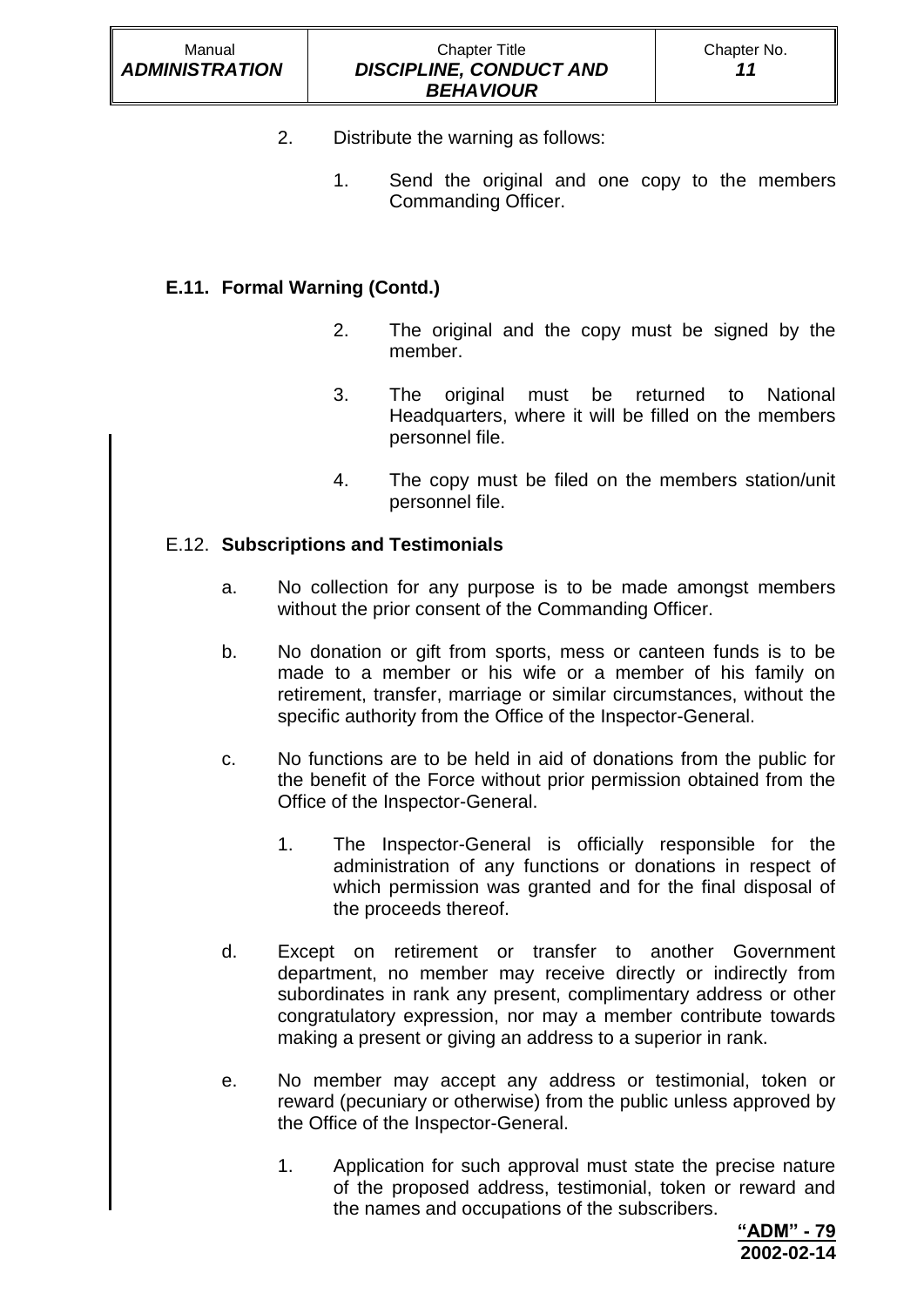# **E.12. Subscriptions and Testimonials (Contd.)**

- f. No member may in whatever capacity, subscribe to any address, token or testimonial organised by the public for presentation to a superior.
- g. No member may, without prior permission from the Office of the Inspector-General, give a testimonial or reference to any other member.
	- 1. See Administration Manual chapter 19.F.1.g. in connection with certificates and other documents on discharge.
- h. An officer requiring testimonials or references to his service in the Force shall apply through the normal channels to Police National Headquarters.

# E.13. **Reporting by Non-Commissioned Officer's (NCO's)**

### a. **General**

- 1. A non-commissioned officer (NCO), who is off duty or on official leave, may not leave his or her duty station area without due authorization from his or her immediate Commanding Officer.
- 2. A NCO travelling on official duty must follow the Standing Orders as set out in Administration Manual Chapter 10.G.2. - Route Form (POL 556)
- 3. This order does not apply to members on duty of a secret or confidential nature.

### b. **NCO**

- 1. When travelling off duty and arriving for a stay at a place where there is a police station, report yourself at the charge office or, if there is more than one station, at the main or central charge office not later than 24 hours after arrival.
- 2. Furnish your address and period of stay.

# c. **Charge Office Sergeant**

1. Enter the particulars in the Occurrence Book (POL 551) or, at larger stations, in a special register to be used for this purpose.

### F. **CONDUCT AND BEHAVIOUR**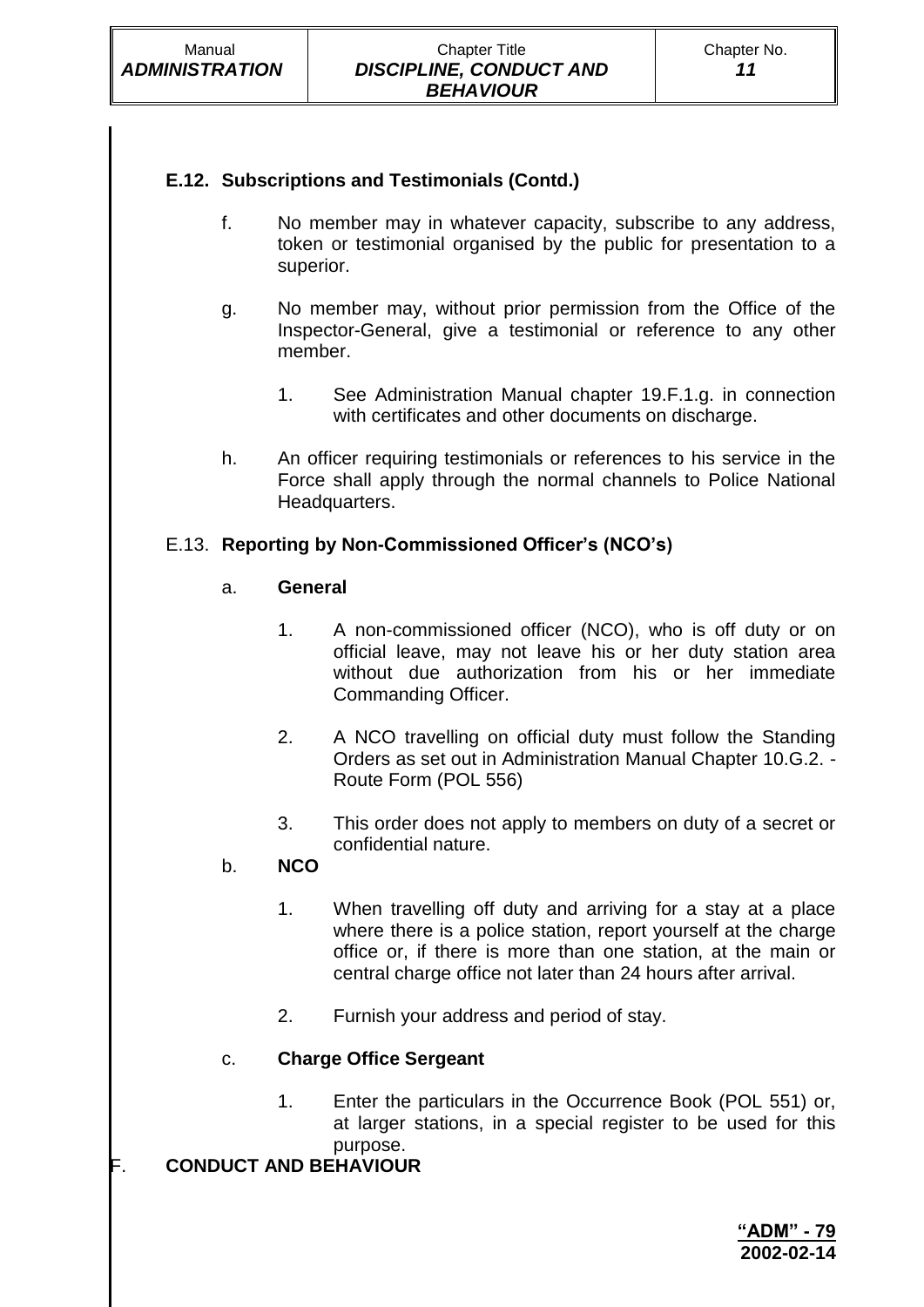### F.1. **General {tc "General " \l 2}**

- a. The Force does not fall within the ambit of the present labour dispensation, but well under the principles of administrative justice.
- b. Discipline should not be seen as order maintained or control exercised over employees, but more in the sense of a system of rules for conduct and especially behaviour according to established rules.
- c. The Regulations are therefore based on fundamental principles and can be regarded as reasonable and justifiable.
- d. The principles as set out in the Regulations cover substantive and procedural issues.

# F.2. **Substantive Issues {tc "Substantive Issues " \l 2}**

- a. The following principles apply to the matters relating to the substantive issues:
	- 1. A standard or norm of discipline must be laid down by a commanding officer.
	- 2. Employees must know and understand which standards and norms they must comply with.
	- 3. Disciplinary measures must be taken to address instances of unacceptable conduct.
	- 4. Instances of non-serious misconduct must be dealt with by means of advice, counselling, corrective and/or remedial measures and verbal or written warnings.
	- 5. Repeated occurrences of misconduct, as well as serious forms of misconduct warrant the institution of disciplinary steps by means of a hearing.
	- 6. Disciplinary measures must ensure that a member returns to an acceptable standard of discipline (where appropriate the member must not be punished).

### **F.2. Substantive Issues (Contd.)**

- 7. A commanding officer must ensure that disciplinary measures are taken, if required by the circumstances.
	- 1. This implies that it is not necessary to institute disciplinary measures to address all forms of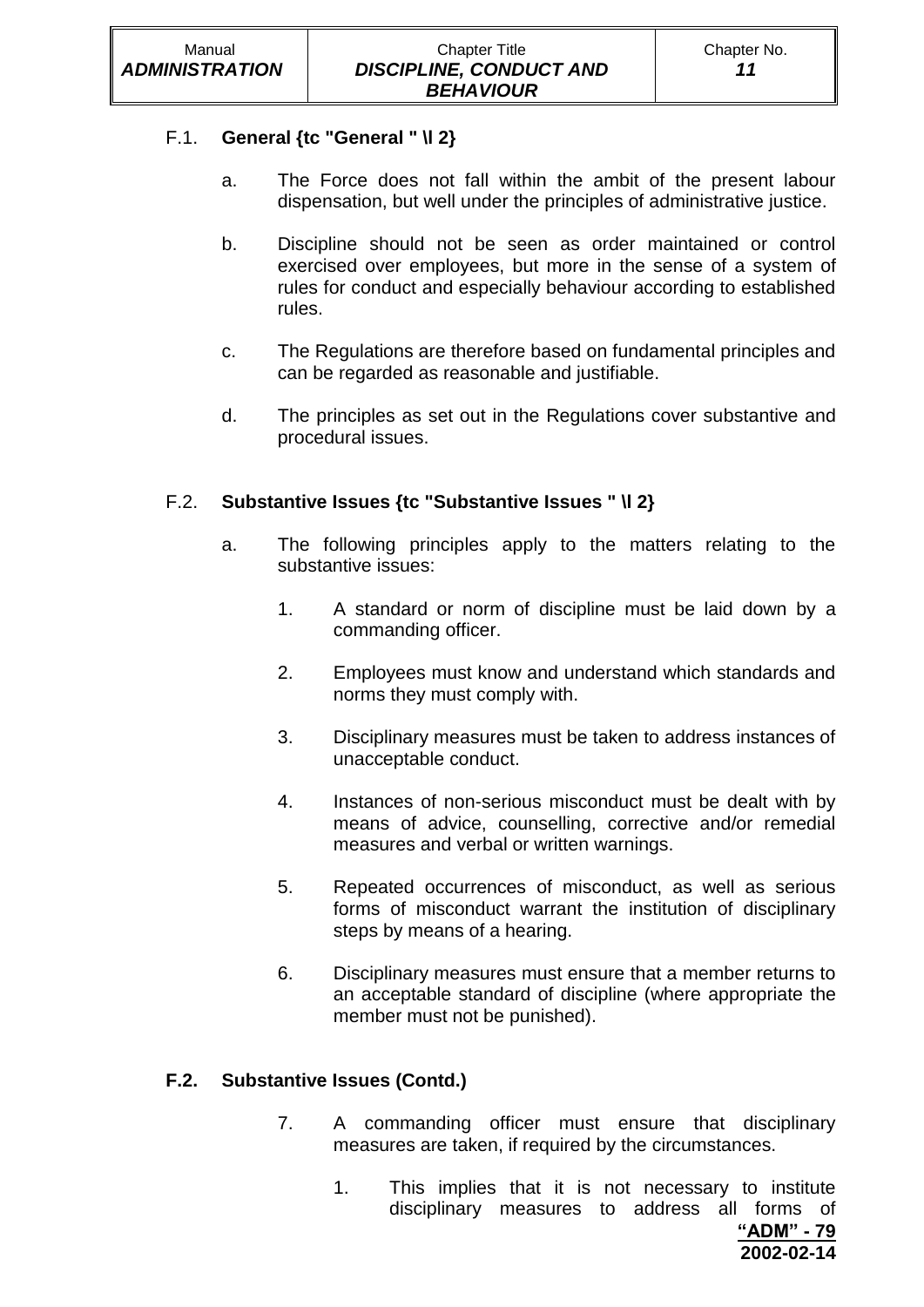#### Chapter Title *DISCIPLINE, CONDUCT AND BEHAVIOUR*

unsatisfactory conduct.

- 2. It also entails that the measures taken by a commanding officer must be consistent.
- 8. If disciplinary measures are taken for a specific form of unacceptable conduct such measures must be applied consistently throughout the Force.
- 9. Disciplinary measures must not be taken as a punitive measure, but must serve to protect and promote the interests of the Force and its members.
- 10. Disciplinary measures must be used as an instrument to manage conflict in the Force effectively.

# F.3. **Procedural Issues {tc "Procedural Issues " \l 2}**

- a. The following principles apply to matters relating to procedural issues:
	- 1. The broad principles that guide any form of disciplinary action are fairness, equity and the rules of natural justice, and must always be applied.
	- 2. Natural justice means that an employee must have a reasonable opportunity to state his or her case, before a decision affecting his or her rights is recorded (ie, *audi alteram partem* principle).
	- 3. All relevant facts must be taken into consideration and an objective decision must be reached.

# F.4. **Standards for Discipline and Conduct {tc "Standards for Discipline and Conduct " \l 2}**

- a. **General {tc "General " \l 3}**
	- 1. The Inspector General may set standards for discipline by issuing orders and instructions.
	- 2. The Inspector General and Regional Commanders are responsible for the maintenance of discipline in the Force.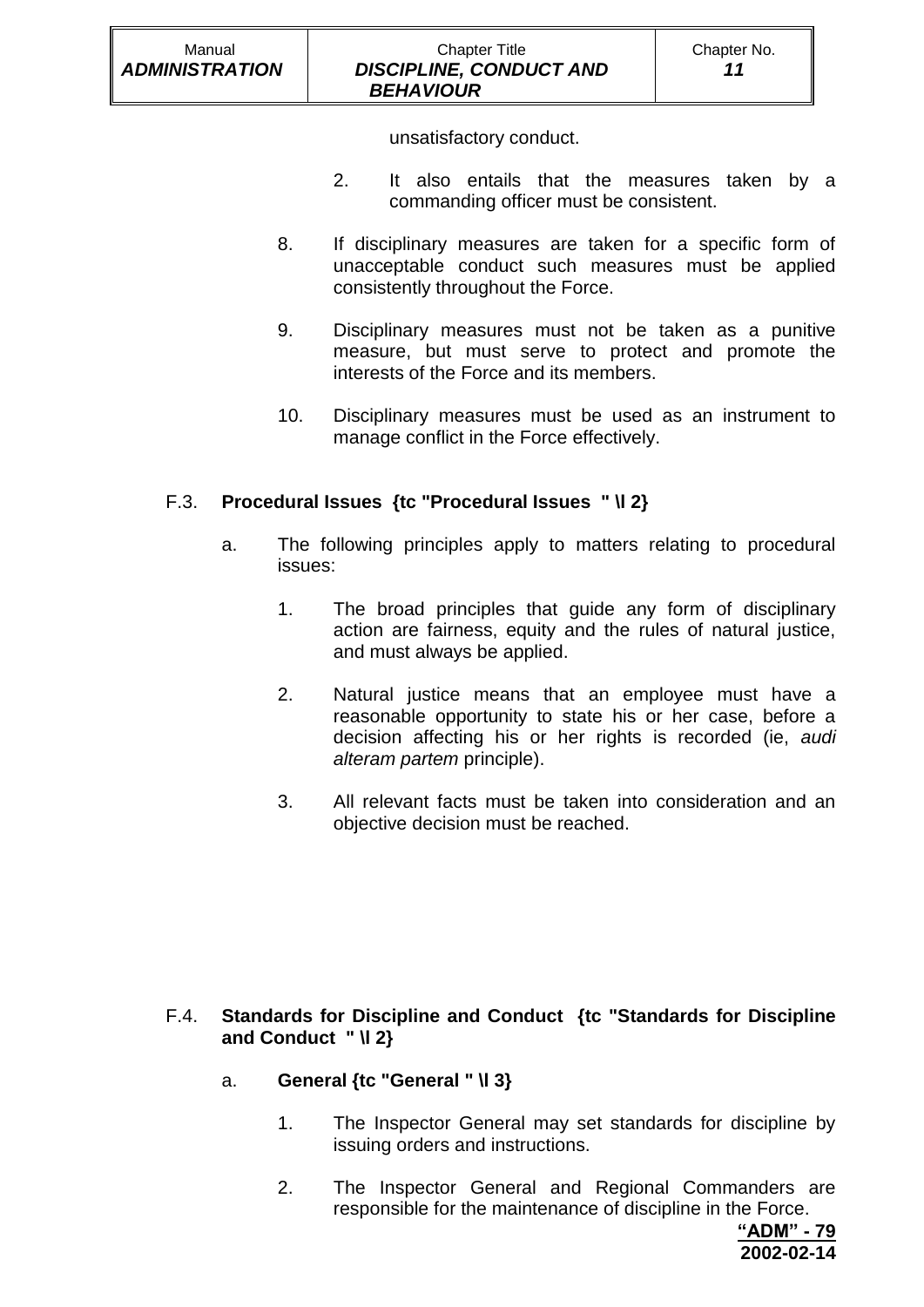#### Chapter Title *DISCIPLINE, CONDUCT AND BEHAVIOUR*

3. Regional Commanders also responsible for the development, implementation and management of systems and procedures to attain the highest possible standard of discipline throughout the Force and to encourage a high standard of professional conduct by employees.

# b. **Norms and Standards of Conduct {tc "Norms and Standards of Conduct " \l 3}**

- 1. Misconduct relates to the non-adherence to accepted norms and conduct.
- 2. A commanding officer (management) must, therefore, establish clear rules of acceptable conduct in the workplace.
- 3. The norms and standards established by a commander must conform to the norms and standards established by a higher authority.
- 4. The Regulations and discipline directives is the highest norm of standard for the Force and all other norms and standards must adhere thereto.

# c. **Duties of the Regional Commander {tc "Duties of the Regional Commander " \l 0003}**

1. Regional Commanders must ensure that in their respective regions clear guidelines with regard to acceptable norms and standards not only exist and are available to all employees, but are also strictly adhered to.

# d. **Responsibilities of Commanders {tc "Responsibilities of Commanders " \l 3}**

1. The above does not mean that commanding officers must wait for the Inspector General or Regional Commander to set norms and standards.

# **F.4. Standards for Discipline and Conduct (Contd.)**

- 2. Every Commanding Officer is responsible to establish norms and standards in his or her workplace. Interaction between commanding officers and higher authority is therefore necessary to ensure the establishment of norms and standards that are consistent.
- e. **Co-operation with Members {tc "Co-operation with Members " \l 3}**
	- **"ADM" - 79 2002-02-14** 1. The determination of norms and standards of conduct should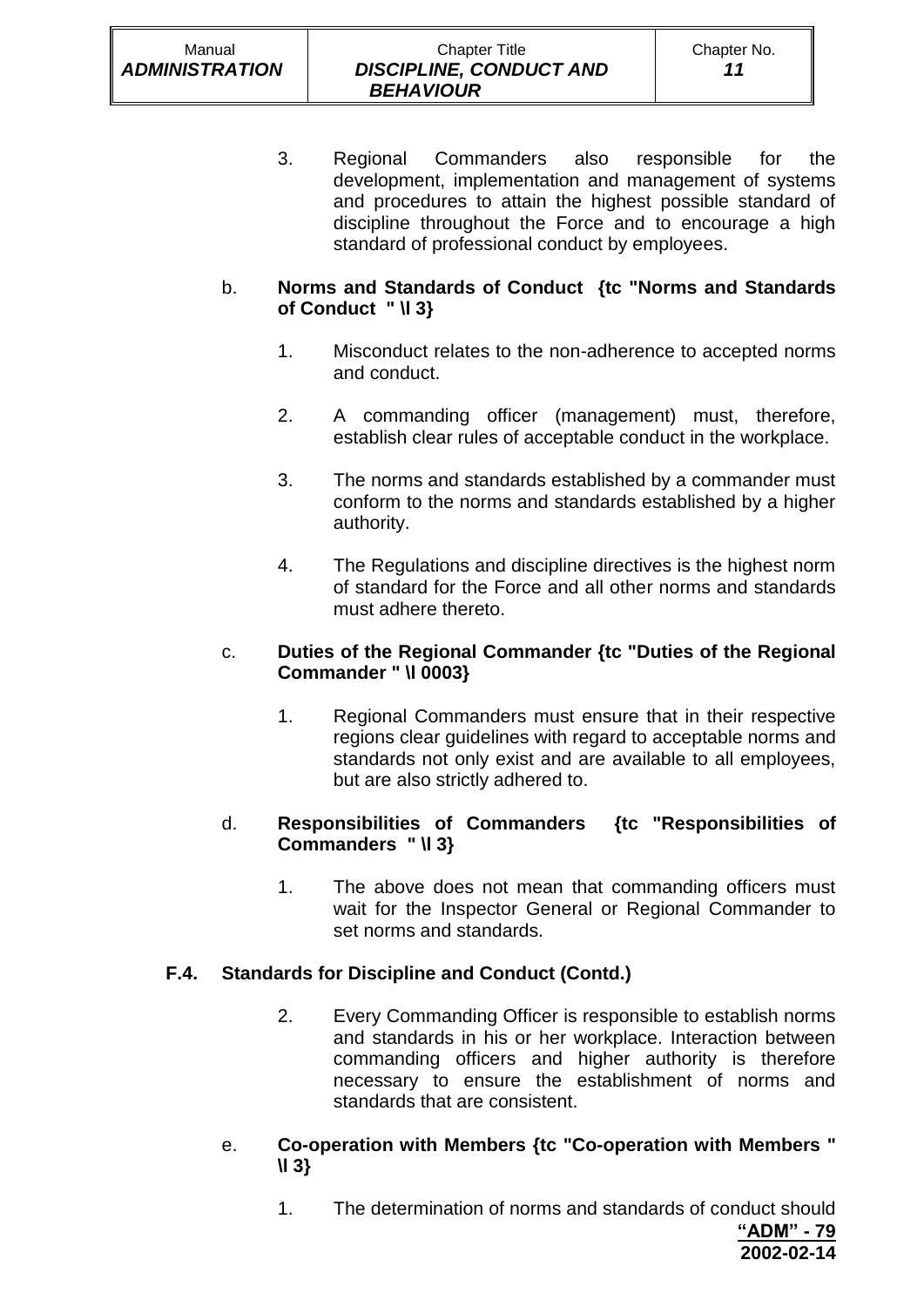be done in consultation with members.

 *BEHAVIOUR*

- 2. This does not mean that, at a lower level, standards may be agreed upon that deviate from the principles expressed above.
- 3. Commanding Officers (management) always have a prerogative to establish reasonable norms and standards of conduct for the workplace.
- 4. If such norms and standards cannot be established with the co-operation of members, then commanding officers must establish the necessary norms and standards and apply them.
- 5. A Commanding Officer may never abdicate his or her responsibility in this respect.

# f. **Inform Members {tc "Inform Members " \l 3}**

- 1. All established norms and standards must be in writing and be brought to the attention of members and must also be available to all members.
- 2. Proof of this must be gathered by Commanding Officers to enable them to prove the existence thereof at any disciplinary hearing.
- 3. All instructions and directions issued by a competent authority must be brought to the attention of members in the specific workplace.

# **F.4. Standards for Discipline and Conduct (Contd.)**

# g. **Bring Conduct to the Required Norms and Standards**

- 1. It is an essential requirement of the fundamental principles contained in the Regulations that all reasonable steps must be taken to bring a member to the required standard of conduct.
- 2. Commanding Officers must adhere to the requirements of this principle.
- 3. All reasonable steps must be taken to identify the cause of a member's deviant conduct and thereafter all reasonable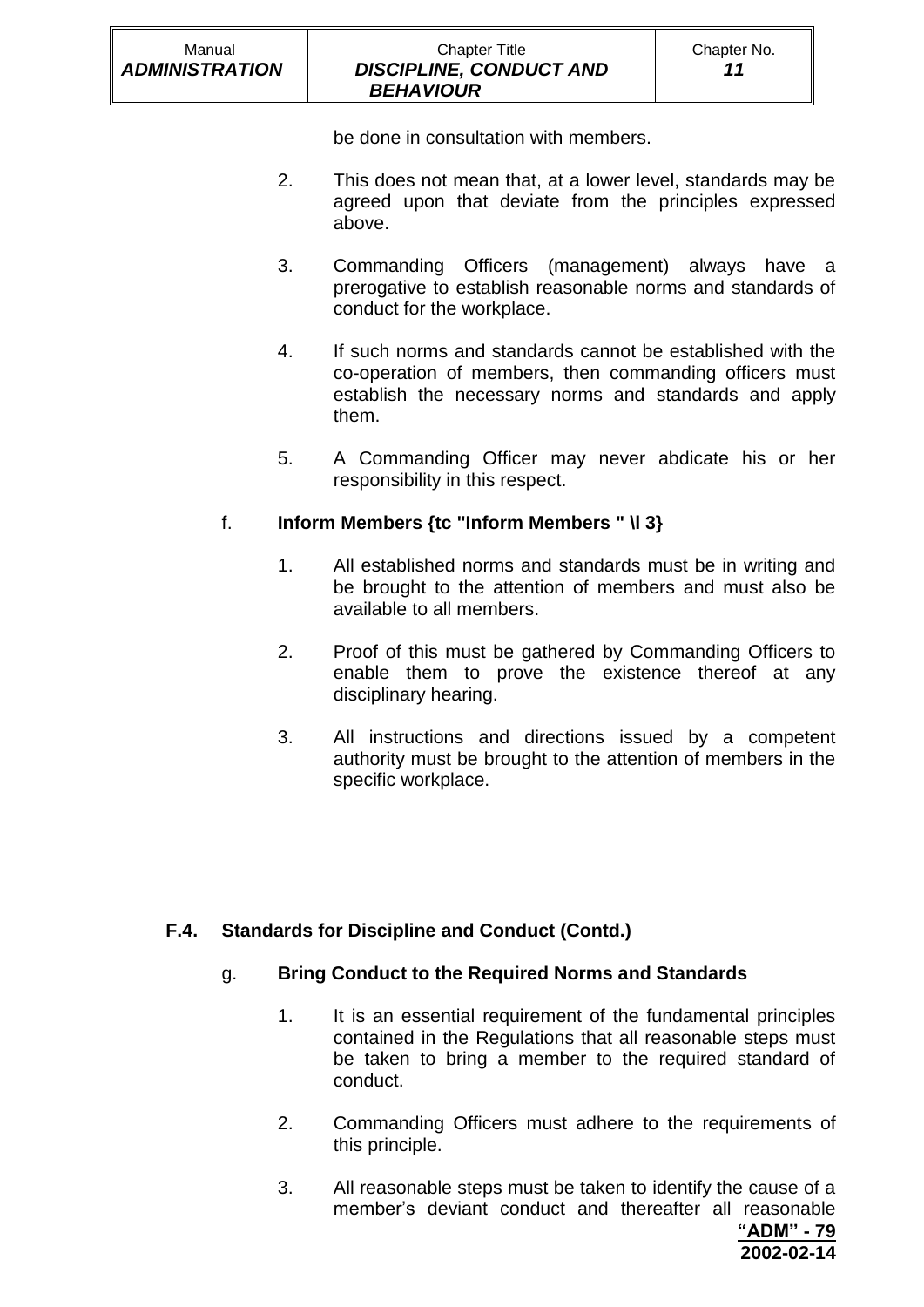| Manual<br><b>ADMINISTRATION</b> | <b>Chapter Title</b><br><b>DISCIPLINE, CONDUCT AND</b><br><b>BEHAVIOUR</b> | Chapter No.<br>11 |
|---------------------------------|----------------------------------------------------------------------------|-------------------|
|                                 |                                                                            |                   |

steps must be implemented to assist the member to bring his conduct to the required norms and standards.

4. Full details of all the steps taken by Commanding Officers in this regard must be filed on the personal file of the member concerned.

### G. **CORRUPTION**

### G.1. **General**

- a. Effective measures to combat police corruption will be established in the police organisation at all levels.
- b. The public demands that the integrity of police officials be above approach.
- a. Police officials must, therefore, avoid any conduct that might compromise integrity and thus undercut the public confidence in the police.
- b. The term" police corruption" is often used to describe a great variety of activities, such as bribery, fabrication or destruction of evidence, favouritism, nepotism, etc.
	- 1. What seems to be a common understanding of police corruption is that it necessarily involves an abuse of position, an abuse of being an police official.

# **G.1. General (Contd.)**

1. Moreover, it is widely recognised that corruption is a widespread form of behaviour, which should be regarded as a constant threat to the integrity of the police and its proper performance under the rule of law.

### **H. SECONDARY EMPLOYMENT**

### H.1. **Definitions**

a. "Business" means business intended to accrue profit or interest on a continuous basis. It is considered as remunerative work outside the employment of the Namibian Police. (Small cattle posts, communal crop fields, possession of domestic animals, e.g. cattle,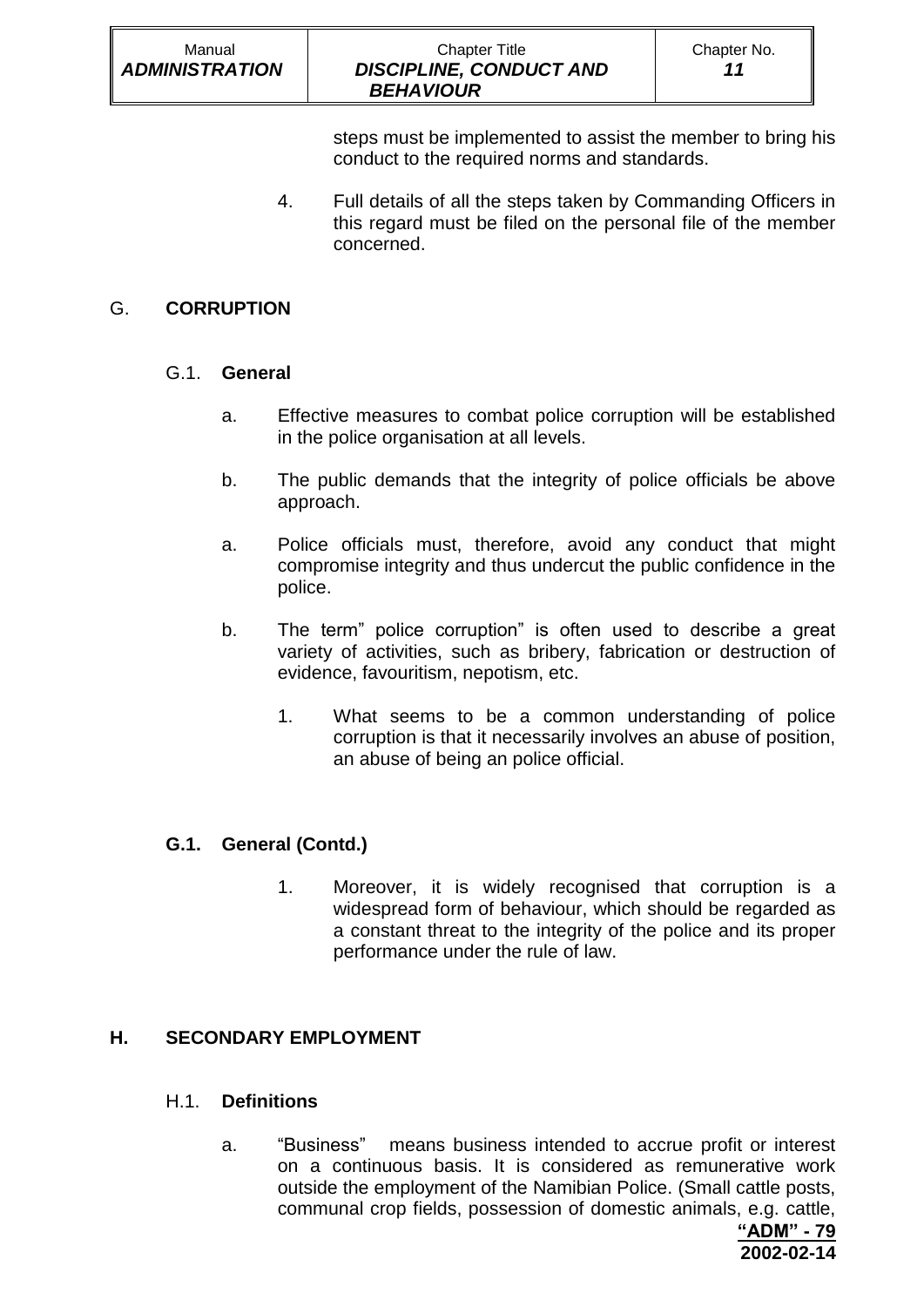| Manual                | <b>Chapter Title</b>           | Chapter No. |
|-----------------------|--------------------------------|-------------|
| <b>ADMINISTRATION</b> | <b>DISCIPLINE, CONDUCT AND</b> | 11          |
|                       | <b>BEHAVIOUR</b>               |             |

goats, sheep etc not intended for commercial purpose are excluded from the meaning of business)

b. "Remunerative work" means any scheme of self-employment or any connection with any private business operation, whether or not it is in any way related to the official duties or work of a member of the Force.

#### **H.1. General**

- a. In terms of section 27(1) of the Police Act, 1990 ( Act 19 of 1990) as amended, unless otherwise provided in the Act:
	- 1. every member will place all his or her time at the disposal of the State;
	- 2. no member may perform or engage himself or herself to perform any remunerative work outside his or her employment in the Force; and
	- 3. no member may claim as a right additional remuneration in respect of any official duty or work which he or she is required to perform by any competent authority .
- b. Notwithstanding the provision of H.2.a., the Minister of Home Affairs may grant permission to a member to perform remunerative work outside his or her employment in the Force, provided that there is no conflict of interest and on condition that:

#### **H.2. General (Contd.)**

- 1. such remunerative work is performed outside working hours;
- 2. does not in anyway interfere with his/her normal performance as a member of the Namibian Police;
- 3. does not interfere with his/her availability to perform duties, and
- 4. does not compromise the image and good name of the Namibian Police or cause an embarrassment of or disturbance in the community where it is performed.
- c. Application to do remunerative work must be fully motivated, and be submitted to the Inspector General.
- d. Where a member receives any remuneration, allowance or other reward contrary to these instructions, section 27(3) of the Police Act will apply.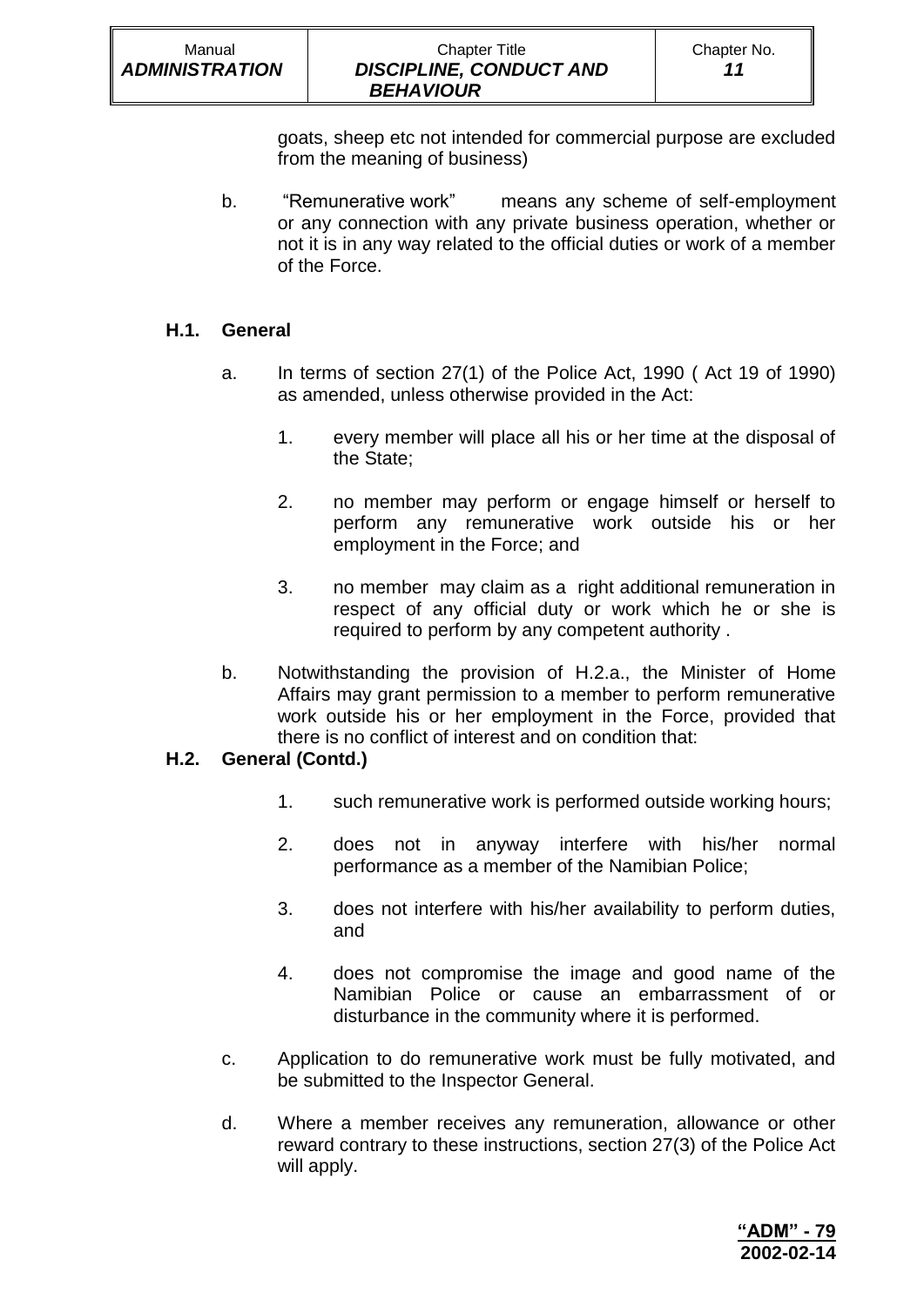# I. **CODE OF CONDUCT**

# I.1. **General**

- a. The Southern African Regional Police Chiefs Co-operation Organisation (SARPCCO) has at their  $6<sup>th</sup>$  Annual General meeting, held from the  $27<sup>th</sup>$  to the  $31<sup>st</sup>$  of August 2001 in Mauritius approved a code of conduct for police officials.
- b. Commanding Officers must ensure all members study and comply with the approved Code of Conduct, as set out in I.2. to I.6.
- c. Disciplinary measures may be instituted against a member for contravening any of the articles of the code of conduct.

# I.2. **Respect for Human Life**

# a. **Article 1 - Respect for Human Rights**

1. In the performance of their duties, police officials shall respect and protect human dignity and maintain and uphold all human rights, including property rights, of all persons.

# b. **Article 2 - Non-discrimination**

1. Police officials shall treat all persons fairly and equally and avoid any form of discrimination.

# c. **Article 3 - Use of Force**

1. Police officials may only use force when strictly necessary and to the extent required for the performance of their duties adhering to national legislation and practices.

# d. **Article 4 - Torture, Cruel, Inhuman Or Degrading Treatment**

- 1. No police official under any circumstances, shall inflict, instigate or tolerate any act of torture or cruel, inhuman or degrading treatment or punishment to any person.
- e. **Article 5 - Protection of Persons in Custody**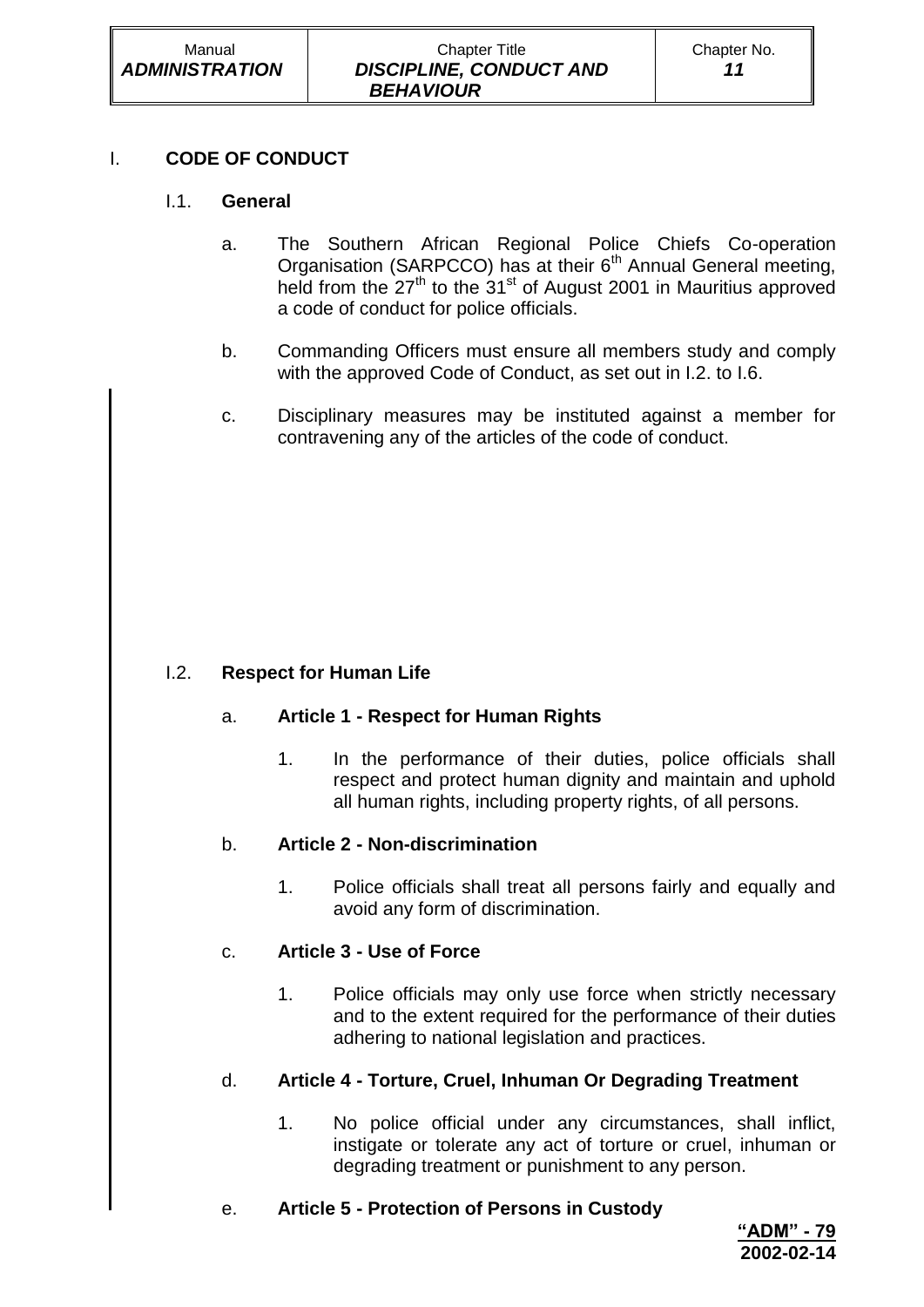#### Chapter Title *DISCIPLINE, CONDUCT AND BEHAVIOUR*

1. Police officials shall ensure the protection of the health of persons in their custody and, in particular, shall take immediate action to secure medical attention whenever required.

# f. **Article 6 - Victims of Crime**

1. All victims of crime shall be treated with compassion and respect. Police officials shall ensure that proper and prompt aid is provided where necessary.

# I.3. **Reverence for the Law**

# a. **Article 7 - Respect for the Rule of Law and Code of Conduct**

1. Police officials shall respect and uphold the rule of law and the present code of conduct. They shall also, to the best of their capability, prevent and rigorously oppose any violation of them.

# I.4. **Integrity**

# a. **Article 8 - Trustworthiness**

1. The public demands that the integrity of police officials be above reproach. Police officials shall, therefore behave in a trustworthy manner and avoid any conduct that might compromise integrity and thus undercut the public confidence in a police force/service.

# b. **Article 9 - Corruption and Abuse of Power**

- 1. Police officials shall not commit or attempt to commit any act of corruption or abuse power. They shall rigorously oppose and combat all such acts.
- 2. Police officials shall not accept any gifts, presents, subscriptions, favours, gratuities or promises that could be interpreted as seeking to cause the police official to refrain from performing official responsibilities honestly and within the law.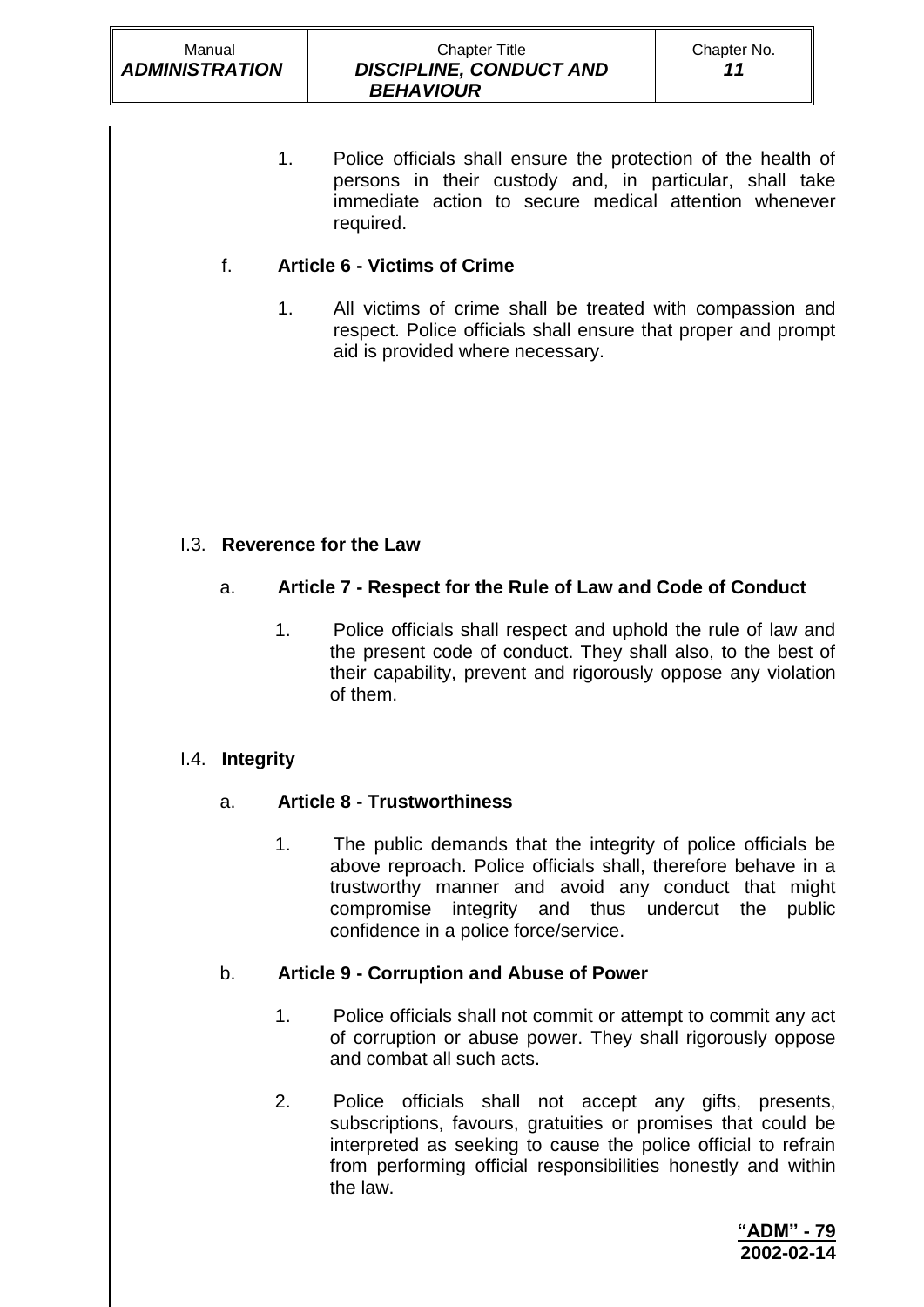# I.5. **Service Excellence**

# a. **Article 10 - Performance of Duties**

1. Police officials shall at all times fulfil the duties imposed upon them by law, in a manner consistent with the high degree of responsibilities and integrity required by their profession.

# **I.5. Service Excellence (Contd.)**

# b. **Article 11 - Professional Conduct**

1. Police officials shall ensure that they treat all persons in a courteous manner and that their conduct is exemplary and consistent with the demands of the profession and the public they serve.

# c. **Article 12 - Confidentiality**

1. Matters of a confidential nature in the possession of police officials shall be kept confidential, unless the performance of duty and need of justice strictly require otherwise.

# I.6. **Respect for Property Rights**

# a. **Article 13 - Property Rights**

1. In the performance of their duties police officials shall respect and protect all property rights. This includes the economical use of public resources.

# J. **COMPLAINTS AGAINST MEMBERS**

# J.1. **Complaints Lodged by a Member of the Public**

### a. **Member Receiving the Complaint**

1. Treat persons politely, who comes to the police station, making a complaint against the police or a particular member.

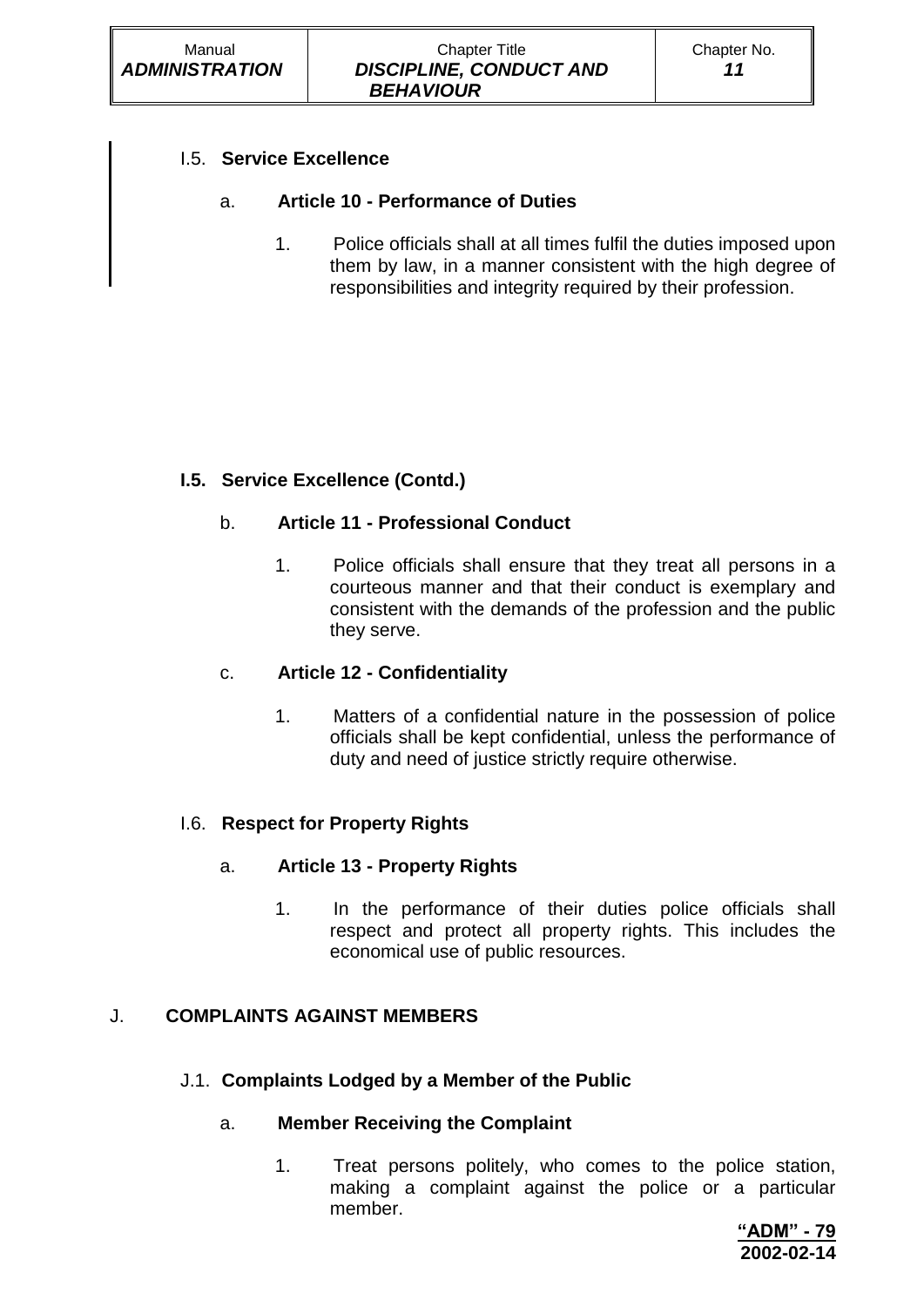- 2. Take a statement of complainant, with full particulars of the member involved, date, place where and time when it occurred.
	- 1. Open a case docket if necessary.
- 3. Immediately forward the statement(s)/case docket to the Station Commander.

# J.2. **Departmental Complaints**

### a. **General**

- 1. If a departmental complaint is lodged against a commissioned officer, a non-officer may not investigate the complaint.
- 2. A commissioned officer of equal or higher rank must be appointed for this purpose.

### b. **Station Commander**

- 1. When a complaint is made by a Supervisor or Commander, ensure it is properly investigated.
- 2. Submit the statements without delay to the Regional Commander.

### c. **Regional Commander/Commanding Officer**

- 1. Ensure the complaint is properly investigated and trial proceedings are instituted.
- 2. Report the incident to the C.O, C+D, and National Headquarters.
	- 1. See Appendix 11 2.
- 3. On completion of the proceedings of the trial, forward the minutes of the trial to the Complaints and Discipline Division at National Headquarters.

### J.3. **Criminal Offences**

#### a. **General**

1. Where a criminal case is registered against a member of the Namibian Police, Complaints and Discipline Division at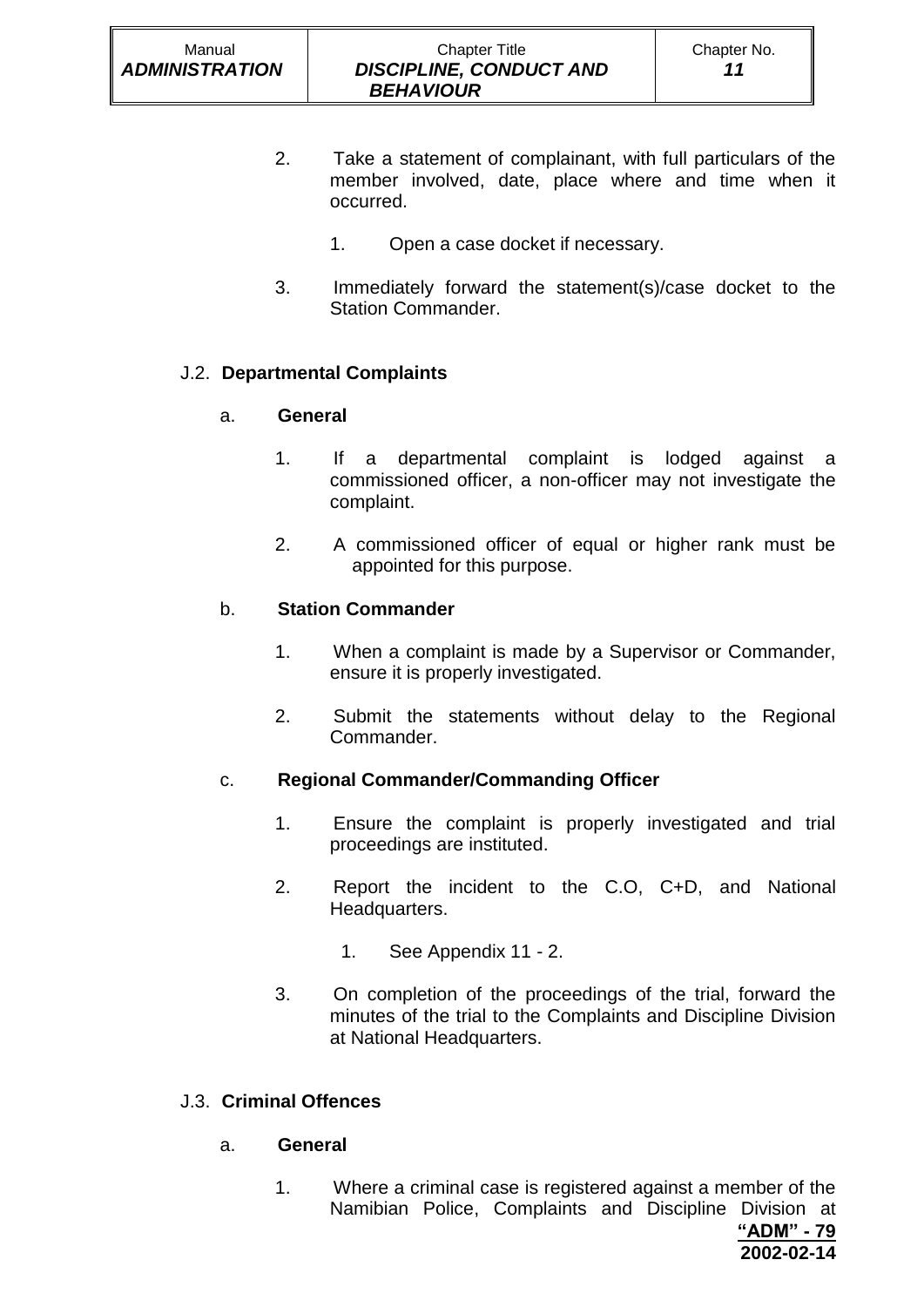#### Chapter Title *DISCIPLINE, CONDUCT AND BEHAVIOUR*

National Headquarters must immediately be informed by means of an Incident Report.

- 1. See Appendix 11 3
- 2. A non-officer may not investigate a criminal case against a commissioned officer of the Namibian Police, Namibian Defence Force or Prison Service.

# **J.3. Criminal Offences (Contd.)**

- 1. The instructions as layed down in C.9. and C.10. must at all time be complied with..
- 3. The Head of Prison Services and NDF must be informed accordingly.
- 4. The Deputy Inspector General for Administration and the Commanding Officer, Complaints and Discipline at Headquarters are designated to dispose of case dockets against members of the Namibian Police.

# b. **Member Receiving the Complaint**

- 1. Take a statement with full particulars of the member involved, date, place where and time when the complaint occurred and open a case docket.
- 2. Immediately forward the case docket to the Station Commander.
- 3. If a case is made against a commissioned officer of the Namibian Defence Force or Prison Service, the case docket must also be sent to the Station Commander.

# c. **Station Commander**

1. Send case dockets made against members of the Namibian Police or a commissioned officer of the Namibian Defence Force or Prison Service to the Regional Commander.

# d. **Regional Commander**

- 1. Immediately fax an Incident Report to the Complaints and Discipline Division at National Headquarters.
	- 1. If a member of the NDF or Prison Service is involved, send a copy of your Incident Report to the Head of the Prison Service or NDF Headquarters.
- 2. Forward all case dockets to the Complaints and Discipline Unit at Regional level.

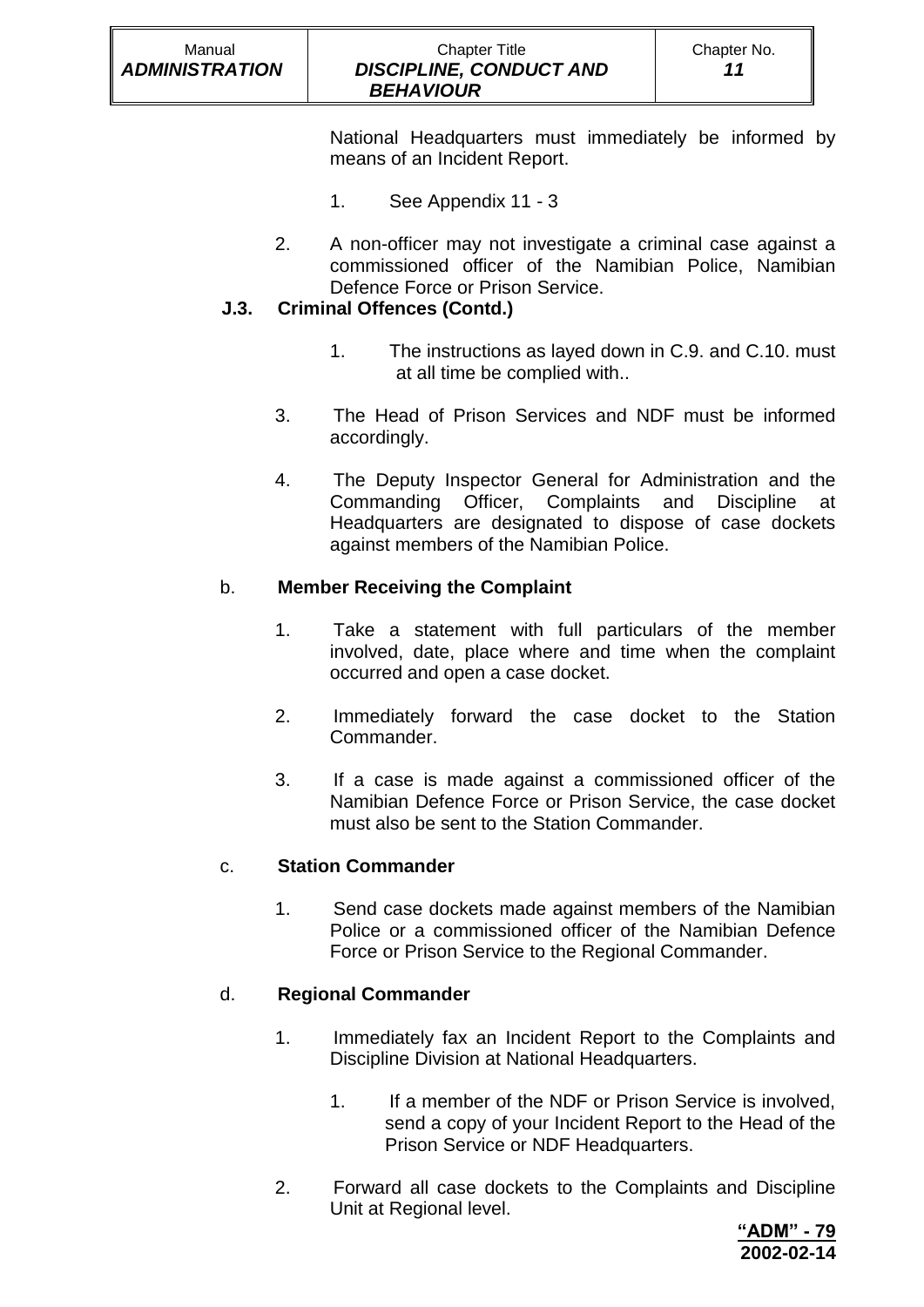# **J.3. Criminal Offences (Contd.)**

# e. **Unit Commander, Complaints and Discipline, Regional Level**

- 1. Appoint an Investigating Officer to investigate the complaint in co-operation with the R.C./C.O.
	- 1. Keep J.3.a.2. in mind when appointing an Investigating Officer.
- 2. On completion of the investigation, submit the case docket, per letter, to the designate deputy Prosecutor General.
- 3. Monthly progress reports must be submitted to the C.O., C+D, National Headquarters.
- 4. Inform the Head of Prison Service and NDF of the decision of the Prosecutor General.

### f. **Commanding Officer, Complaints and Discipline Division, National Headquarters**

- 1. Report serious matters to the Deputy Inspector General for Administration.
- 2. Dispose of a case docket as "unfounded" or "undetected" if a charge, complaint or allegation is obviously false or there is no prima facie case.
- 3. If the Deputy Inspector General for Administration decides that a departmental trial must be held, refer the matter to the member's Regional Commander/Commanding Officer, who must institute a departmental trial.

# K. **INTERNAL INVESTIGATION.**

### K.1. **General**

a. Many members and officers see the preparations of a criminal case against a member of the Namibian Police as just another case docket to be investigated.

# **K.1. General (Contd.)**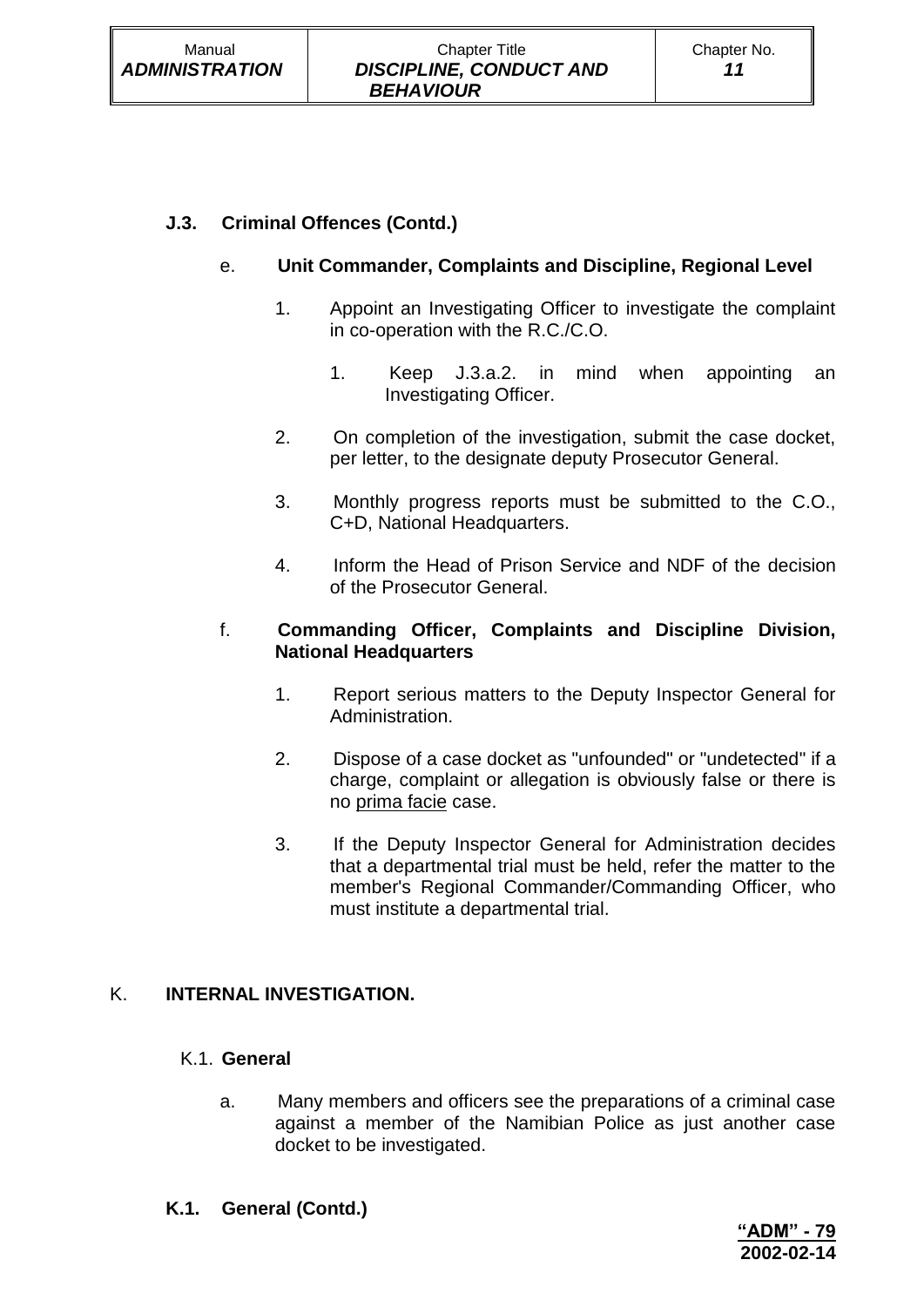- b. Cases against these members must receive priority and continued attention.
	- 1. Commanding Officers and investigating officers will be held responsible for any negligence in the completion of a case docket.
- c. The following general mistakes are made when a case is investigated against members of the Police.
	- 1. The investigation is unnecessary delayed.
	- 2. Case dockets are not properly investigated.
	- 3. Case dockets are not regularly inspected, and
	- 4. Lack of on the job training, by senior members.
	- 5. Statements are inadequate, because it does not prove the facts of the crime or does not identify or link the suspect or evidence with the crime.
	- 6. Covering letters lack the required information.
	- 7. Progress reports are not timelessly submitted.
	- 8. Statements by investigating officers are not completed.

### K.2. **Investigation of Case Dockets**

a. **Checking of Case Dockets**

# 1. **RC/RCIC**

- 1. Ensure that case dockets are properly investigated.
- 2. Dockets are regularly checked and investigation dairies are properly recorded.
- 3. The investigations are not unnecessary delayed.
	- 1. Delays must be explained in the investigation dairy.

# **K.2. Investigation of Case Dockets (Contd.)**

4. That proper training is given to inexperienced members.

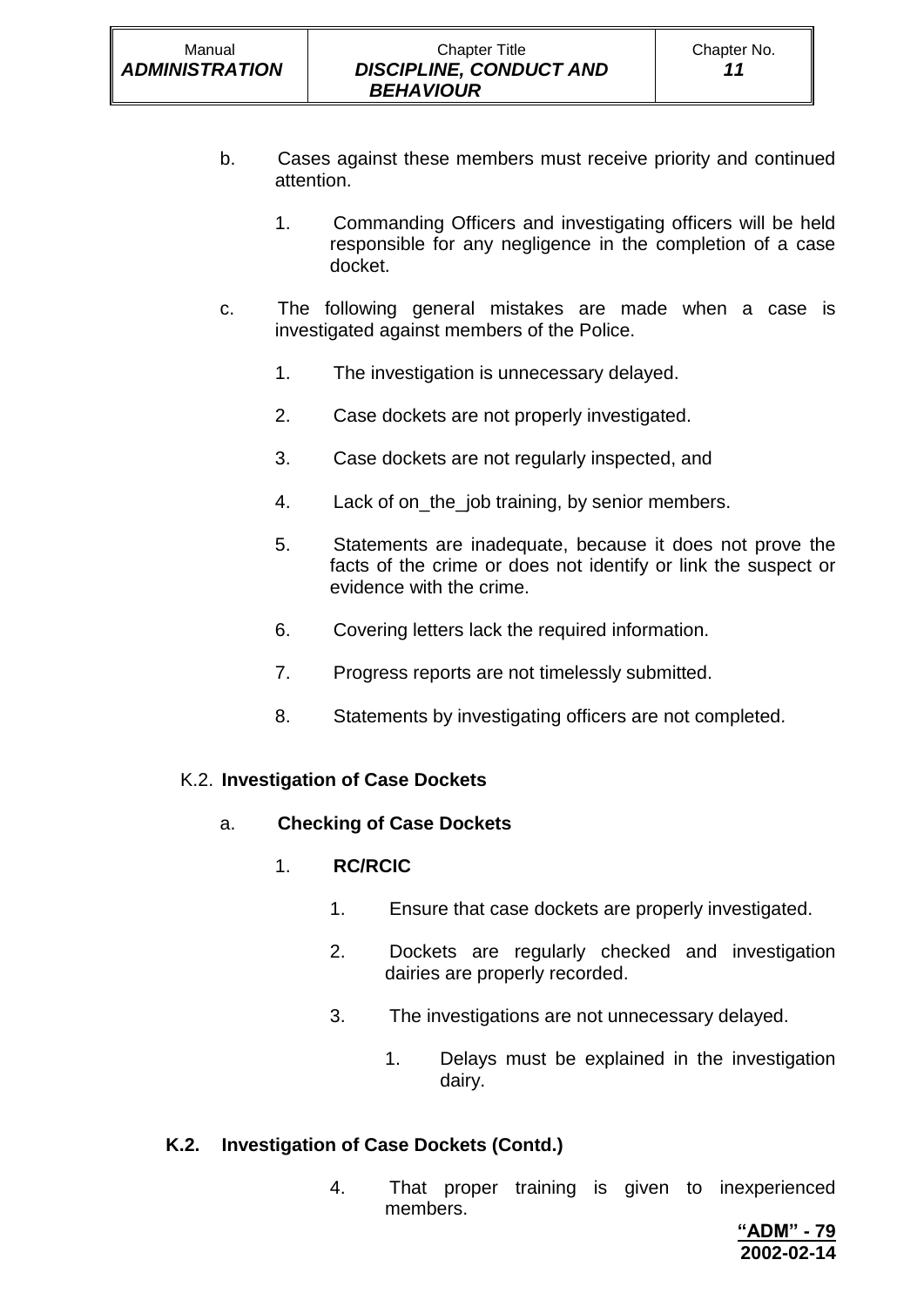# b. **Voluntary Statements by Member**

- 1. Some members appear under the wrong impression when they have to make a statement.
	- 2. This happens when they are the accused and should give a voluntary statement that could prove their innocence.
	- 3. The following remark was made by the Prosecutor-General of Transvaal: "The refusal of the accused to give an explanation (voluntary statement) forces me to submit the case to the courts for a ruling. Where there is a prima facie case against the accused and he refuses to give an explanation, I am forced to go to trial. It seems that many younger constables think they are clever by not giving an explanation. To the contrary, many of their approaches are wrong. If I were aware of their explanations, I might decide not to charge them but recommended a departmental trial."
- 2. If the member does not give a voluntary statement, the Government Attorney will not defend him/her either.
	- 1. If the member does not want to give a voluntary statement, he should at least give a written explanation of what, according to his opinion, happened when the crime was committed.
	- 2. The written explanation will enable the Government Attorney to decide if he/she should defend the member.
- 3. If the member wishes, he/she must be allowed to place their written explanation in a sealed envelope.

### **K.2. Investigation of Case Dockets (Contd.)**

- 4. The member's Commanding Officer must inform the member accordingly that he can apply for defence by the State, if the offence was committed in the cause and scope of his or her duties.
- 5. If the Government Attorney decides not to defend the member, he/she may arrange for his/her own defence.
- **"ADM" - 79 2002-02-14** 6. The Government Attorney will be informed in short by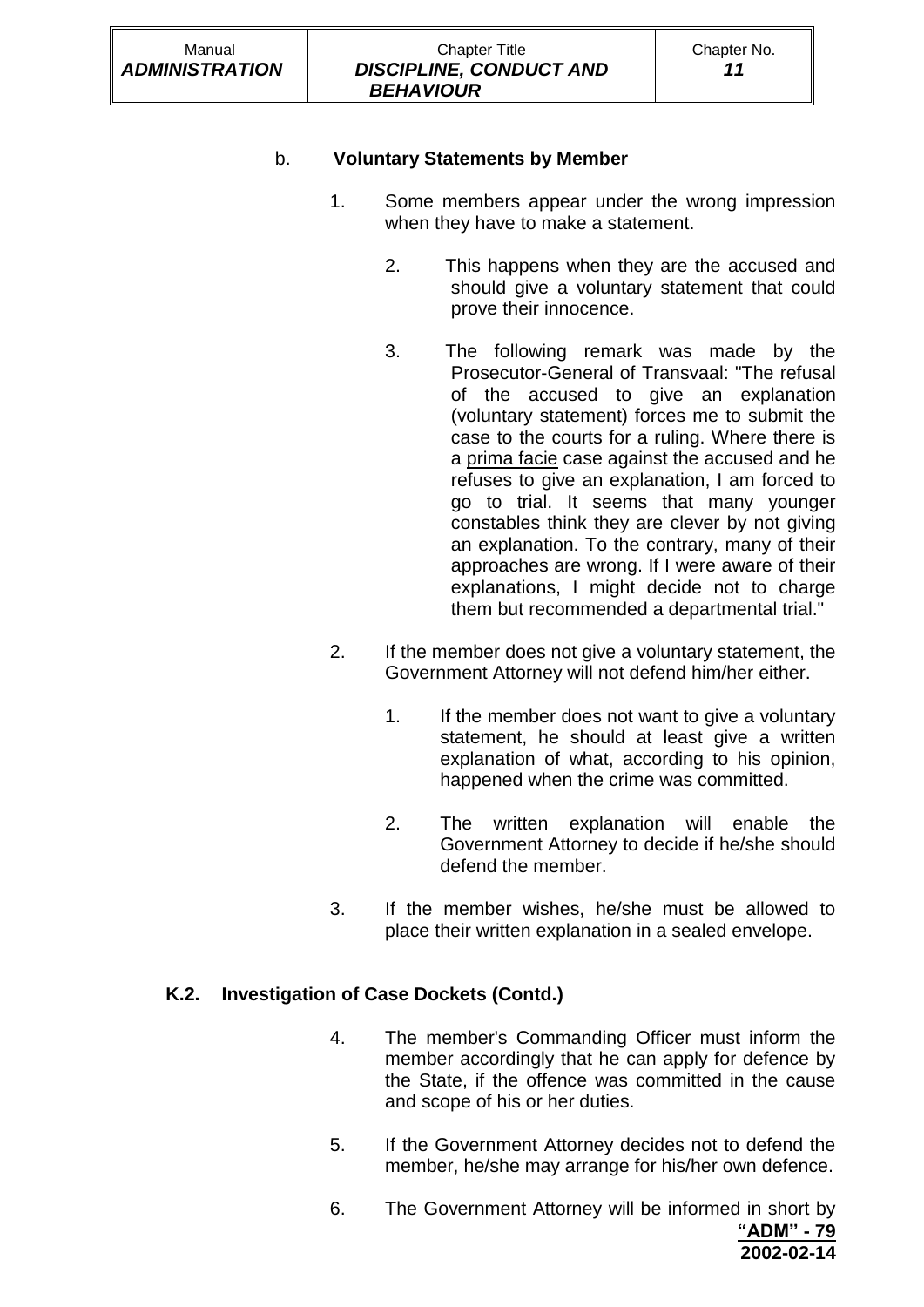the National Headquarters of the circumstances of the offence.

1. The Government Attorney will then have to rely on the recommendations of the Inspector General.

# c. **Statement by Accused Member and Defence Witnesses**

- 1. Where a member states, the statement is part of the docket and may not be removed.
- 2. The accused must mention the names of the witnesses.
	- 1. Their statements form part of the docket.
- 3. The accused may refuse to state to the investigating officer, but may give a written statement. See K.2.b.3.
	- 1. Written statements do not form part of the case docket.
	- 2. In this instance the Prosecutor General has no knowledge of the explanation of the accused and cannot consider it.

# d. **Statement by Investigating Officer**

- 1. The investigating Officer must submit a statement on completion of the investigation and the following facts must be mentioned in the statement.
	- 1. That he/she was the investigating officer,

# **K.2. Investigation of Case Dockets (Contd.)**

- 2. That the accused had been informed of the charge(s) against him/her, warned according to Judges Rules and asked for an explanation.
- 3. Where witnesses are mentioned in statements, but refuse to give statements or they cannot be traced, it must be mentioned in his/her statement.
- 4. If the accused or driver of the vehicle was on or off duty.
- 5. According to witnesses, whether the accused or driver of the vehicle was sober or not and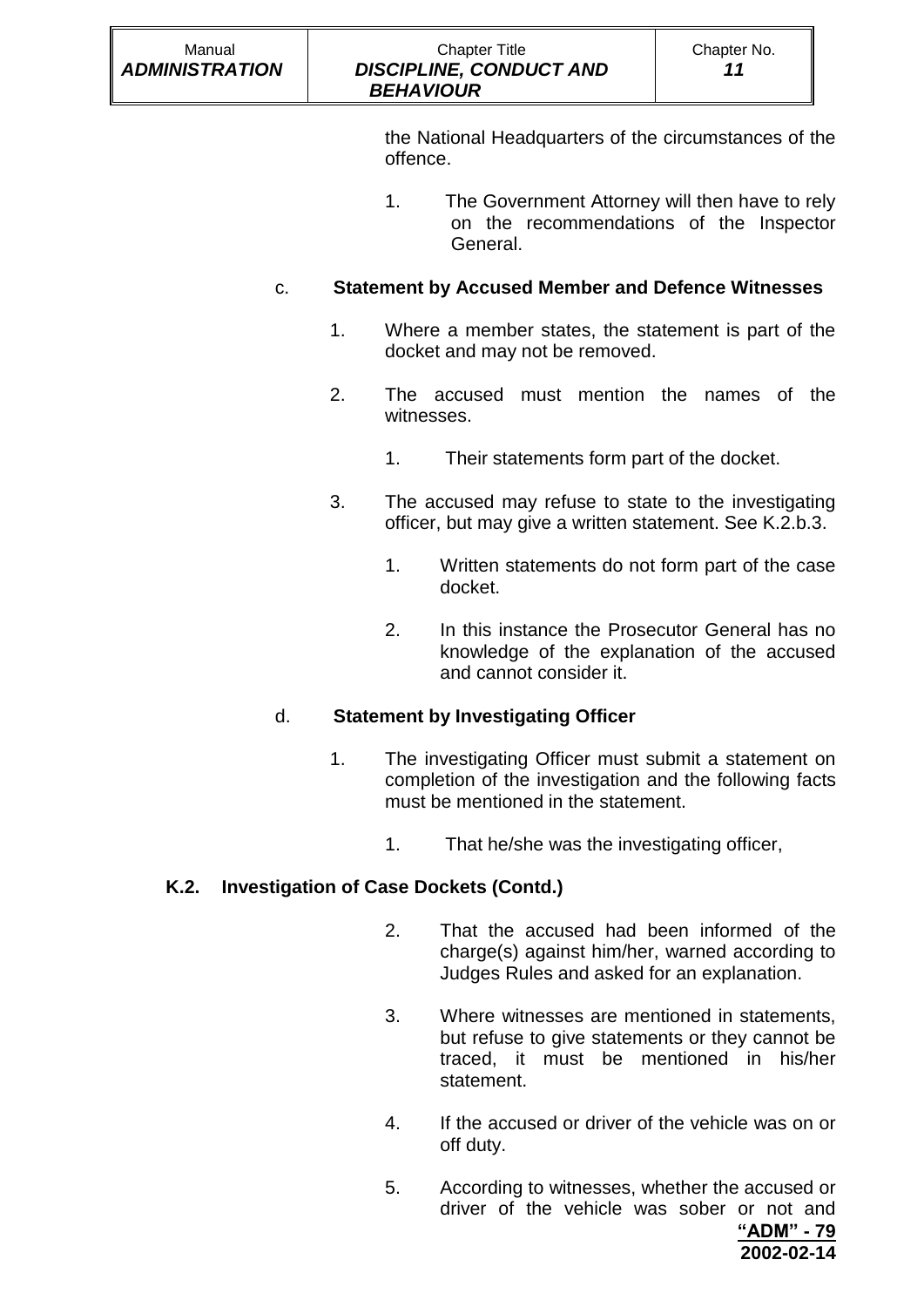whether a Government or private vehicle was involved.

- 1. In case of a Government vehicle, the POL number must be mentioned.
- 6. If the driver was licensed and had authority to drive Government vehicles, copies of the member's driver's license, trip authority, authority and quotations for the repair of the Police vehicle must be placed in the case docket.

# e. **Statement by Commanding Officer**

- 1. A statement must be obtained from his/her commanding officer, stating whether the member was on or off duty.
- 2. In case of a motor accident, the CO must state whether the member had authority to drive Government vehicles, the trip was authorized and the duty preformed.
- 3. Where the member refuses to state, the CO must mention the points in K.2.d. in his/her statement.

# K.3. **Motor Vehicle Accidents**

# a. **General**

- 1. Motor vehicle accidents can be divided into three categories.
	- 1. Where no third party is involved, for example, a wheel bursts and the vehicle overturns;
	- 2. Where a private person caused the accident, for example, police vehicle was parked and a private person bumped into it, and
	- 3. Where the member caused the accident, for example, member skipped a red robot and collided with another vehicle.
- 2. In cases of paragraph K.3.a.1.1., a commissioned officer can make a disposal of the docket.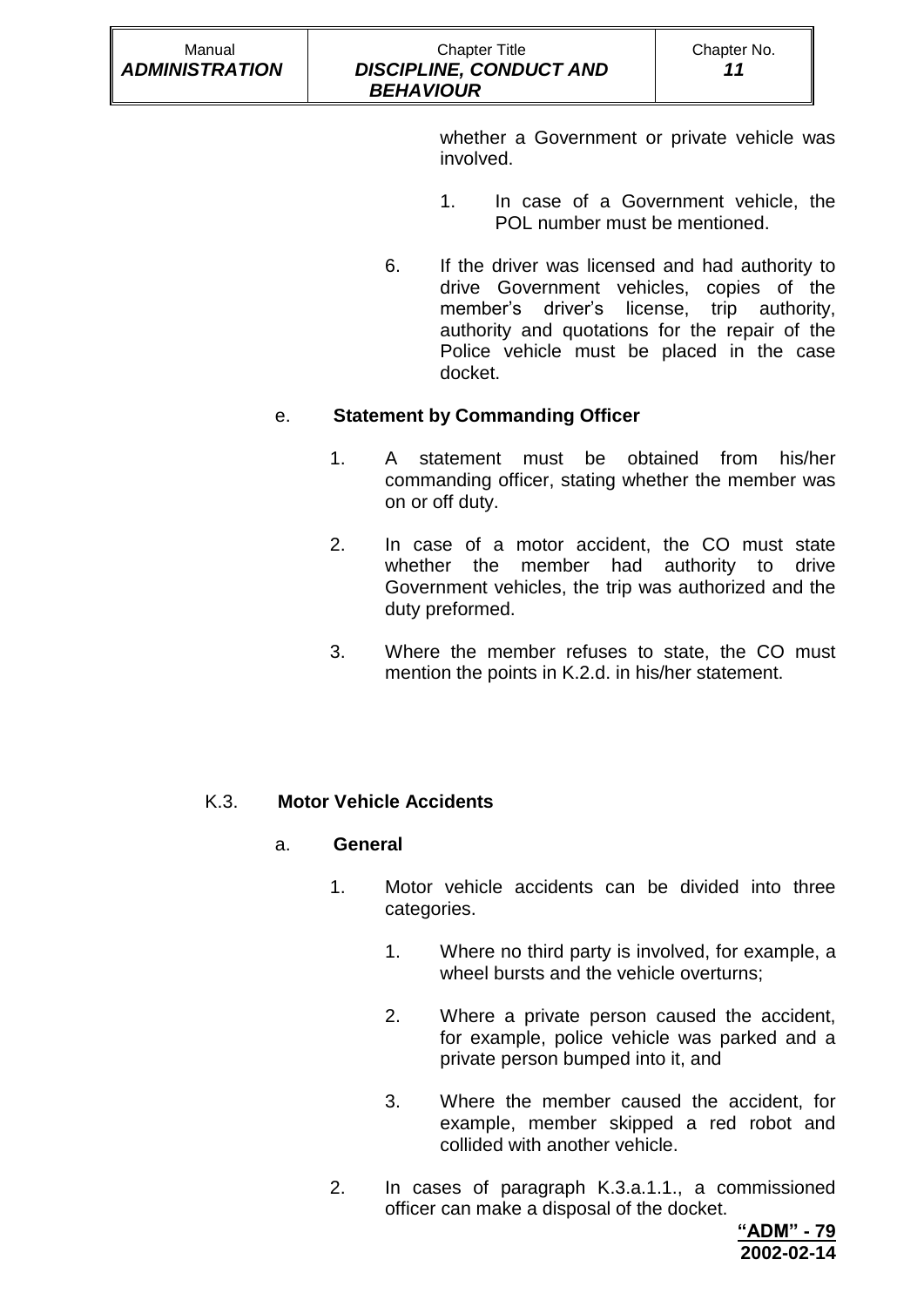- 3. In cases of paragraph K.3.a.1.2., the public prosecutor can make a decision.
- 4. In cases of paragraph K.3.a.1.3., the case docket and factual report must be submitted to the designate Deputy Prosecutor General.

# b. **Statement by Member**

- 1. Where a member of the Police is on duty and involved in an accident with a government vehicle, and he/she states, the following facts must be mentioned in the statement.
	- 1. That he/she was on duty, stating the particular duty the driver performed or the reason the police vehicle had to be used.
	- 2. Where applicable, note the reference number of the C.R. file, enquiry or O.B. entries investigated.
	- 3. Was he/she sober?

# **K.3. Motor Vehicle Accidents (Contd.)**

- 4. Was he/she licensed and authorized to drive the particular type of vehicle, stating the number, date and place of issue of the licence? See STO 6.J.2.b.
- 5. Had made or not made any admission of liability to the private party or unauthorized persons, and
- 6. Who the witnesses are?

# c. **Statement by Investigating Officer**

1. See K.2.d.

# d. **Statement by Commanding Officer**

- 1. See K.2.e.
- L. **SUSPENSION**.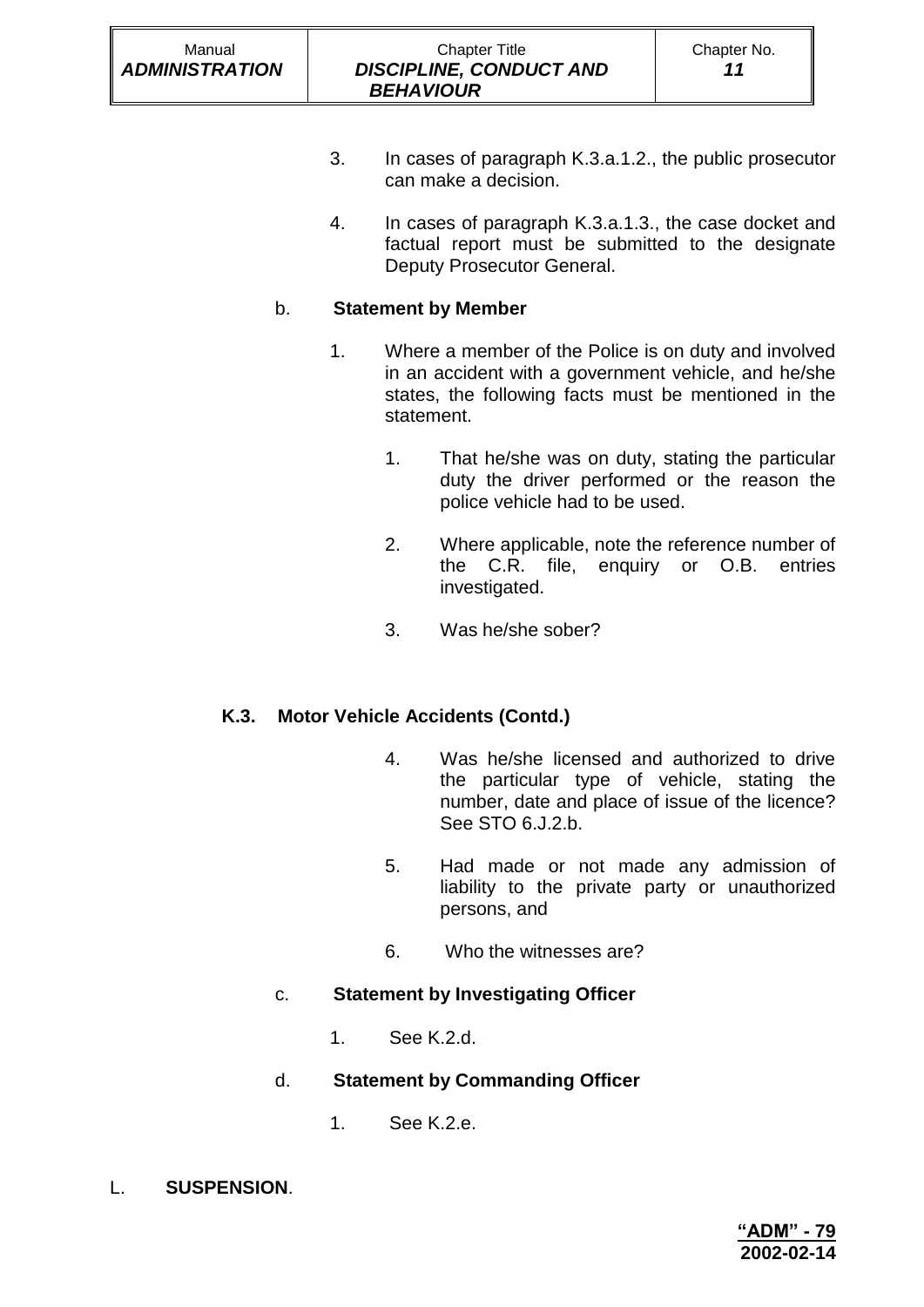### L.1. **General**

- a. In terms of section 23(1) and (2) of the Police Act, 1990, (Act 19 of 1990), as amended, the Inspector General may suspend any member from his or her office.
- b. Except in the case contemplated in subsection (2), or where it is in the interest of the Force that the member be immediately suspended, the Regional Commander/ Commanding Officer must, at least seven days before suspension of a member, conduct a hearing at which the member concerned will be given an opportunity to make representations as to why he or she should not be suspended.
- c. During the suspension of a member the powers, functions and authority vested in him or her as such member will be in abeyance, but he or she will continue to be subjected to the same responsibilities, discipline and penalties as if he or she had not been suspended. (section 23(4) of the Police Act.)

# **L.1. General (Contd.)**

- d. Any member who has been suspended from office will in respect of the period of his or her suspension, not be entitled to any salary, wage, allowance privilege or benefit to which he or she would otherwise have been entitled as a member if he or she have not been suspended, except to the extent as the Minister may at the request of such member direct otherwise. (Section 24(1) of the Police Act)
	- 1. The stipulations of paragraph d. are not applicable to members in detention.
- e. A suspended member may not do any remunerative work outside his or her employment in the Namibian Police, if not already authorised to do so.

### L.2. **Suspension Hearing**

- a. From suspension hearings received, it has become evident that presiding officers still experience problems to conduct a hearing in terms of section 23(3) of the Police Act, 1990 (Act 19 of 1990), as amended.
- b. The biggest short coming is the lack of evidence why the member must be suspended.

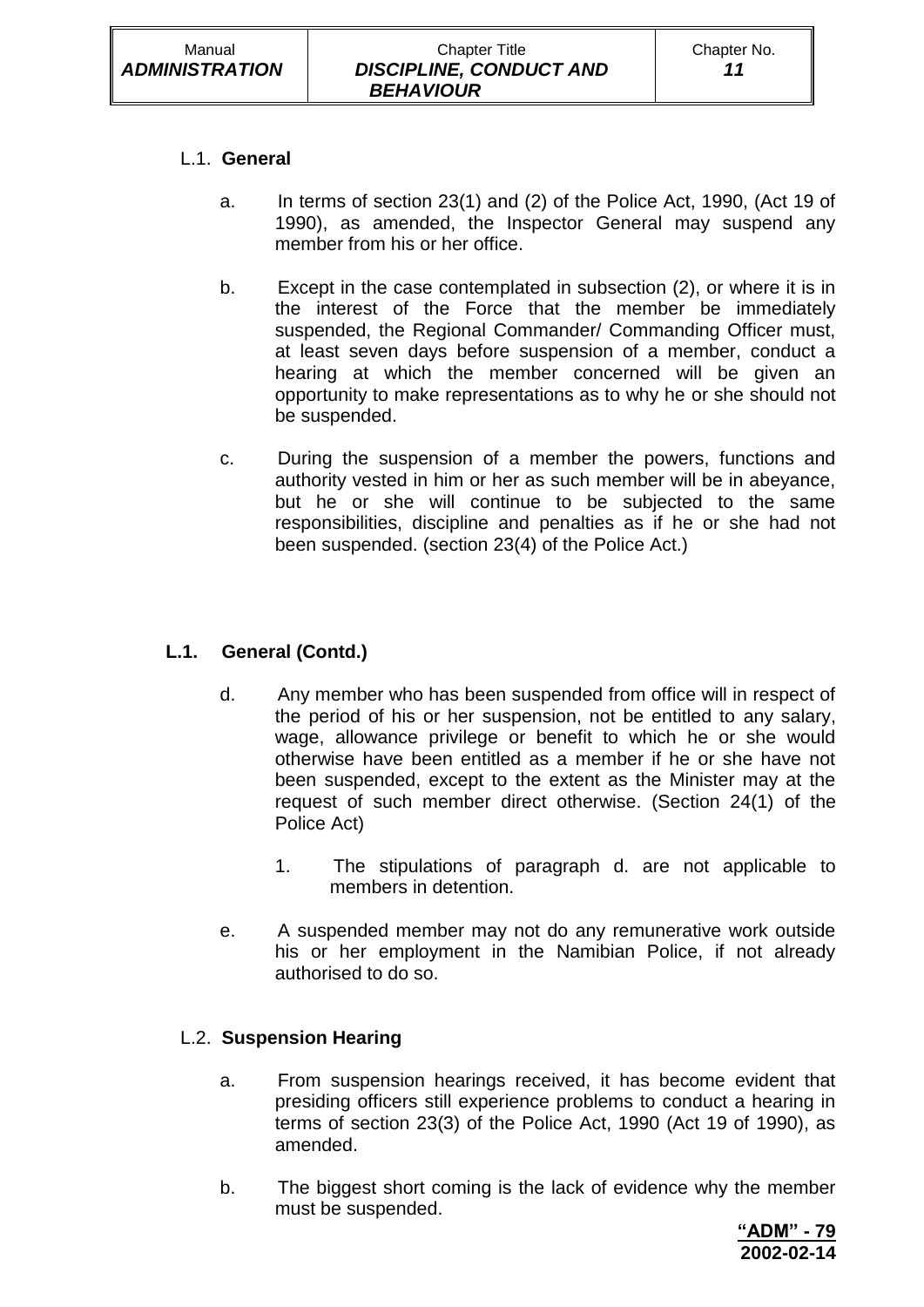- c. Evidence is adduced regarding the circumstances of the crime committed and cross examination is concentrated on the evidence to prove that a criminal offence was committed or not.
- d. The question is not whether there is a prima facie case or not, but whether or not the member should be suspended .
- e. To suspend a member or not, it is important that the following evidence be considered:
	- 1. public attention or interest;
	- 2. the image and discipline of the Force;
	- 3. could the service of the member be used elsewhere in the Force without an embarrassment for the Force;
	- 4. whether the member has access to evidential material which is to be presented at the criminal trial;

# **L.2. Suspension Hearing (Contd.)**

- 5. the ease with which evidentiary material could be concealed or destroyed;
- 6. acceptance of the member at the unit/work place after the committing of the offence.
- f. In term of section 23(3) of the said Act, a hearing must be conducted after a member has been released on bail, because he or she is no longer under arrest or detention as contemplated in section 23(2).
	- 1. It is the duty of the commanding officer of such member to ensure that such a hearing is conducted as soon as possible after the release of the member.
- g. When a member who has been suspended in terms of section 23(2) has been released, such release must immediately be reported to the Inspector General.
- h. It is also clear that some presiding officers are not certain how to start a suspension hearing.
	- 1. See Appendix 11 6 ( POL 158)

### L.3. **Reporting of Suspended Members**

**"ADM" - 79** a. A member, who is under suspension, must report once a week to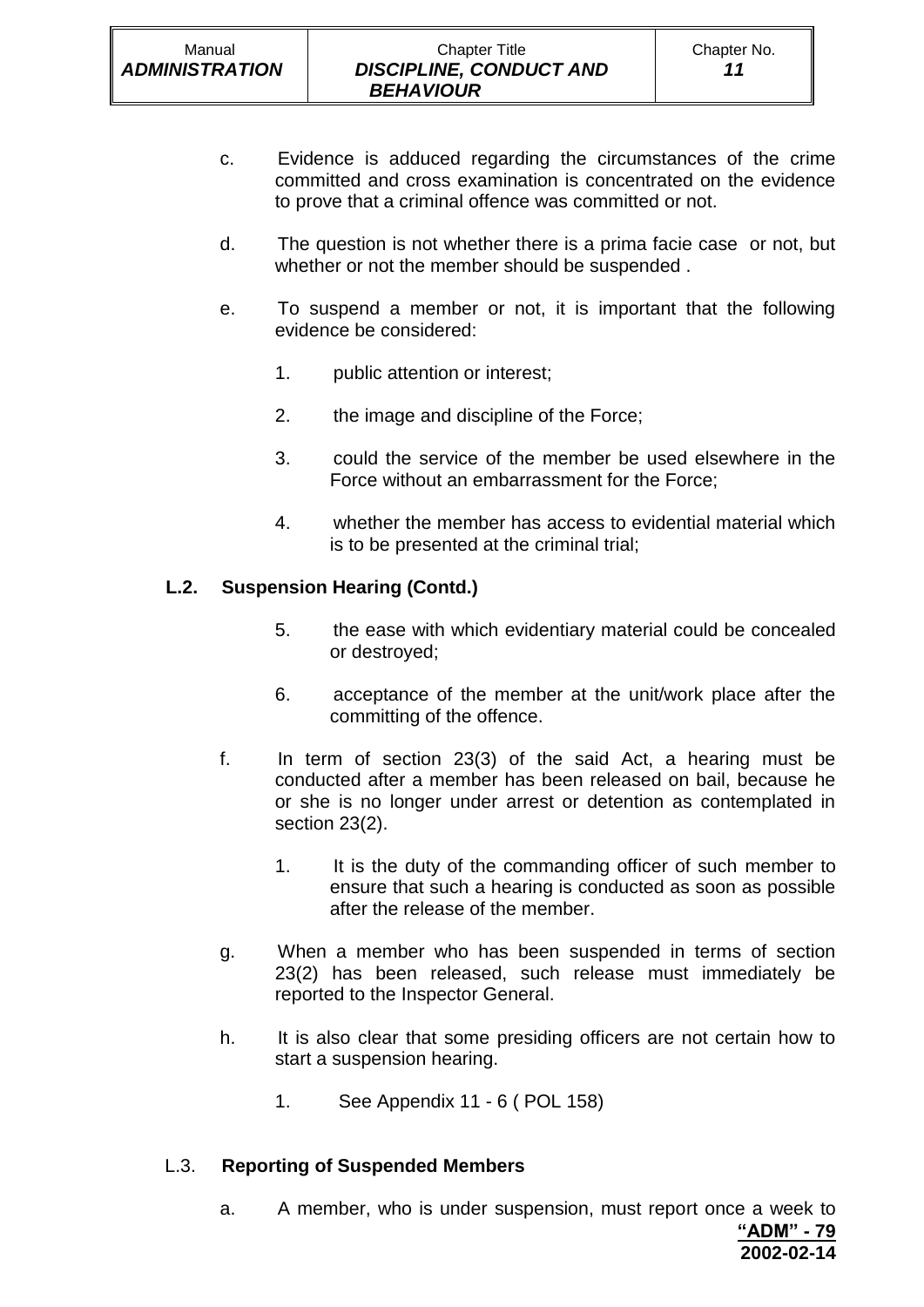his or her Regional Commander.

- 1. See C.6.
- b. The Regional Commander must determine the day and time on which the member must report, and confirm the arrangements with the suspended member in writing.
- c. The original letter must be handed over to the suspended member, and he/she must sign on the copy of the letter.
	- 1. The copy of the letter will serve as proof that the member was informed of his/her responsibility.
- d. A register must be kept and the following information must be recorded of each suspended member.
	- 1. Number, rank and name.

# **L.3. Reporting of Suspended Members (Contd.)**

- 2. Residential address.
- 3. Telephone number.
- 4. Date and time reported

# L.4. **Member in Charge of Criminal Case against a Member**

- a. Immediately inform the member's Commanding Officer of the outcome of the court proceedings.
- b. Obtain and submit without delay, a J 14 report to the member's Commanding Officer.

# **M. STEREOTYPING**

### **L.1. General**

a. Stereotyping refers to the use of words, actions or pictures to assign roles or characteristics to specific groups of people. This is done solely on the basis of preconceived ideas.

# L.2. **Communication**

a. Communication refers to all written, visual, and oral material produced either by, or for members of the Namibian Police.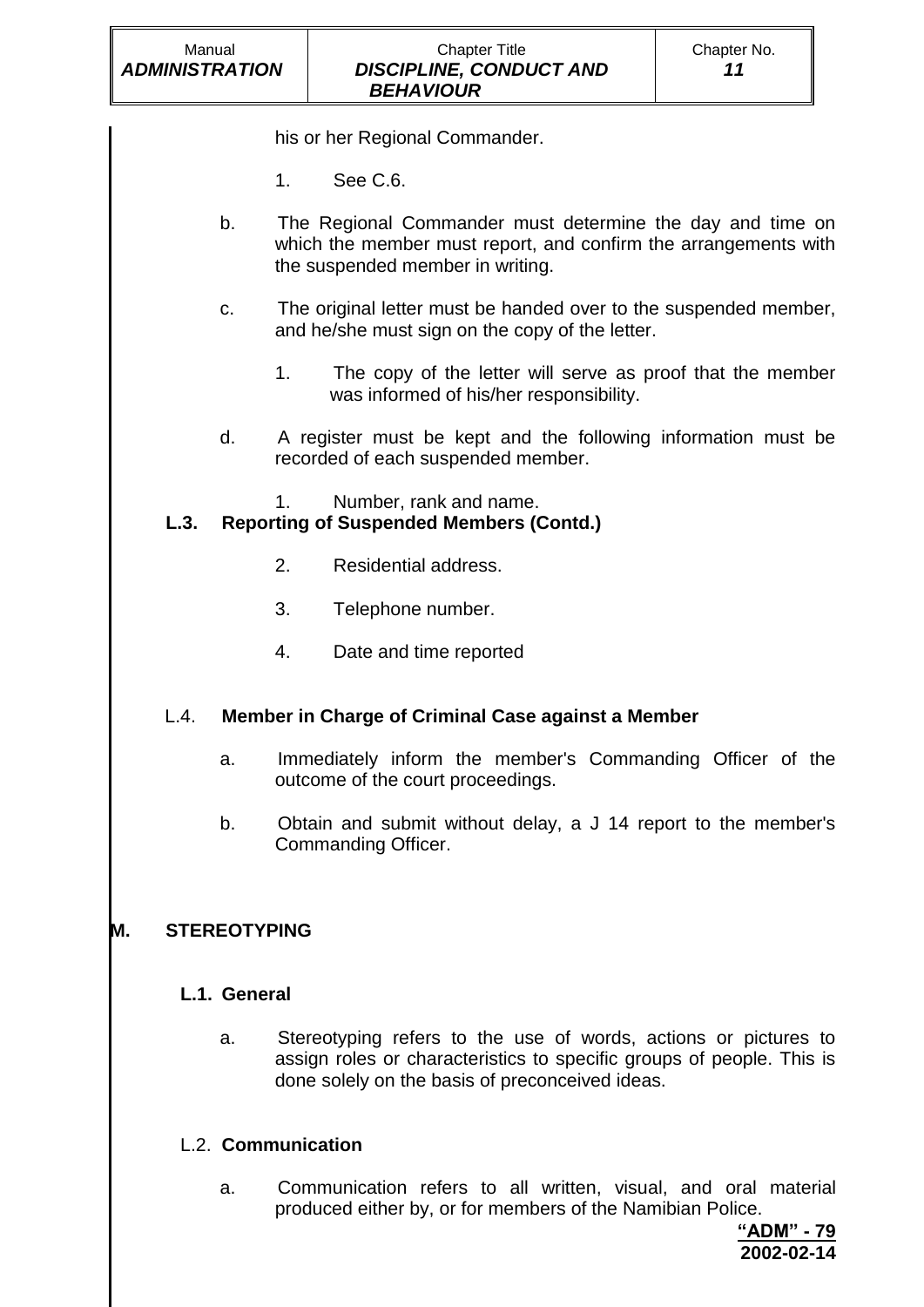- b. Any group receiving official communications consist of both men and women.
- c. Official communications have an impact on the perceptions, behaviour and aspirations of individuals towards the Namibian police.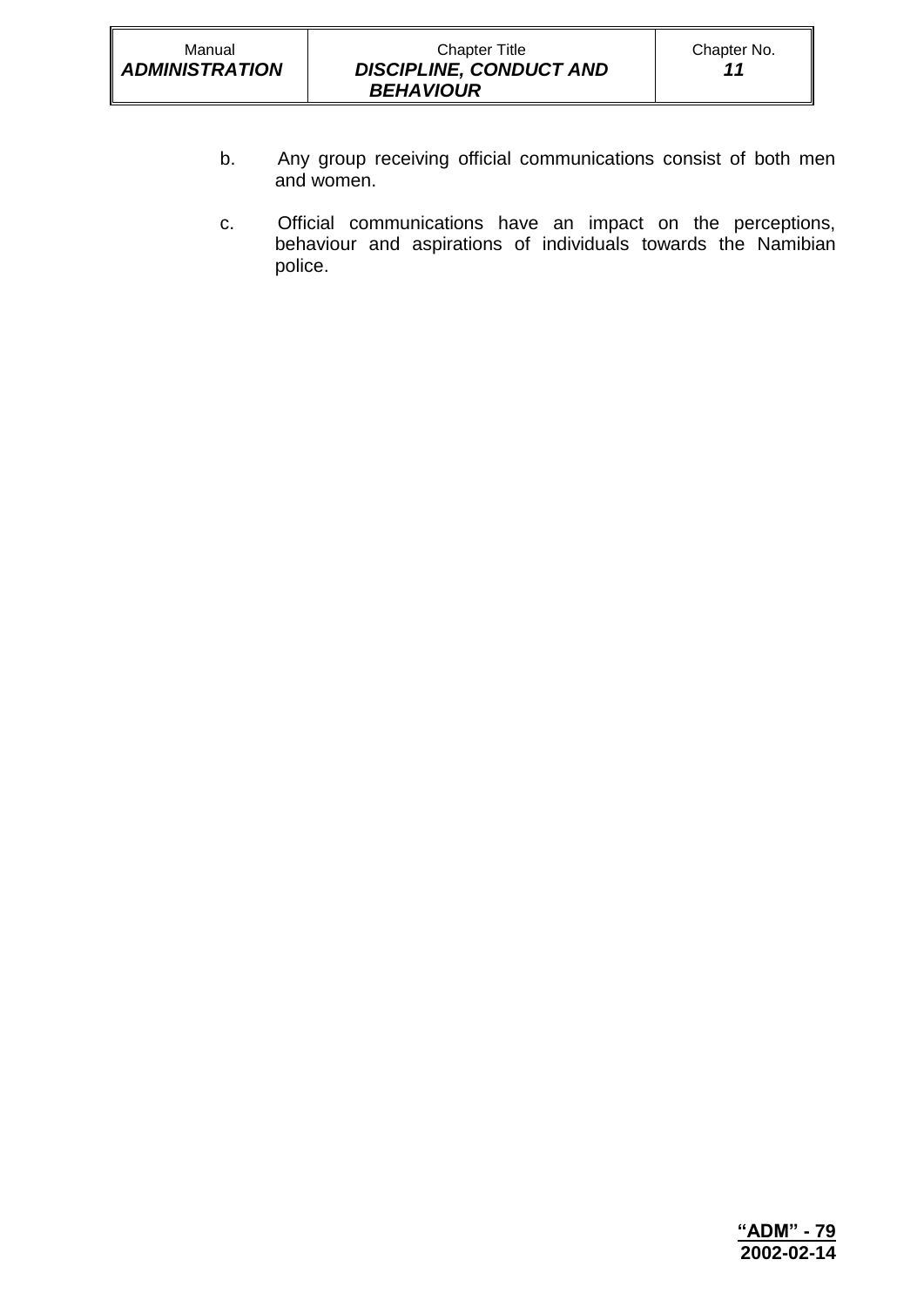# L.3. **Elimination of Stereotyping**

# a. **General**

- 1. The purpose of this directive is to end the negative effects caused by repeated incidents of stereotyping.
- 2. Sexual stereotyping is the use of only the male gender when really referring to both genders. Stereotyping can affect both women and men. Traditionally, it has more negative effect on women.
	- 1. See Appendix 11-1, Elimination of Stereotyping.
- 3. All members must refer to all persons with equal respect and in a dignified manner.
- 4. Gender, religion, race, ethnic background or disability, must not change a member's manner of communication.
- 5. Members must avoid the use of any words, phrases and drawings or pictures, which people could construe as stereotyping.

# **b. Member**

- 1. Be aware of the self-identification preferences of various racial ethnic and cultural groups in Namibia.
- 2. Avoid a patronizing tone when dealing with members of racial, ethnic minority groups, tribal and disabled people.
- 3. Avoid the use of words/expressions which imply that some groups of people have characteristics not found in all groups of people.
- 4. Avoid the use of any words or phrases which could suggest that a person or group is an exception to the usual role of that person or group in society.
- 5. Avoid using words/phrases that, may have improper racial/ethnic and cultural meanings.

# N. **COMPLAINTS AND THE REDRESS OF WRONGS**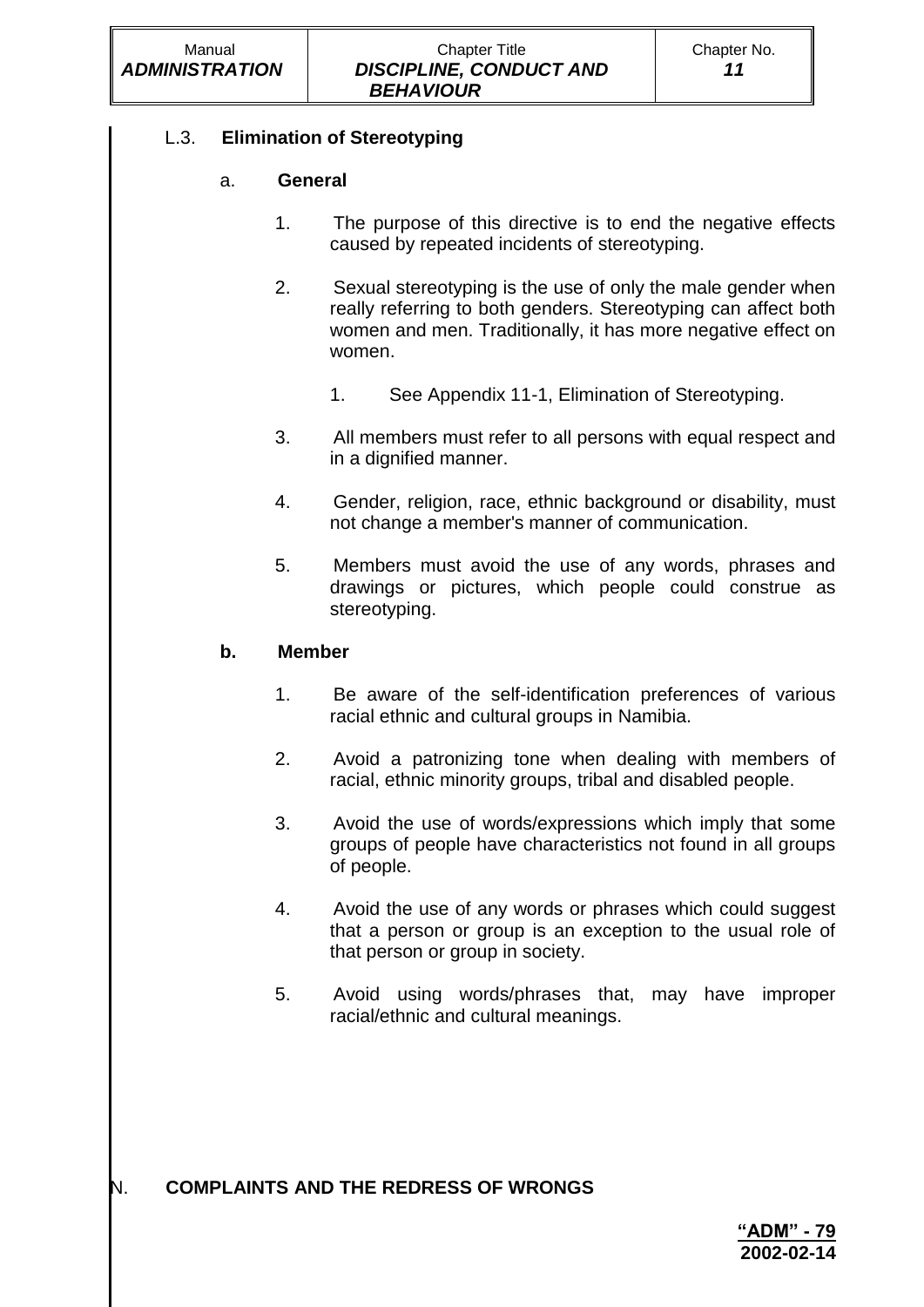#### N.1. **General**

- a. No member may complain on behalf of another member, nor may any member suggest to another member how he/she should complain.
- b. No member may address or conspire with other members to address an anonymous announcement or complaint to the Press or Media.
- c. The Minister desires that every opportunity be given to a member, to approach the Minister on any matter.
	- 1. Such representations must be forwarded via prescribed channels to the Inspector General for transmission to the Minister (if necessary, under confidential cover).
- d. The Minister, however, considers that ample provision exists for complaints, and that the proper procedure as prescribed in Regulation 31 be strictly observed.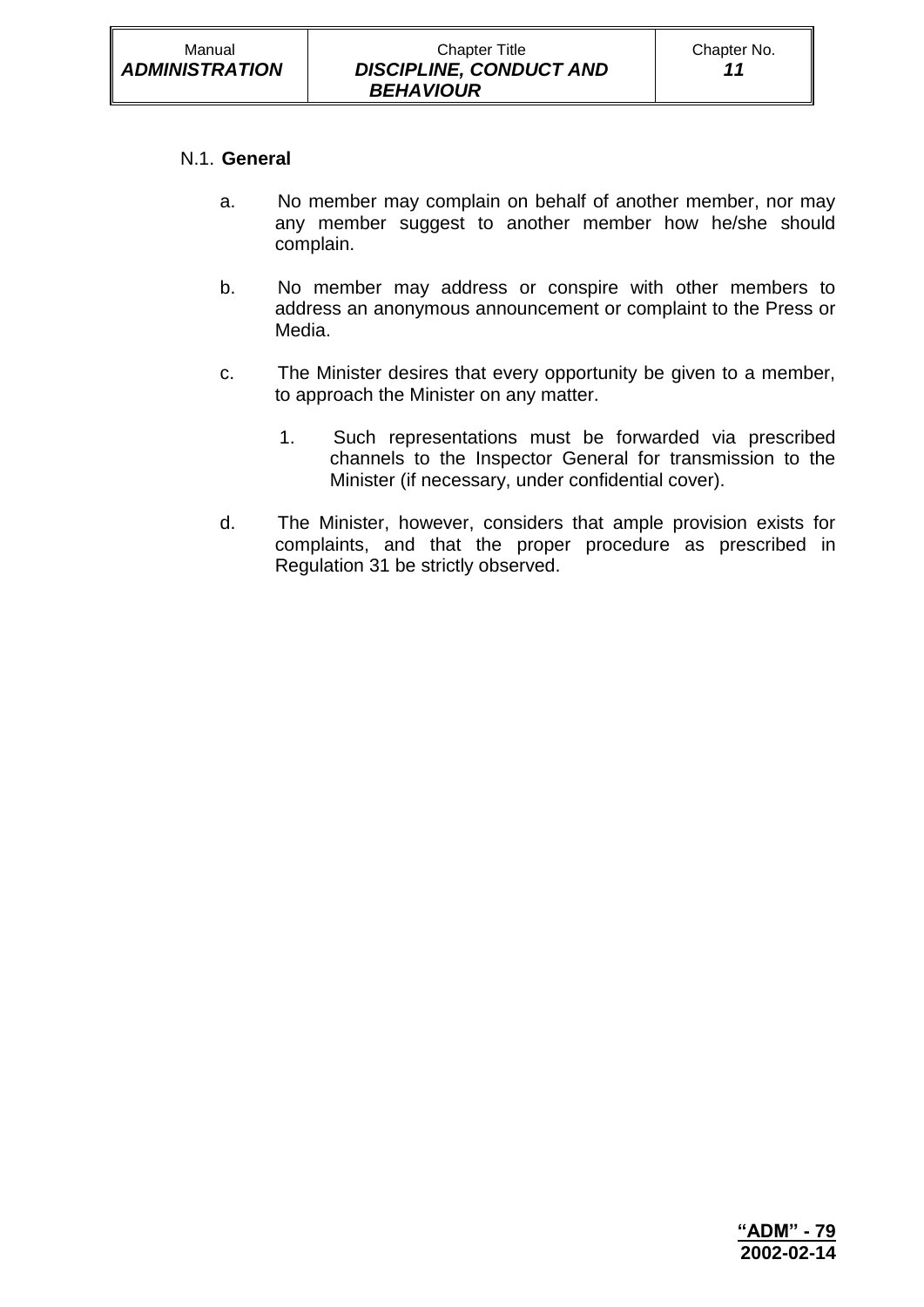### **ADMIN. MANUAL APPENDIX 11 - 1**

# **ELIMINATION OF SEXUAL STEREOTYPING**

The contents of this appendix in English refer to features of the English language.

- 1. In oral and written material, use neutral terms when referring to individuals in a specific work role context.
- 2. Do not use masculine words to include both males and females. Use one of the following alternatives:
	- a. Write, he/she, his/her and other similar double-word forms.
	- b. Use a plural pronoun, and Be sure subject and verb agree in number.
	- c. Avoid words that show gender. Repeat the noun if necessary, to avoid using the pronoun.
- 3. Describe all work as being of equal value and significance.
	- a. Be sure not to define job or role as exclusive to females or males.
	- b. Portray both males and females in positions of equal worth.
	- c. Be sure there is no stereotyping in job titles.
- 4. Use parallel language when referring to both women and men.
- 5. Do not use qualifying adjectives or phrases that make either gender an exception to the rule.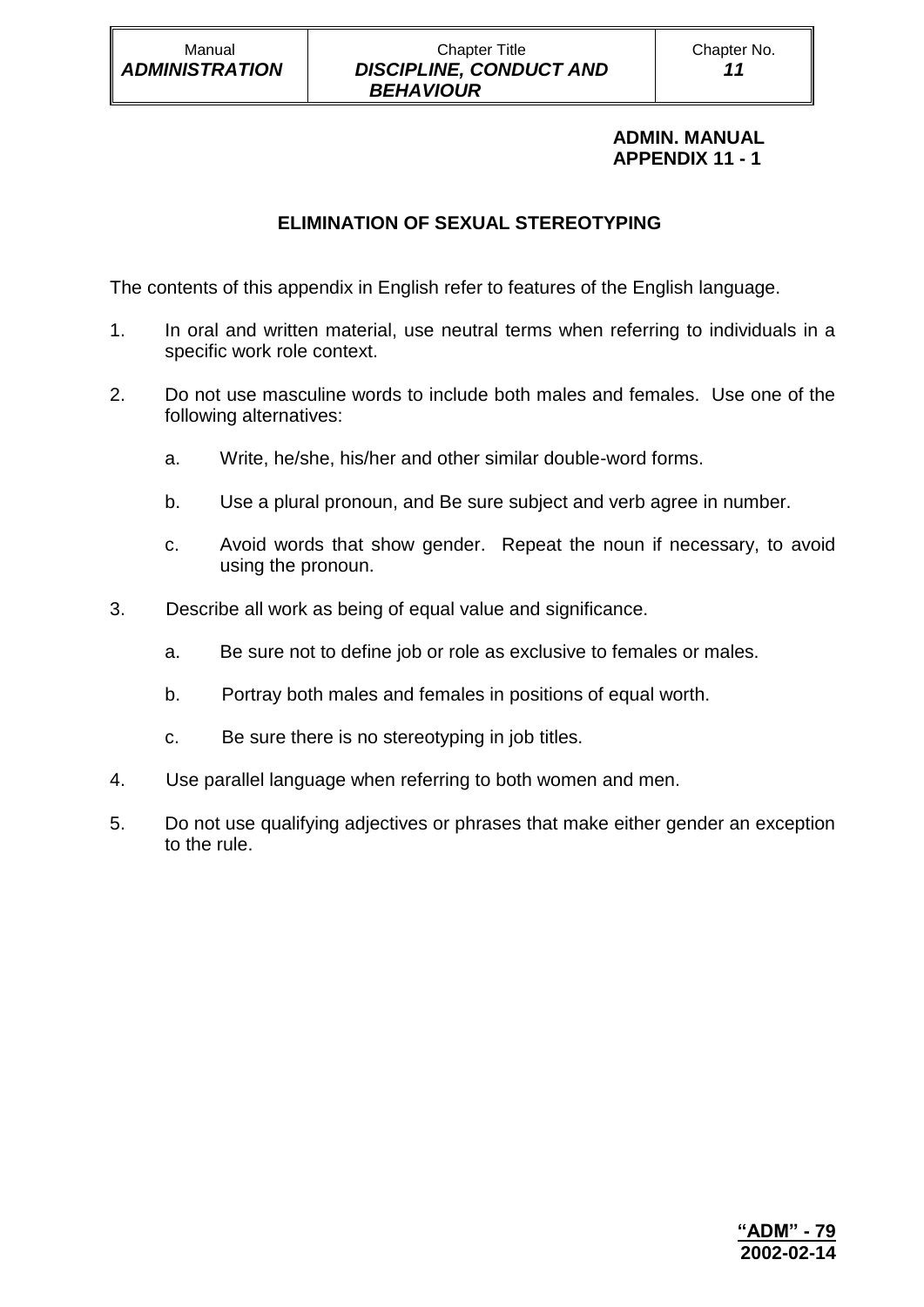#### **ADMIN. MANUAL APPENDIX 11 - 2**

÷

# **INCIDENT REPORT**

# OFFENCES AGAINST DUTY AND DISCIPLINE

ALLEGED OFFENCE: NO.: ...........RANK

 $1<sub>1</sub>$ State the departmental offence reference. (e.g. Reg 15 (b) Sleeps on duty)

 $2.$ Detailed description of the offence

3. where the alleged offence was committed.

**REGIONAL COMMANDER** 

> **ADMIN. MANUAL APPENDIX 11 - 3**

> > "ADM" - 79 2002-02-14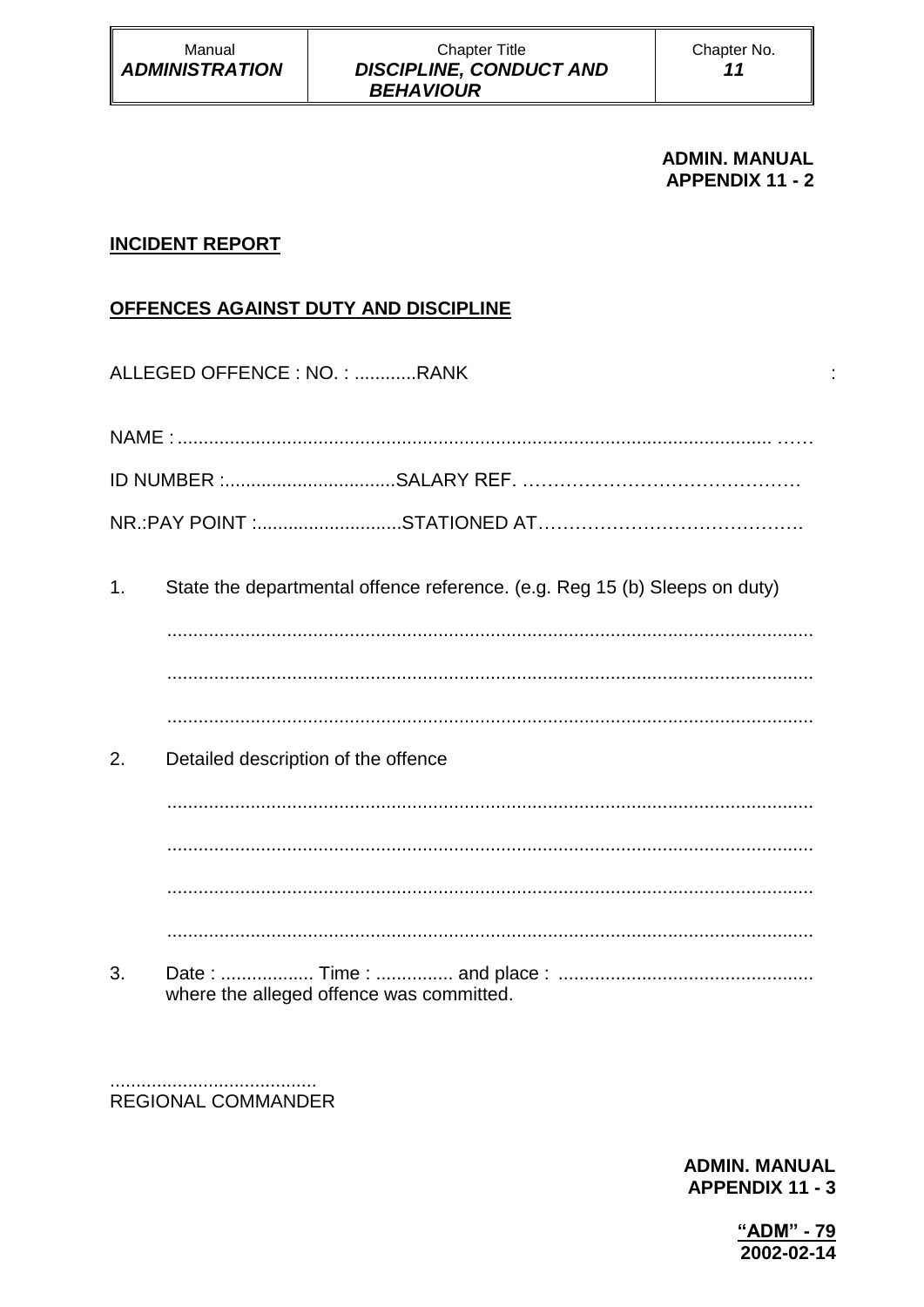# **INCIDENT REPORT**

# **CRIMINAL OFFENCES**

| 1.  |                                                                                                                                                                                                                                                   |
|-----|---------------------------------------------------------------------------------------------------------------------------------------------------------------------------------------------------------------------------------------------------|
| 2.  |                                                                                                                                                                                                                                                   |
| 3.  |                                                                                                                                                                                                                                                   |
| 4.  |                                                                                                                                                                                                                                                   |
| 5.  | Particulars/facts of the incident (nature and seriousness of wounds, value of<br>property involved, method/firearm used, seriousness of the offence, condition of<br>victim, etc.) (If not enough space, continue on a separate page and attach.) |
|     |                                                                                                                                                                                                                                                   |
| 6.  | Full particulars of complainant(s).                                                                                                                                                                                                               |
|     |                                                                                                                                                                                                                                                   |
| 7.  | Suspension recommended/not recommended. Motivate:                                                                                                                                                                                                 |
| 8.  | Arrested: Yes/No                                                                                                                                                                                                                                  |
| 9.  | Detained: Yes/No If not in detention, provide particulars. (Bail/Warning)                                                                                                                                                                         |
| 10. |                                                                                                                                                                                                                                                   |
|     | Place:<br>Date:<br>Regional Commander/Commanding Officer                                                                                                                                                                                          |

**ADMIN. MANUAL APPENDIX 11 - 4** 

# **FORMAL WARNING**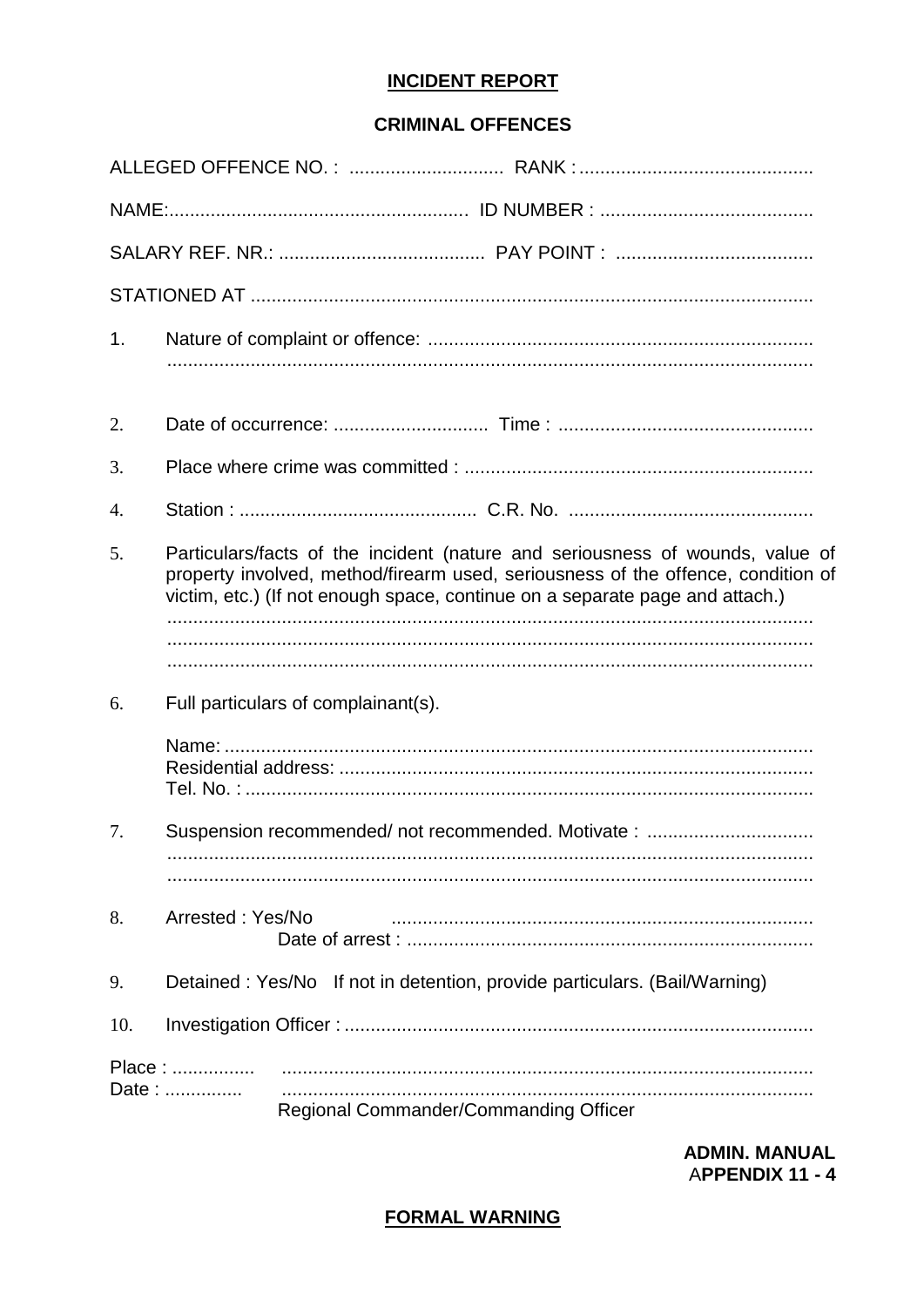1. No. :..................... Rank : ................ Full Names : .............................................. ............................................................................................................................ appeared before me and had been duly warned for contravening Reg. ............ of the police Regulations in that he/she on......... 20...... at ..................... (Place) wrongfully and unlawfully .................................................................................... ............................................................................................................................ ............................................................................................................................ ............................................................................................................................ (Short description of offence)

- 2. He/she was also informed that a repetition of such conduct will affect a departmental trial.
- 3. He/she was informed that a copy of this warning will be filed with his/her Service Records and will be taken into account when he/she is to be considered for promotion in future.

DATE : .............. 20......

SIGNATURE OF WARNING OFFICER

RANK.............. NO. ...............

TIME : .................

PLACE : ................

I hereby acknowledge that I had been duly warned as stated above and that I understand the warning and the consequences.

DATE : .............. 20...... ..............................................

SIGNATURE OF THE OFFENDER

TIME : .......................

PLACE : ......................

# **NOTE**

- a. Original to be filled with the Service Record, POL 153, at Headquarters.
- b. First copy to be filed at station/unit file.

**ADMIN. MANUAL APPENDIX 11 - 5**

# **CONFIDENTIAL**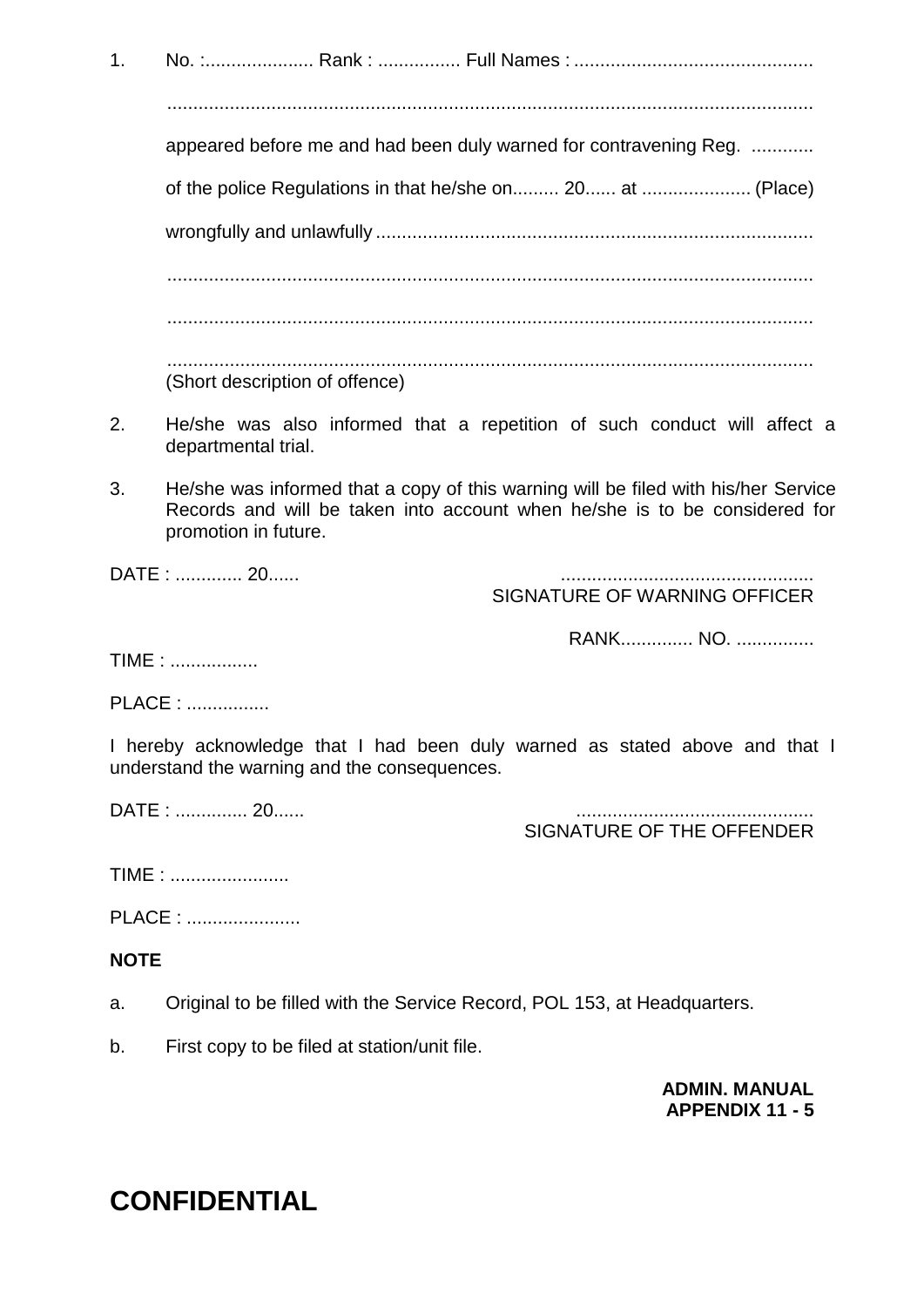**(This form, has been prepared in terms of section 27 of the Police Act, 1990 (Act 19 of 1990), as amended, and should be completed by all members of the Force).**

# **PART A : PERSONAL INFORMATION**

| ID No.:  Rank : Force No |                         |
|--------------------------|-------------------------|
|                          | Tel                     |
|                          |                         |
|                          |                         |
|                          | (Enter applicable item) |

# **PART B : REMUNERATIVE WORK**

2. Are you performing any remunerative work outside your employment in the Force ?

Yes / No. If yes,

.1. Give details of hours of performance (i.e. during official hours or outside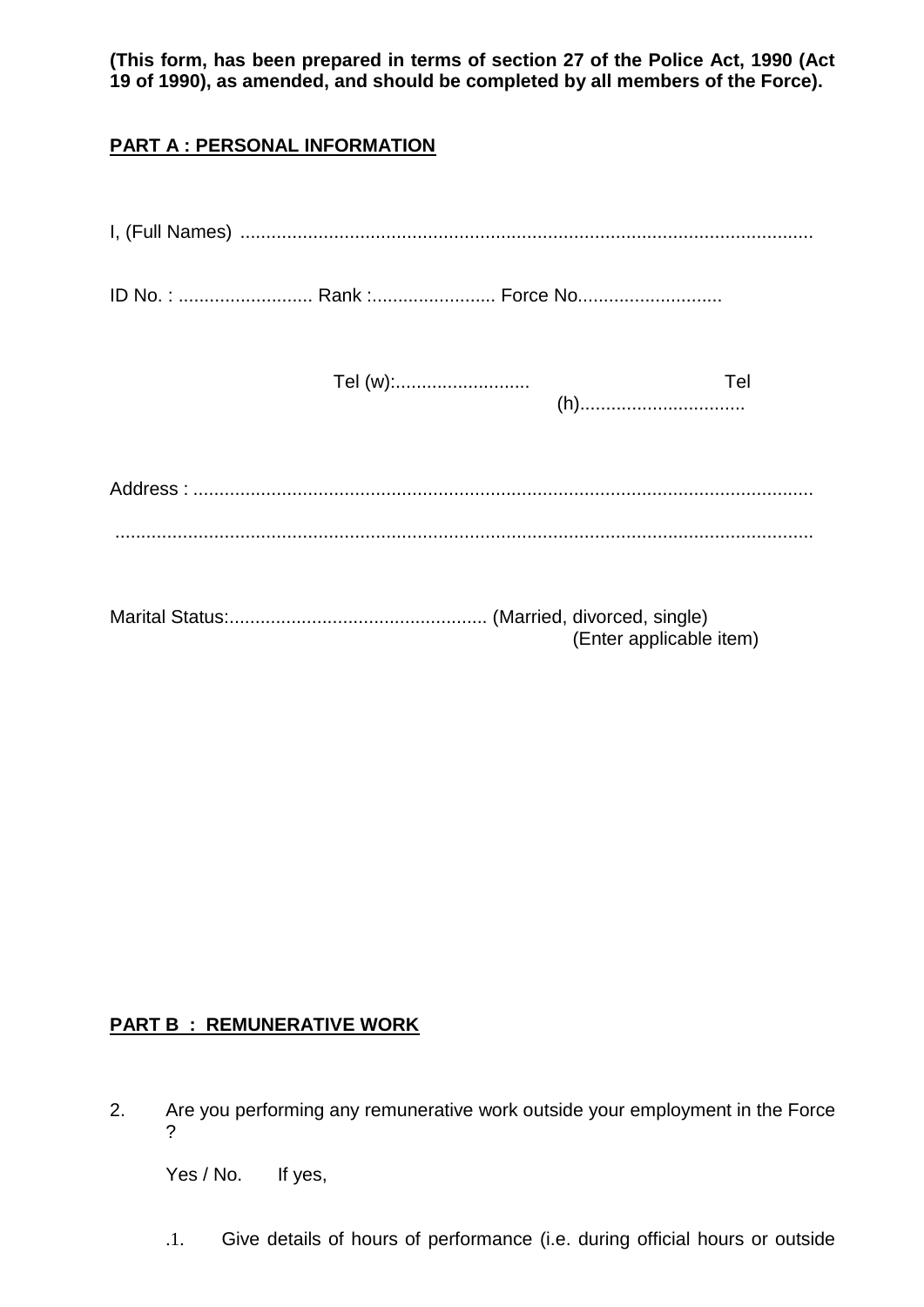official hours):

 $1.2.$ State date approval was given, and attach certified copy of approval

Do you have a direct interest or indirect pecuniary or other interest in any private  $\overline{2}$ . husiness?

 $Yes / No.$ If yes,

 $2.1$ State nature of business (e.g. retail, manufacturing, transport, commercial farming, commercial fishing, liquor sale / outlet, etc) :

 $2.2.$ Sate nature of your interest in the business (e.g. sole owner, shareholder, member, partner, co-owner, etc.)

- 
- 2.3 What position do you hold in the business, if any (e.g. Managing Director, Director, Manager, member, etc)?

 $2.4$ Physical address of business

Postal address of business  $2.5$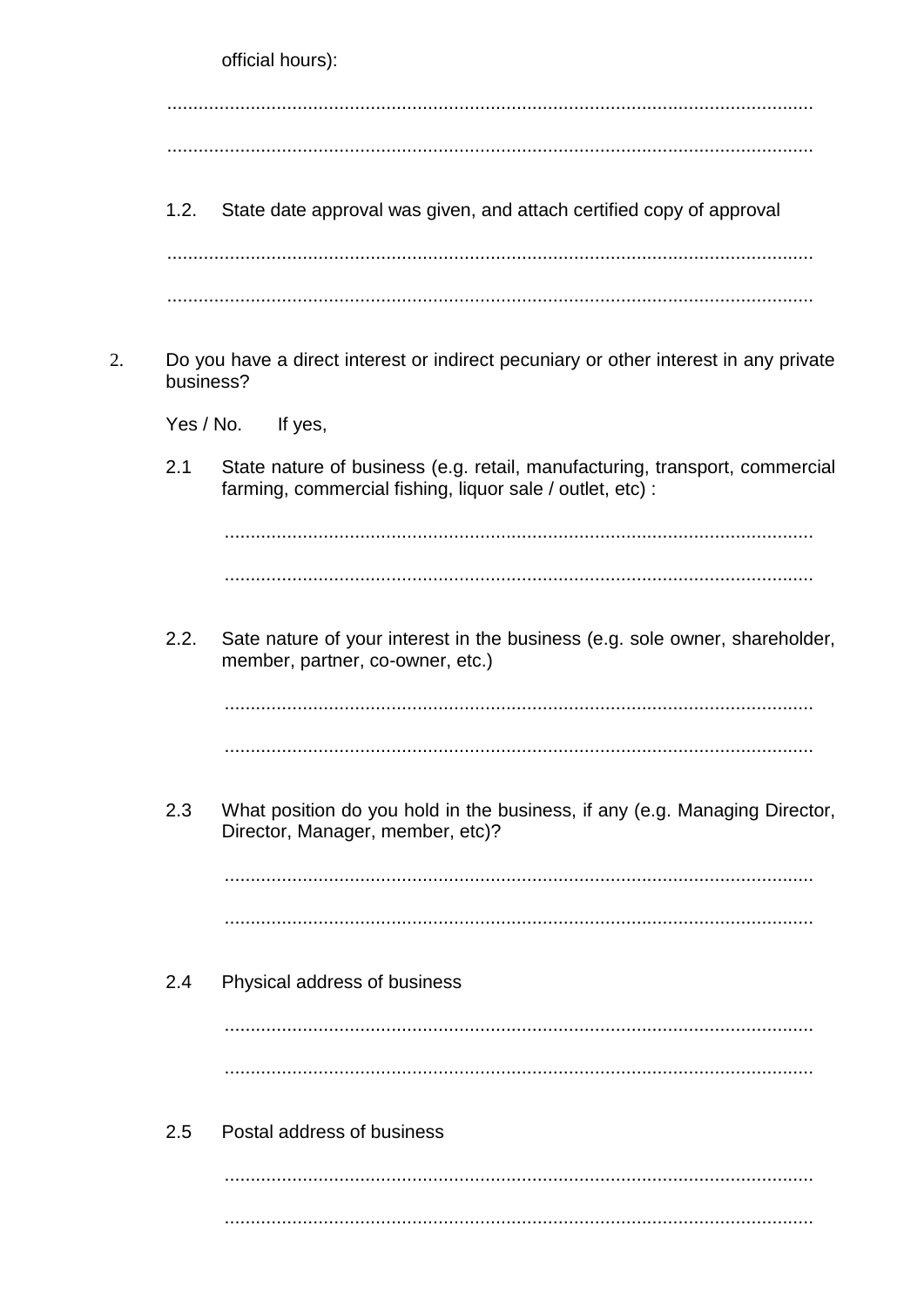| 2.6 |  |  |
|-----|--|--|
|-----|--|--|

2.7 Business licence / registration number.....................................................

### **PART C : PRIVATE BUSINESS (YOURSELF)**

3. Do you undertake any private business outside your employment in the Force.

Yes / No. If yes,

3.1 State nature of business (e.g. retail, manufacturing commercial farming, share holder in a private company, commercial fishing, transport, liquor sale / outlet, etc): ................................................................................................................. ................................................................................................................. 3.2 State date approval was given, and attach certified copy of approval

................................................................................................................. .................................................................................................................

3.3 Physical address of business:

.................................................................................................................

.................................................................................................................

- 3.4 Telephone number of business: ..............................................................
- 3.5 Business licence / registration number: ...................................................

# **PART D : PRIVATE BUSINESS (YOUR FAMILY)**

4. Does your spouse, partner or immediate family member have business interests, owns, or co-owns a private business, or has shares in a private company?

Yes / No. If yes,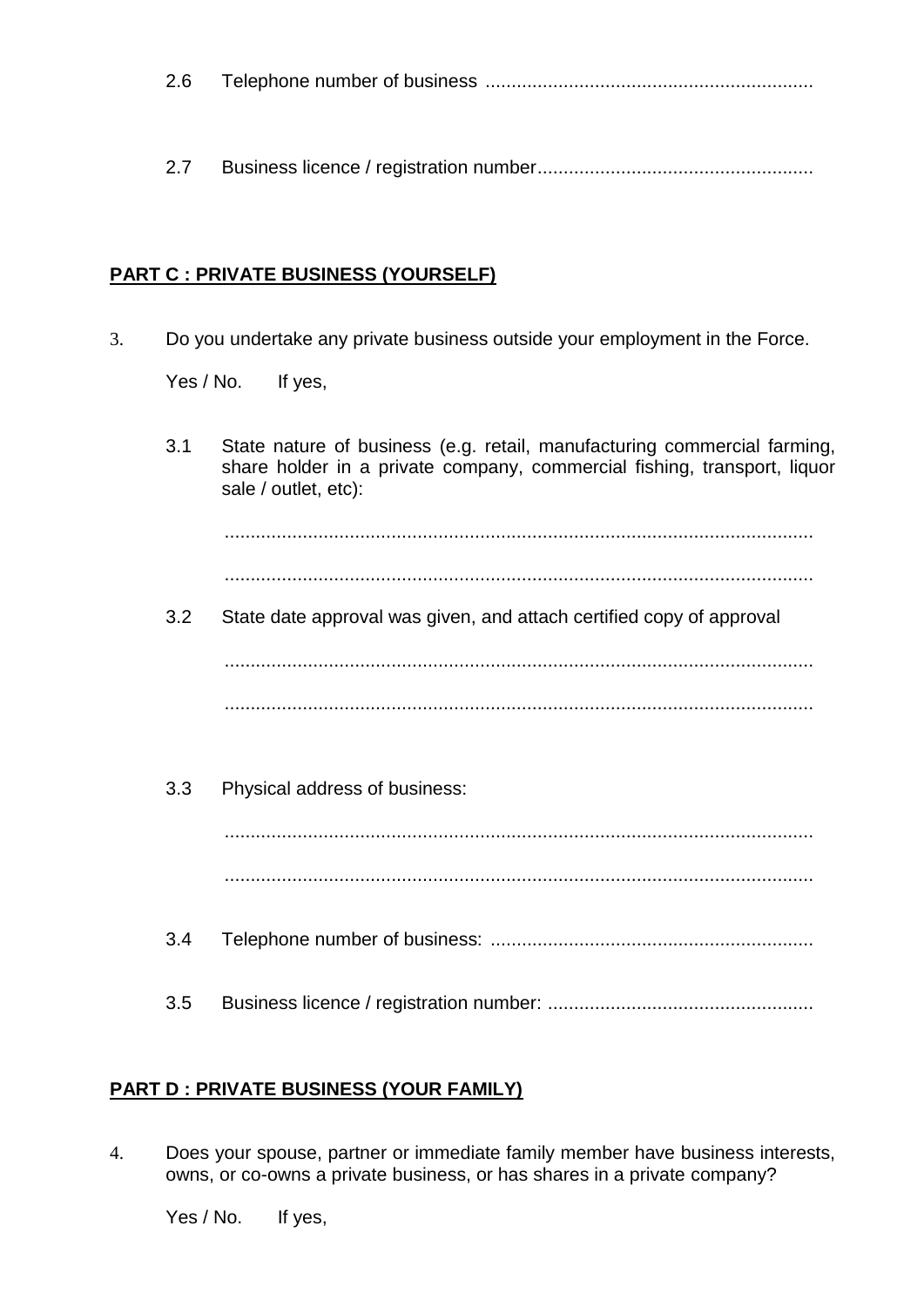| 4.1 | State whether business is formal or informal                                                                                          |
|-----|---------------------------------------------------------------------------------------------------------------------------------------|
|     |                                                                                                                                       |
|     |                                                                                                                                       |
| 4.2 | State nature of business (e.g. retail, manufacturing, commercial farming,<br>commercial fishing, transport, liquor sale/outlet, etc): |
|     |                                                                                                                                       |
|     |                                                                                                                                       |
| 4.3 | State if business is registered, and attach copy of relevant documentation,<br>if applicable:                                         |
|     |                                                                                                                                       |
|     |                                                                                                                                       |
| 4.4 |                                                                                                                                       |
| 4.5 |                                                                                                                                       |

# **PART E : UNDERTAKING**

I shall at all times during my employment in the Force withdraw my participation on any other decision making body in which I, my spouse, partner or immediate family member may have a direct or indirect pecuniary or other interest in / or from which he / she may derive any benefit.

I shall inform the Inspector-General of any change in the situation or circumstances mentioned in paragraphs 1-5 above within one month of the occurrence of such change.

# **OATH / AFFIRMATION**

I know and understand the contents of this declaration. I have no objection in taking the oath or making the affirmation. I consider the oath or affirmation as binding on my conscience. I swear / affirm that the contents of this declaration are true.

Signed at ................................ on this ............... (day) of....................200...

...................................... **SIGNATURE OF DEPONENT**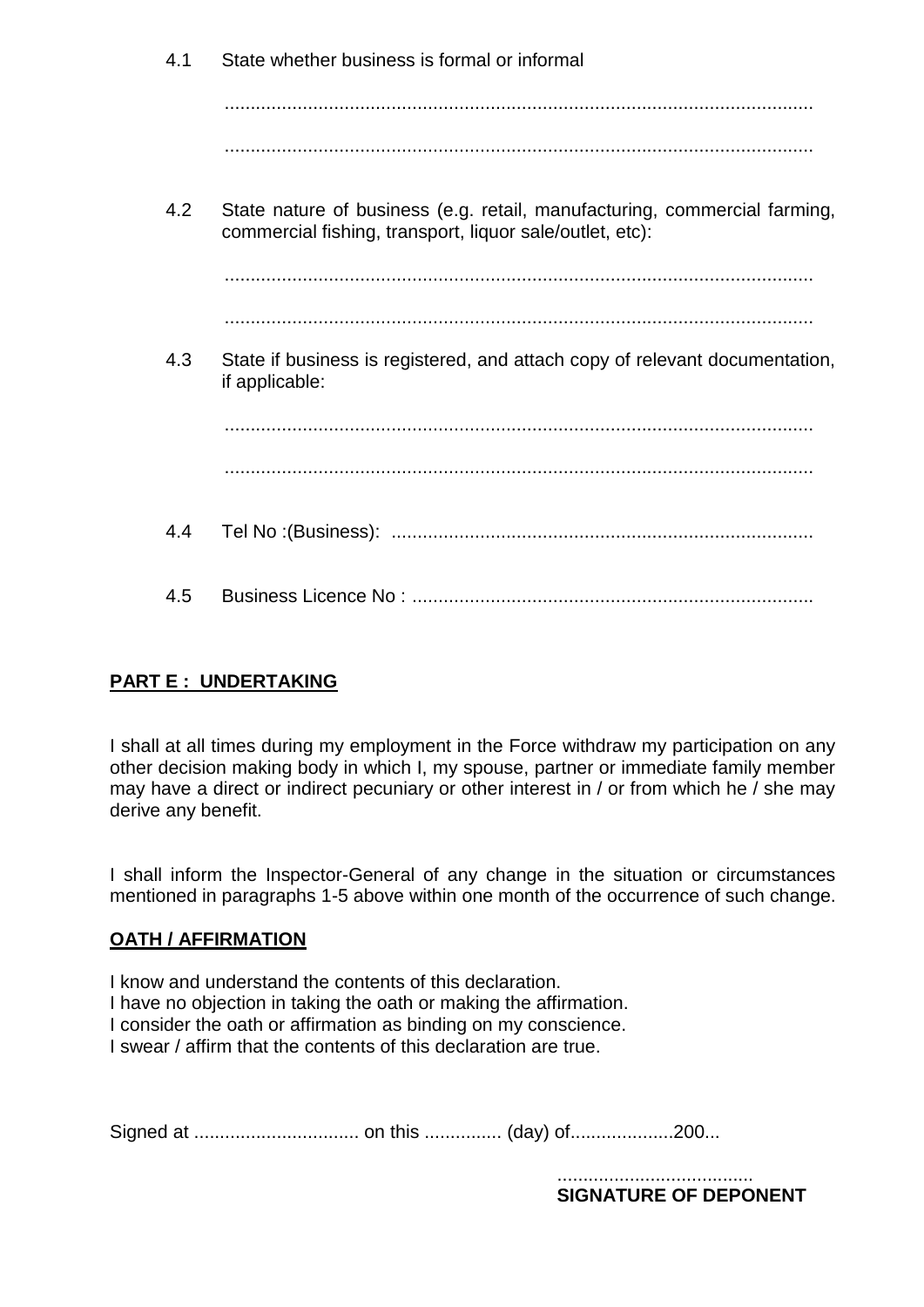I certified that the deponent has acknowledged that he/she knows and understands the contents of this declaration which was sworn to / affirmed\* before me and the deponent's signature / thumb print / mark was placed thereon in my presence.

| <b>SIGNATURE</b>             |
|------------------------------|
| <b>COMMISSIONER OF OATHS</b> |

| (if ex-officio commissioner) |
|------------------------------|
|                              |
|                              |

**\* Delete the words not applicable**

**POL 158**

### **NAMIBIAN POLICE PROCEEDINGS OF A SUSPENSION HEARING**

(Under the provision of section 23(3) of the Police Act, 1990(Act No. 19 of 1990) as amended

| OF: |  |
|-----|--|
|     |  |
|     |  |
|     |  |
|     |  |

conduct a hearing in terms of section 23(3) of the Police Act, 1990 (Act No. 19 of 1990), as amended, to make a recommendation to the Inspector General of the Namibian Police concerning the suspension of the member that he/she allegedly ..........................................................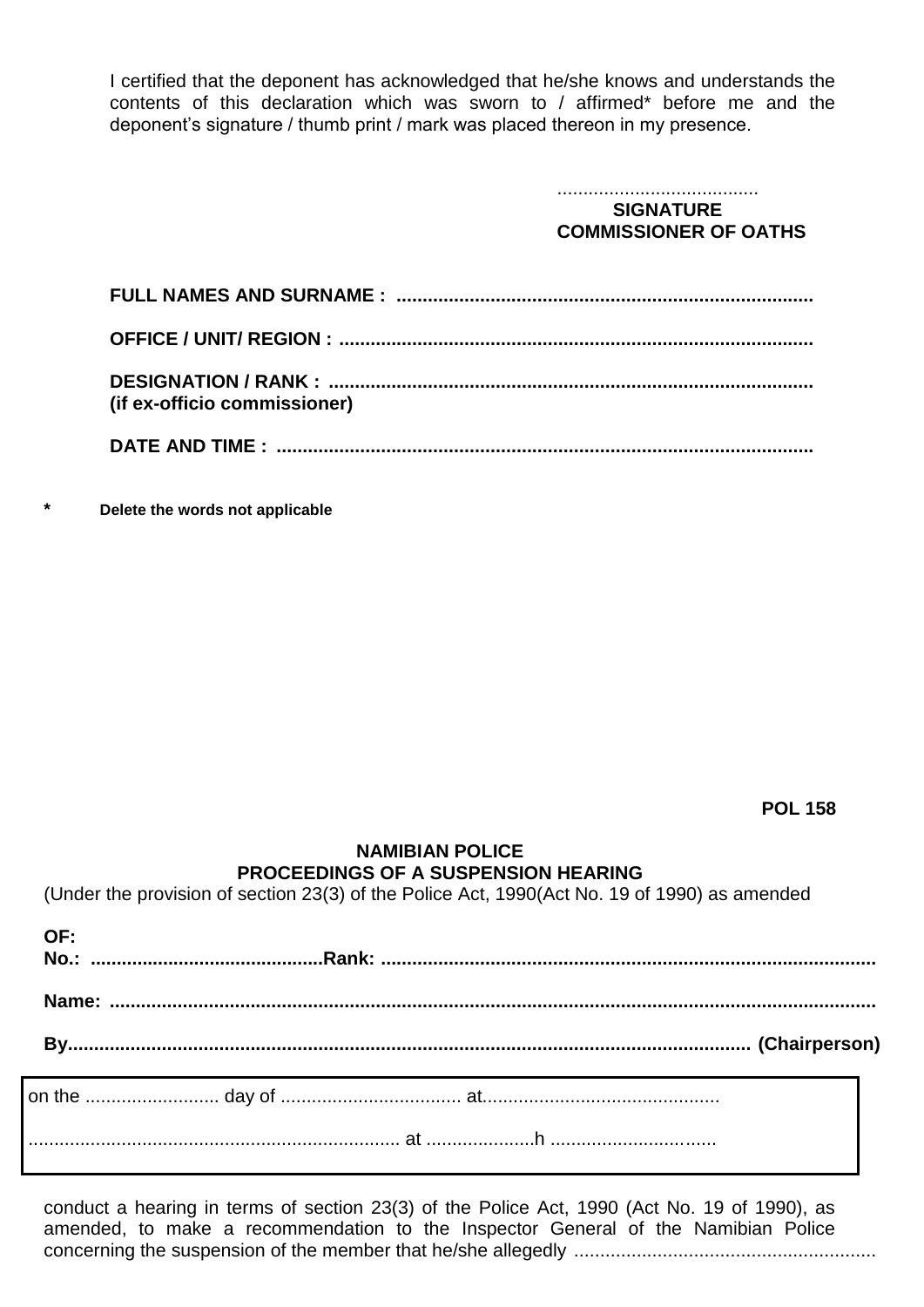|                   | <b>Recommendation:-</b>                                                                                                                |
|-------------------|----------------------------------------------------------------------------------------------------------------------------------------|
| G                 |                                                                                                                                        |
|                   | 1990 (Act No. 19 of 1990), as amended.                                                                                                 |
| G                 |                                                                                                                                        |
|                   | Police Act, 1990, (Act No. 19 of 1990), as amended.                                                                                    |
|                   | Place                                                                                                                                  |
|                   |                                                                                                                                        |
|                   | Date<br>Chairperson                                                                                                                    |
|                   |                                                                                                                                        |
| <b>DECISION:-</b> |                                                                                                                                        |
|                   |                                                                                                                                        |
|                   |                                                                                                                                        |
|                   |                                                                                                                                        |
|                   | <b>INSPECTOR GENERAL : NAMIBIAN POLICE</b><br>Date<br>Page -2-                                                                         |
|                   |                                                                                                                                        |
|                   |                                                                                                                                        |
|                   |                                                                                                                                        |
|                   |                                                                                                                                        |
|                   | to conduct a hearing in terms of section 23(3) of the Police Act, 1990 (Act No. 19 of 1990) as<br>amended and marked "A".              |
|                   | The purpose of the hearing, the rights of the member, the proceedings and the consequence of<br>such hearing were explained to him/her |
|                   | The following evidence was adduced in the presence and hearing of the member then in his/her<br>sound and sober senses:-               |
|                   |                                                                                                                                        |
|                   |                                                                                                                                        |
|                   |                                                                                                                                        |